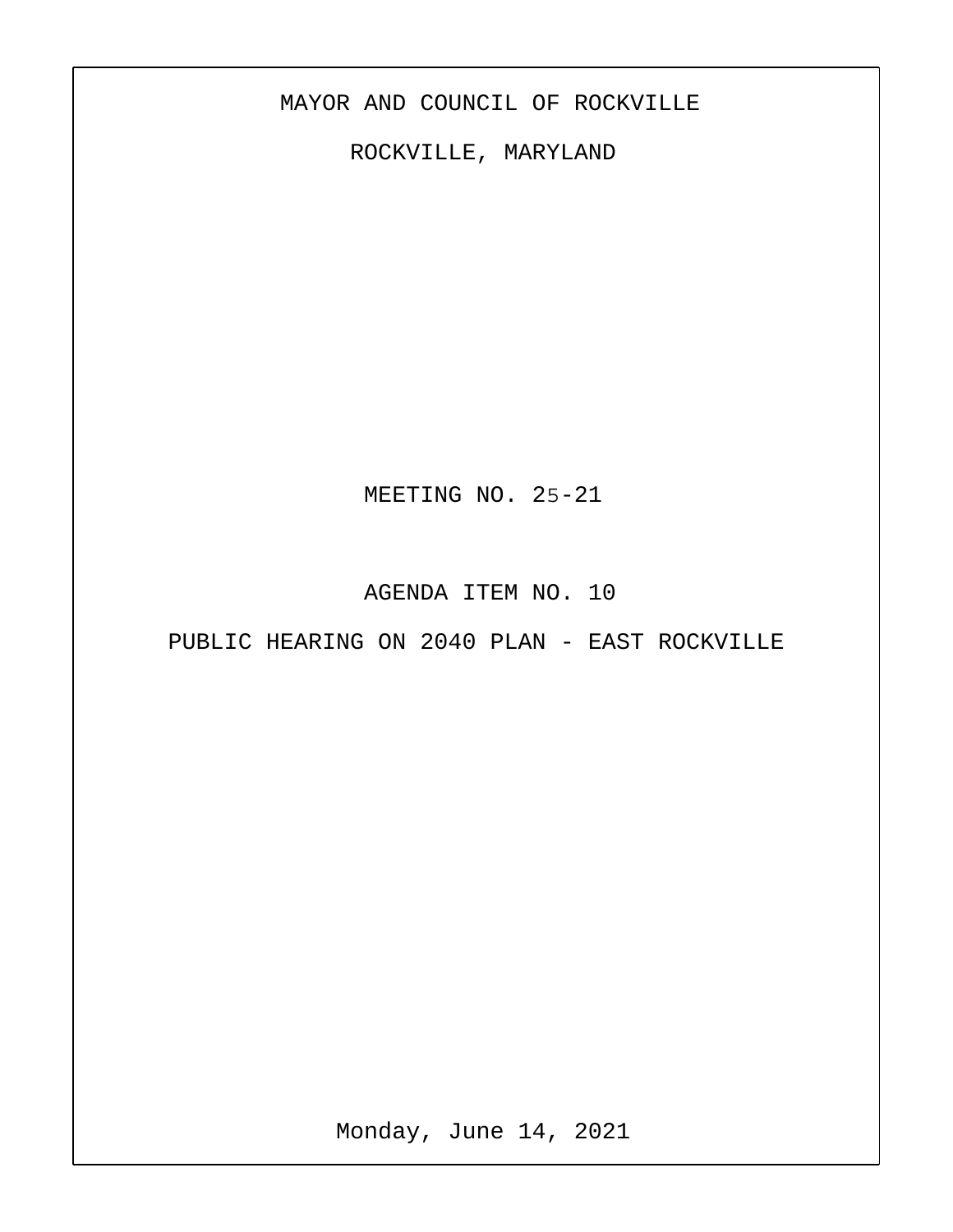| 1              | PARTICIPANTS:                                                     |
|----------------|-------------------------------------------------------------------|
| $\overline{a}$ | Mayor and Council:                                                |
| 3              | BRIDGET DONNELL NEWTON, Mayor                                     |
| 4              | MONIQUE ASHTON, Councilmember                                     |
| 5              | BERYL L. FEINBERG, Councilmember                                  |
| 6              | DAVID MYLES, Councilmember                                        |
| 7              | MARK PIERZCHALA, Councilmember                                    |
| 8              |                                                                   |
| 9              | Staff:                                                            |
| 10             | CYNTHIA WALTERS, Acting City Attorney                             |
| 11             | ROBERT DiSPIRITO, City Manager                                    |
| 12             | SARA TAYLOR-FERRELL, City Clerk/Director<br>of Council Operations |
| 13             | Speakers:                                                         |
| 14             | BARBARA A. SEARS                                                  |
| 15             | STEVEN VANGRACK                                                   |
| 16             | PATRICIA HARRIS                                                   |
| 17             | CHRISTINE MCGUIRL                                                 |
| 18             | PAVITRA SRINIVASAN                                                |
| 19             | SUZAN PITMAN                                                      |
| 20             |                                                                   |
|                | SOO LEE-CHO                                                       |
| 21             | JOEY DOLEIMAN                                                     |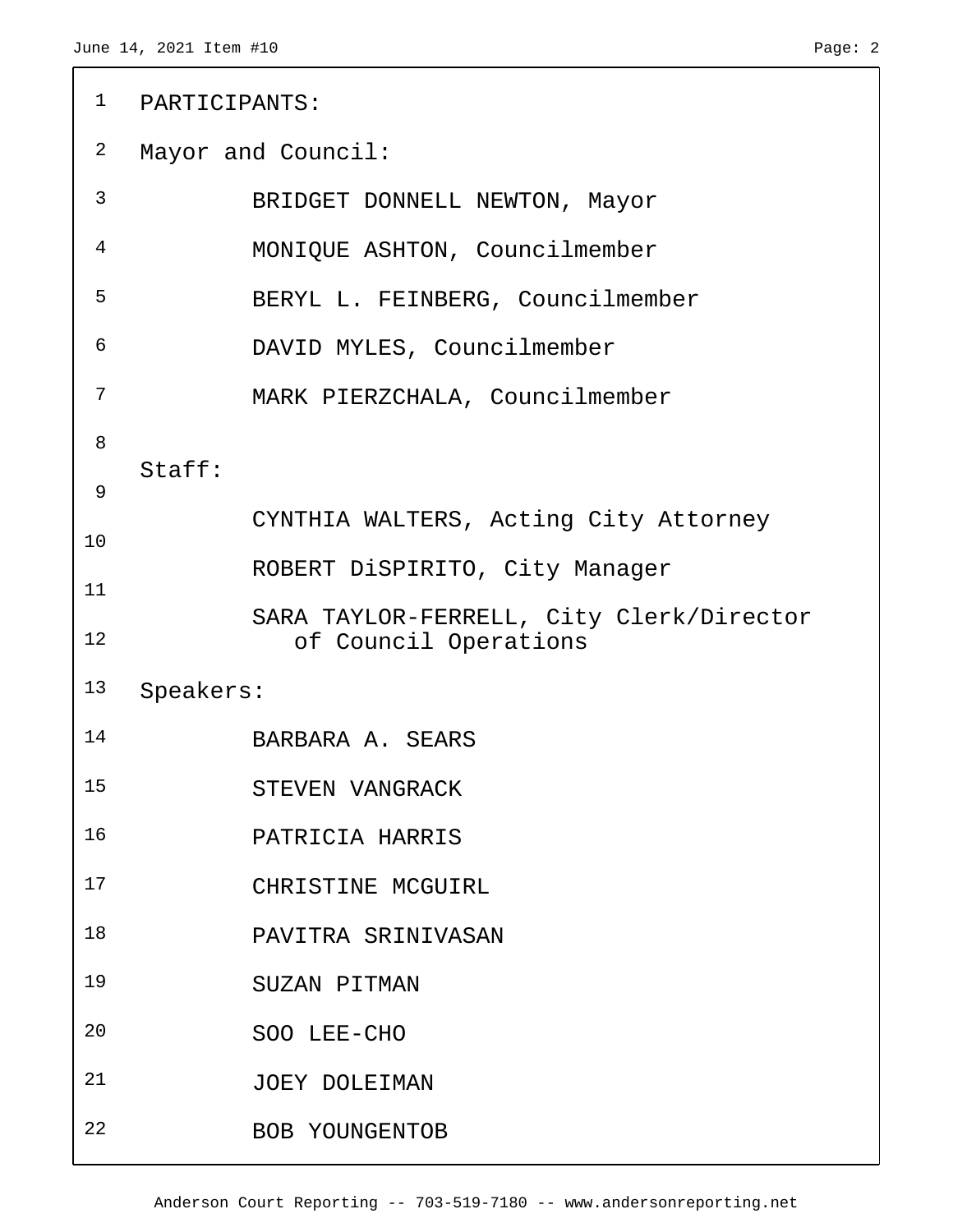| $\mathbf 1$    | PROCEEDINGS                                        |
|----------------|----------------------------------------------------|
| $\overline{2}$ | MS. WALTERS: There is a letter to you              |
| $\mathsf{3}$   | from Woodmont's current president. "Until Wootton  |
| $\overline{4}$ | Parkway was built, the Wootton parcel was 27       |
| 5              | acres, more or less, landlocked in the rear of the |
| 6              | Club, accessible only by the Pike, and by hiking   |
| 7              | in 3/4 of a mile. Upon completion of the Parkway,  |
| 8              | the Wootton parcel was given direct frontage; no   |
| 9              | longer landlocked and now with development         |
| 10             | potential."                                        |
| 11             | Key point: the City deemed the Wootton             |
| 12             | parcel developable and especially benefited by its |
| 13             | frontage on the Parkway. Therefore, the City       |
| 14             | specially assessed the Club \$1.8 million, which   |
| 15             | the Club paid in 1998 less \$350,000.00, wage and  |
| 16             | compromise. Recently, the Club requested the       |
| 17             | staff designate the Wootton Parcel as RMD-25,      |
| 18             | Residential Medium Density, as part of the 2040    |
| 19             | Plan. The staff was supportive, but the            |
| 20             | Commission denied. As to Commission concerns,      |
| 21             | please consider the site plan approval process     |
| 22             | allows this Commission to require all present and  |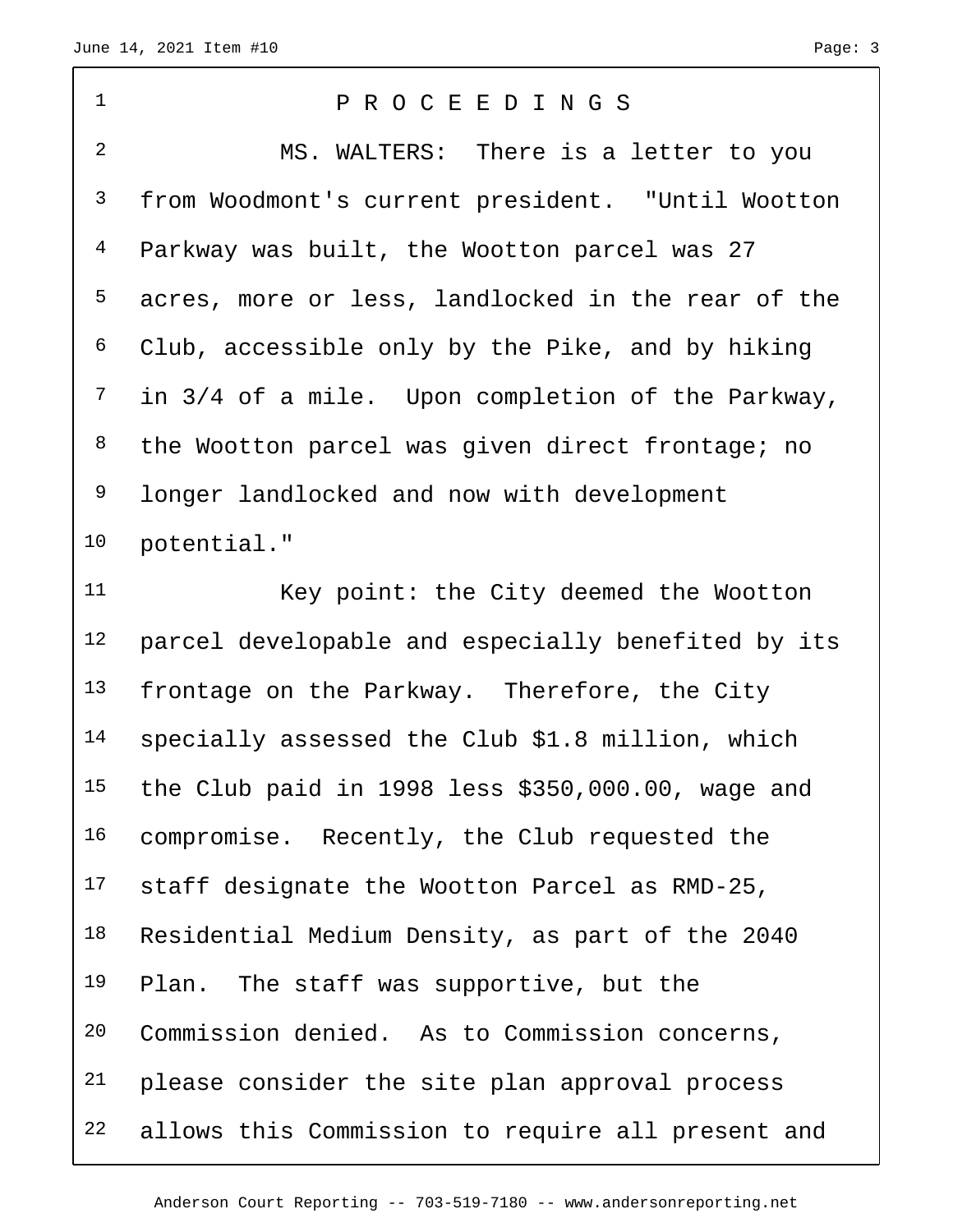future concerns be adequately addressed. Potential benefits to the City are, needed park dedication, affordable housing, additional tax revenue. Woodmont's key question is, what special benefit does the Club receive for the \$1.8 million assessment, if it is denied RMD-25 zoning with controlled access and it cannot develop? If none, why was the Club specially assessed? Landlocked 10 before the assessment; landlocked after. Accordingly, the Club respectfully urges the Council adopt the initial recommendation of 13 staff and designate and zone the Wootton parcel RMD-25 and further the 2040 plan. Hopefully not, but the future of Woodmont could necessitate a sale of the Wootton parcel to provide capital to maintain the Club's existence through the unforeseen economic conditions. Please consider 19 the demise of Montgomery Village, Indian Springs, Redgate, and other golf clubs to understand

Woodmont's concerns to assure its perpetual

existence.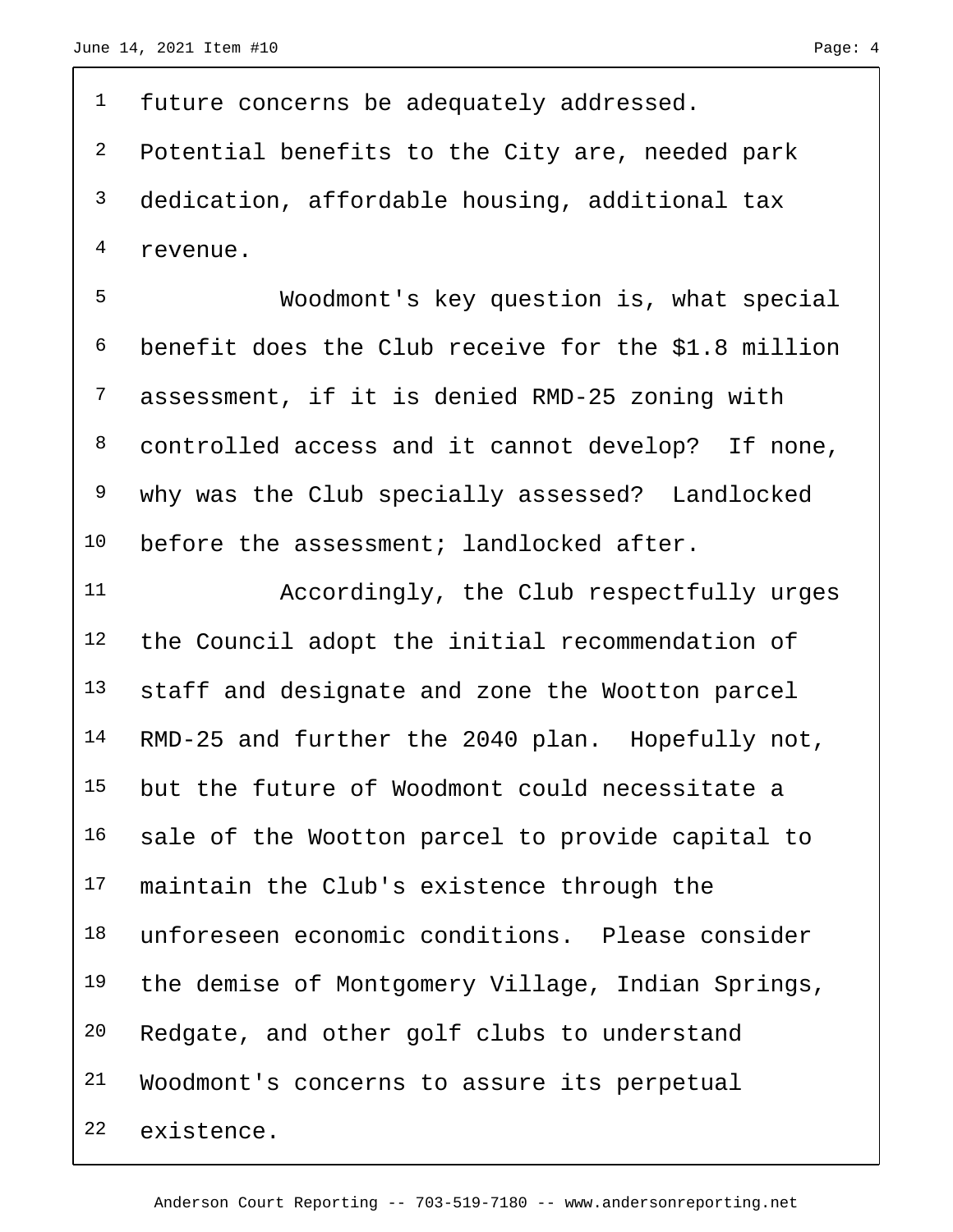| $\mathbf 1$    | Thank you for your time and service and            |
|----------------|----------------------------------------------------|
| $\overline{a}$ | that would include the staff and the Commission.   |
| $\mathsf{3}$   | MAYOR NEWTON: Thank you very much. Ms.             |
| 4              | Sears, are you on the line?                        |
| 5              | MS. SEARS: Yes. Okay, I'm here. I                  |
| 6              | apologize. I just left the room for a second and   |
| 7              | there you where, so I'm ready to go. Sorry about   |
| $\,8\,$        | that. Good evening. My name is Barbara Sears       |
| 9              | with Miles and Stockbridge in Rockville, speaking  |
| 10             | on behalf of Woodmont Country Club. Woodmont has   |
| 11             | no plans to redevelop the Club in the foreseeable  |
| 12             | future. However, as a major landowner in the       |
| 13             | City, Woodmont has actively participated in master |
| 14             | plans that impact the property. Our letter of      |
| 15             | April 9 addresses several requests. I will         |
| 16             | highlight six of these.                            |
| 17             | First of all, as a golf course the plan            |
| 18             | calls for multiple layers of process if the        |
| 19             | property redevelops. These include - 1.            |

 approval of a concept plan, 2. an amendment to the 2040 plan, and 3. rezoning. Only after these steps, which would likely take many years,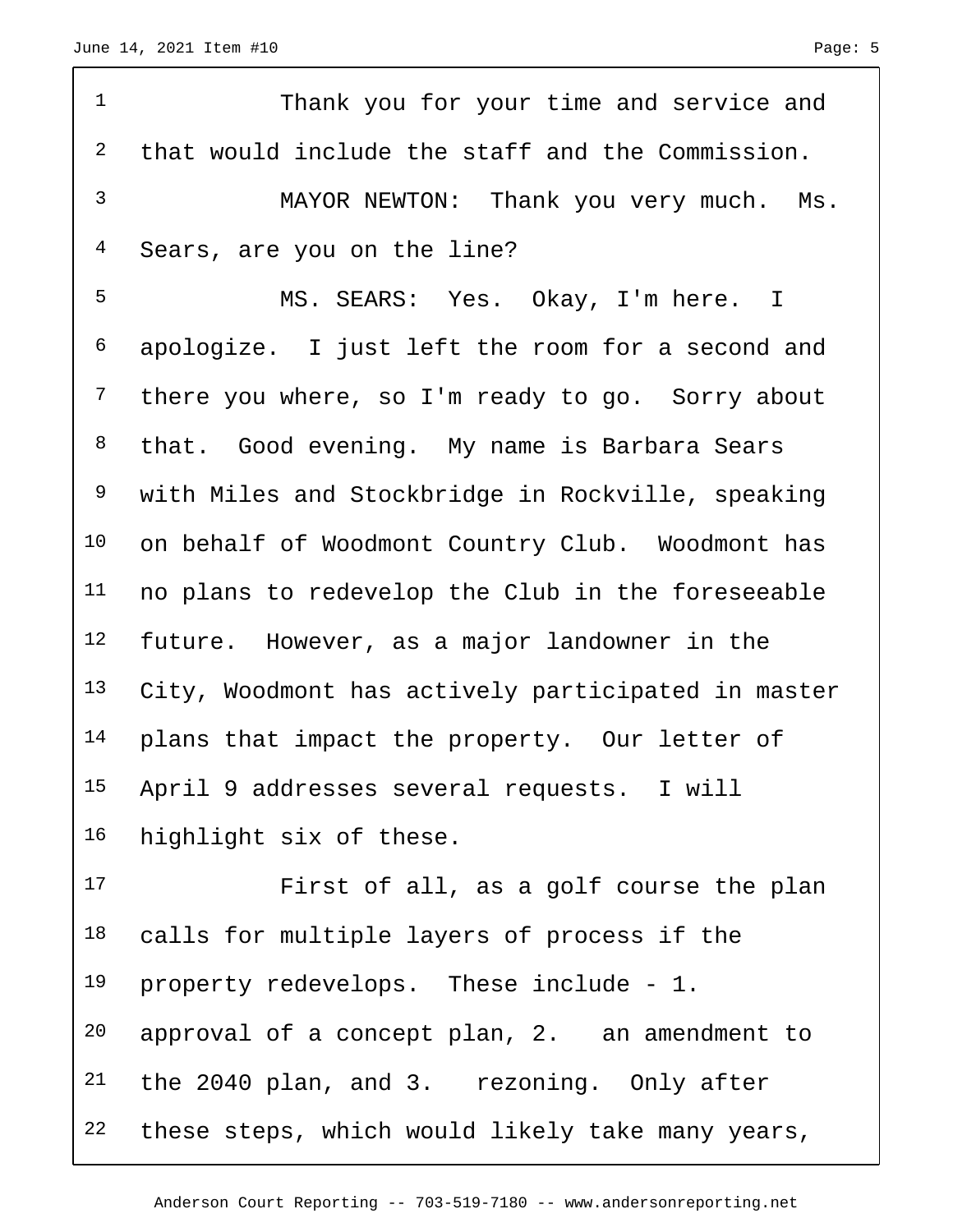would to owner be eligible to file a plan under <sup>2</sup> the normal entitlements process. These three 3 steps may be consolidated into one step. 4 Different than the other golf course in the City, Woodmont has been the subject of substantial planning analysis through the 2002 Comp Plan, the Pike Plan, and now the 2040 Plan. The draft plan recommends that the City create a new PD zone. Woodmont requested the plans state that the PD zone is suitable for the Woodmont property in the event the Club redevelops. The PD zone would allow the same comprehensive planning goals 13 desired by the multiple steps currently in the 14 draft plan to be accomplished by requiring a comprehensive development plan at the time of rezoning and providing opportunities for public input.

 Second, all references to park land on 19 the property should state the need for an appropriate size and location of any parkland will be determined during the development plan review 22 process if the property redevelops. Figure 77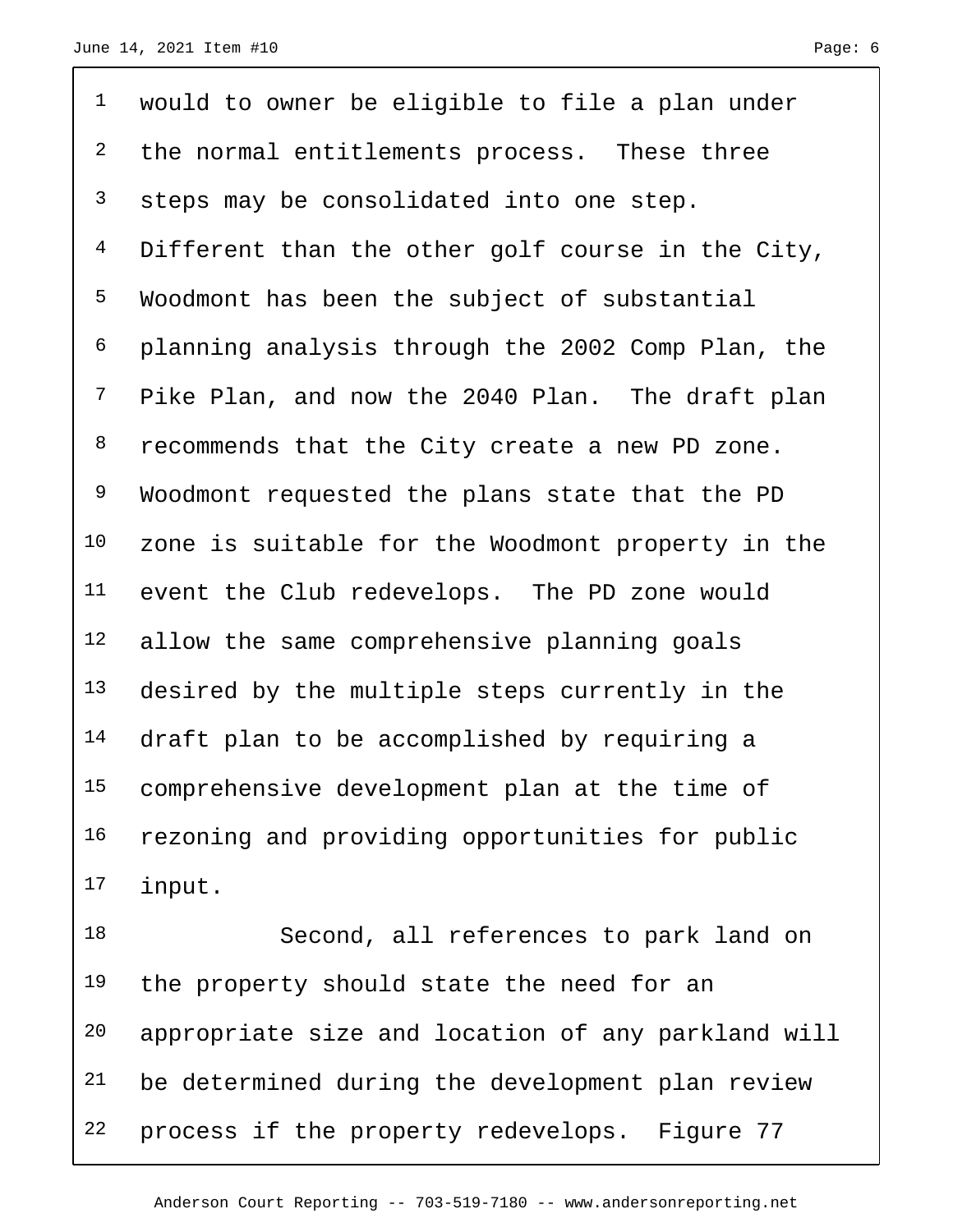| $\mathbf{1}$   | should not show an asterisk locating a potential    |
|----------------|-----------------------------------------------------|
| $\overline{a}$ | public park on the property. As an ongoing          |
| $\mathsf{3}$   | country club, it is unfair to have a potential      |
| $\overline{4}$ | park highlighted on the property.                   |
| 5              | Third, the plan recommends that tree                |
| 6              | (inaudible) be preserved, and being preserved on    |
| $7\phantom{.}$ | the property to the greatest extent possible.<br>We |
| 8              | have suggested what we believe to be more           |
| 9              | appropriate language in our letter.                 |
| 10             | Fourth, the plan recommends                         |
| 11             | consideration of inclusion of a large field         |
| 12             | community amenity such as educational sports or     |
| 13             | cultural facilities in any master plan for the      |
| 14             | property. We request this recommendation be         |
| 15             | removed as it is far too speculative and impactful  |
| 16             | on Woodmont's private property rights.              |
| 17             | Fifth, Woodmont has continuously                    |
| 18             | preserved the Lynnedane- Bradley House. Request     |
| 19             | the plan language be slightly modified to add the   |
| 20             | word "appropriately" for the references to          |
| 21             | environmental setting.                              |
| 22             | Finally, we believe the Wootton park                |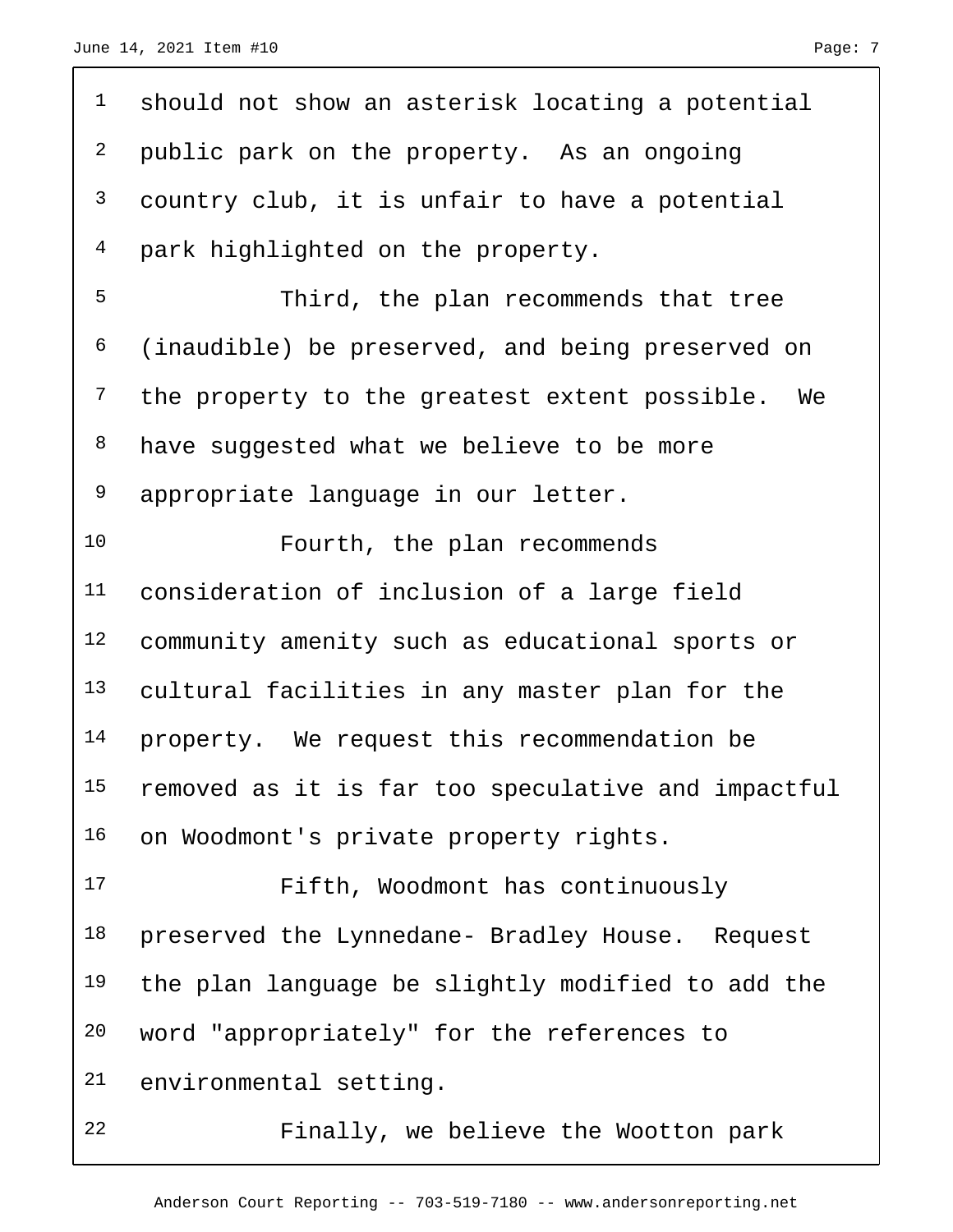property is separate and distinct from the larger club and should be rezoned to RMD-25. Note this is a correction to the reference of RMD-15 in our 4 letters. And Mr. Isaacson has kindly separately addressed this request with the Mayor and Council. So, that concludes my fast rewritten -- fastly <sup>7</sup> stated testimony, but I thank you all very much for all the hard work that you have done and the <sup>9</sup> staff and the, obviously the planning commission in this product but we would appreciate your consideration of our points. 12 MAYOR NEWTON: Thank you Ms. Sears. Next up is Steven VanGrack. Welcome Mr. Van Grack. MR. VAN GRACK: I think I'm unmuted. Can you hear me? 17 MAYOR NEWTON: Yes, Sir. MR. VAN GRACK: You can hear me? Can you hear me? MAYOR NEWTON: Yes, Sir. MR. VAN GRACK: Okay. I'm sorry. It's nice to know I'm not speaking to myself. Good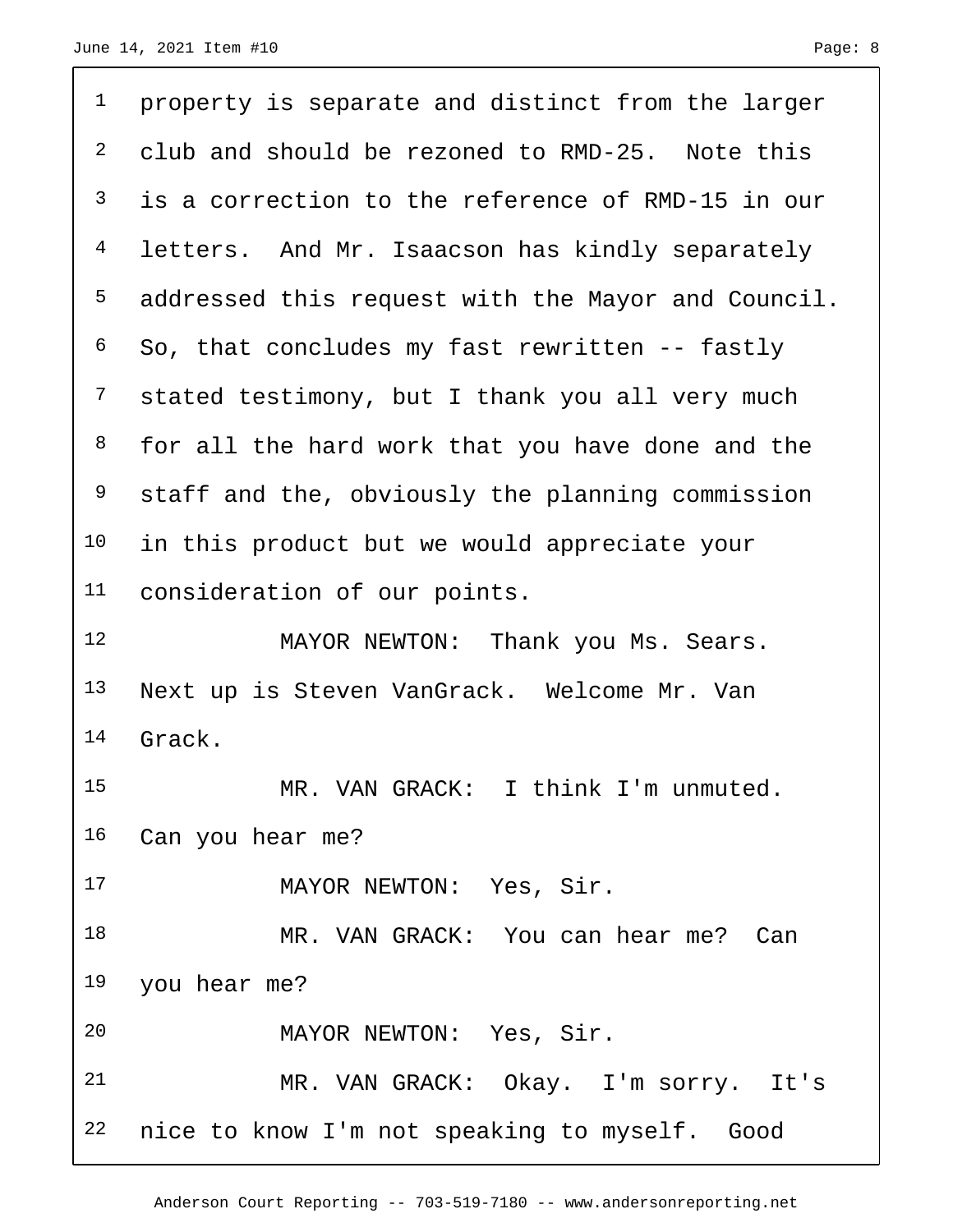| $\mathbf 1$    | evening, Madam Mayor, members of the Council. I'm   |
|----------------|-----------------------------------------------------|
| $\overline{a}$ | Steve Van Grack and I'm just speaking to you        |
| 3              | briefly tonight concerning a property at 110 North  |
| $\overline{4}$ | Washington Street, owned by Rockville Associates.   |
| 5              | I've appeared before you before and you all know    |
| 6              | this is a five-story office building on the west    |
| $7\phantom{.}$ | side of North Washington Street, just north of      |
| 8              | West Middle Lane.                                   |
| $\mathsf 9$    | Everyone believes it is in the best                 |
| 10             | interest of the Rockville Town Center to encourage  |
| 11             | and enhance the transition of office buildings to   |
| 12             | residential homes and it appear to be what the      |
| 13             | Mayor and Council and everybody -- that's the       |
| 14             | direction they are headed in.                       |
| 15             | The Urban Land Institute report,                    |
| 16             | Community Planning Development staff, Planning      |
| 17             | Commission all agree this mixed- use corridor       |
| 18             | district zoning is really good for everyone.<br>The |
| 19             | only item that I want to put in the back of your    |
| 20             | minds at this time, is that the frontage of the     |
| 21             | property west of North Washington Street is to be   |

75 feet and it's to decline with the layback slope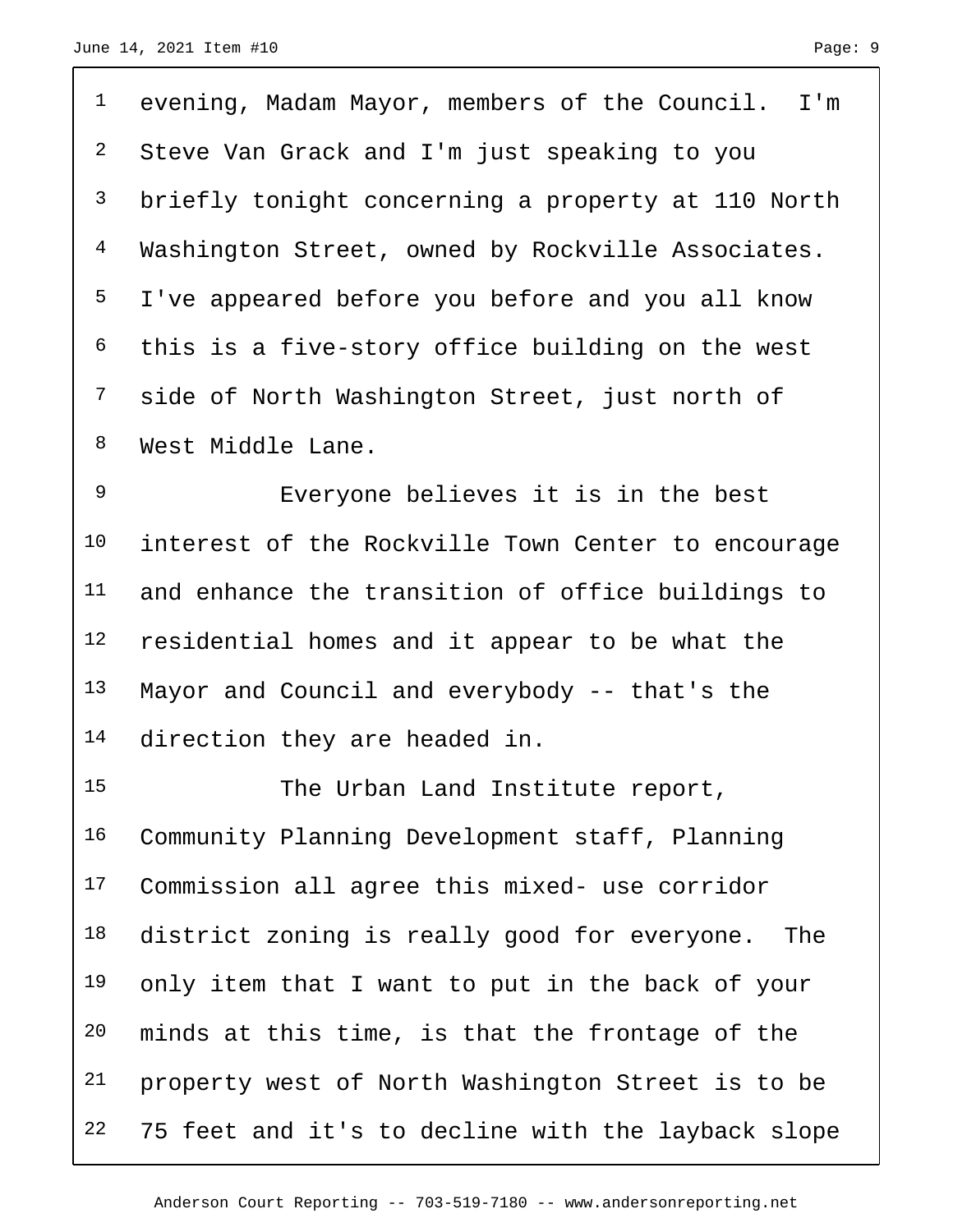| $\mathbf 1$     | to 45 feet in the back. And the reason for that    |
|-----------------|----------------------------------------------------|
| $\overline{a}$  | suggestion is because the impact that it may on    |
| 3               | residential properties.                            |
| $\overline{4}$  | Well, the building at 110 North                    |
| 5               | Washington Street is the only one directly on      |
| 6               | North Washington Street where the back does not    |
| $7\overline{ }$ | back up to residential. It backs up to other       |
| 8               | office buildings. In fact, there are seven of      |
| 9               | them; three of which are vacant at this time.      |
| 10              | At a later time, not here and now, the             |
| 11              | request will be made, assuming that the City       |
| 12              | adopts the current zoning of the MXCD, to have the |
| 13              | rear of this property at the full 75 feet in       |
| 14              | return for a promise from the property owner to    |
| 15              | provide additional public parking underneath. I    |
| 16              | hope I've made it clear what I'm trying to convey, |
| 17              | and I thank you for the time.                      |
| 18              | MAYOR NEWTON: Thank you Mr. VanGrack.              |
| 19              | Next up is Patricia Harris. Welcome Ms. Harris.    |
| 20              | MS. HARRIS: Hey hey, Mayor and Council.            |
| 21              | Pat Harris on behalf of (inaudible) Homes, the     |
| 22              | contract purchaser of 5906 Halpine Road in         |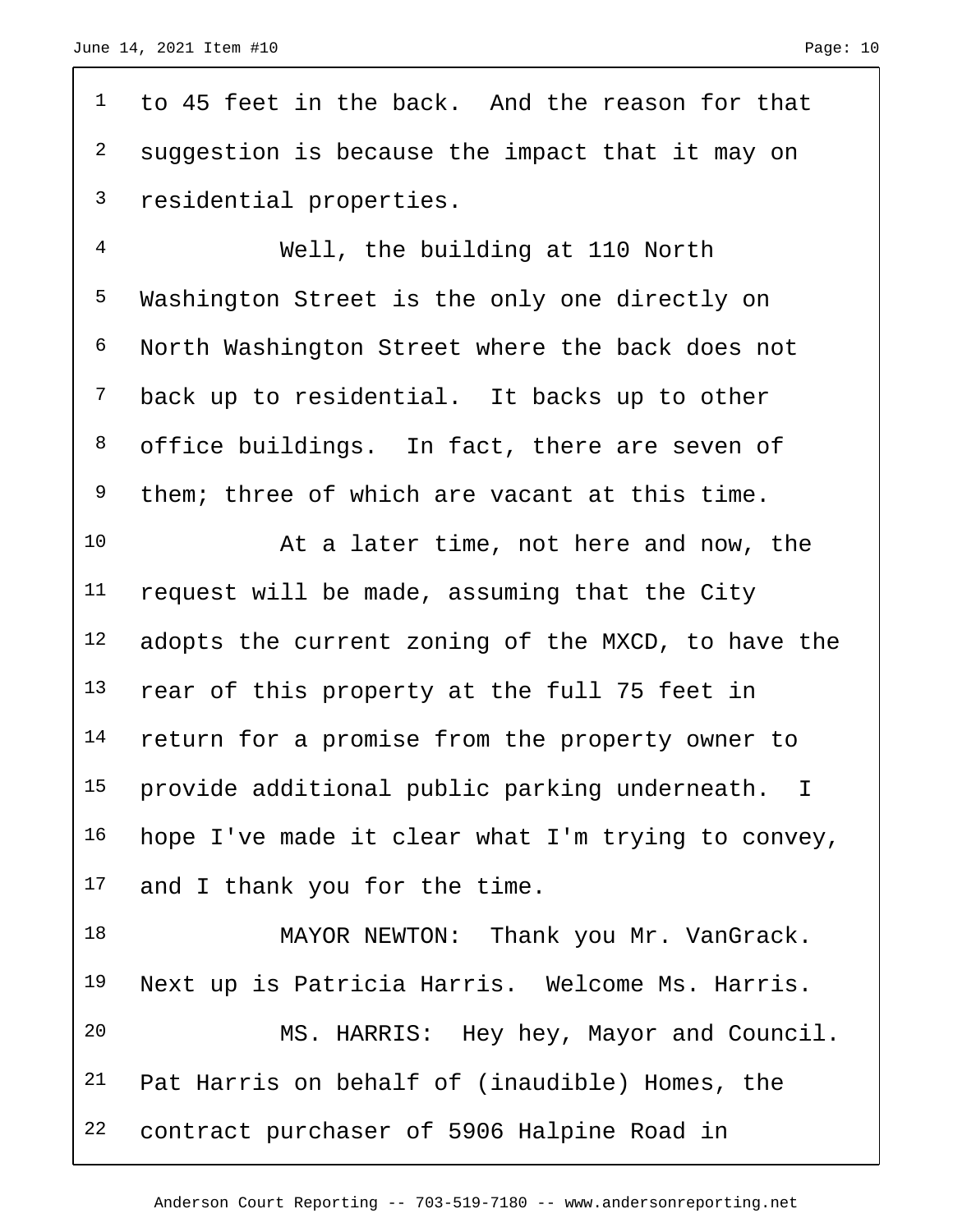<sup>1</sup> Twinbrook. We testified back in April and as you 2 may recall, at that point, we indicated that the existing church on the property is downsizing and relocating, and that provides an opportunity to turn the site, which is within a stone's throw of the Twin Brook metro station into needed housing. This is consistent with smart growth principles, with COGs projections, and also with (inaudible) zone commitment to increase housing within the City. You may recall that our initial

 proposal was for a multifamily project with an initial height of 65 feet and 64 units. We continue to believe this is an appropriate product 14 for the site and that it's needed density near a metro. It's a building type that provides an 16 appropriate transition. There's an opportunity 17 for NPDUs and it provides housing diversity as well as attractive to empty nesters so there's no real school issue.

 At the same time, however, based on our 21 conversations and meetings with our neighbors, Cambridge Walk, and our meeting with the Mayor, we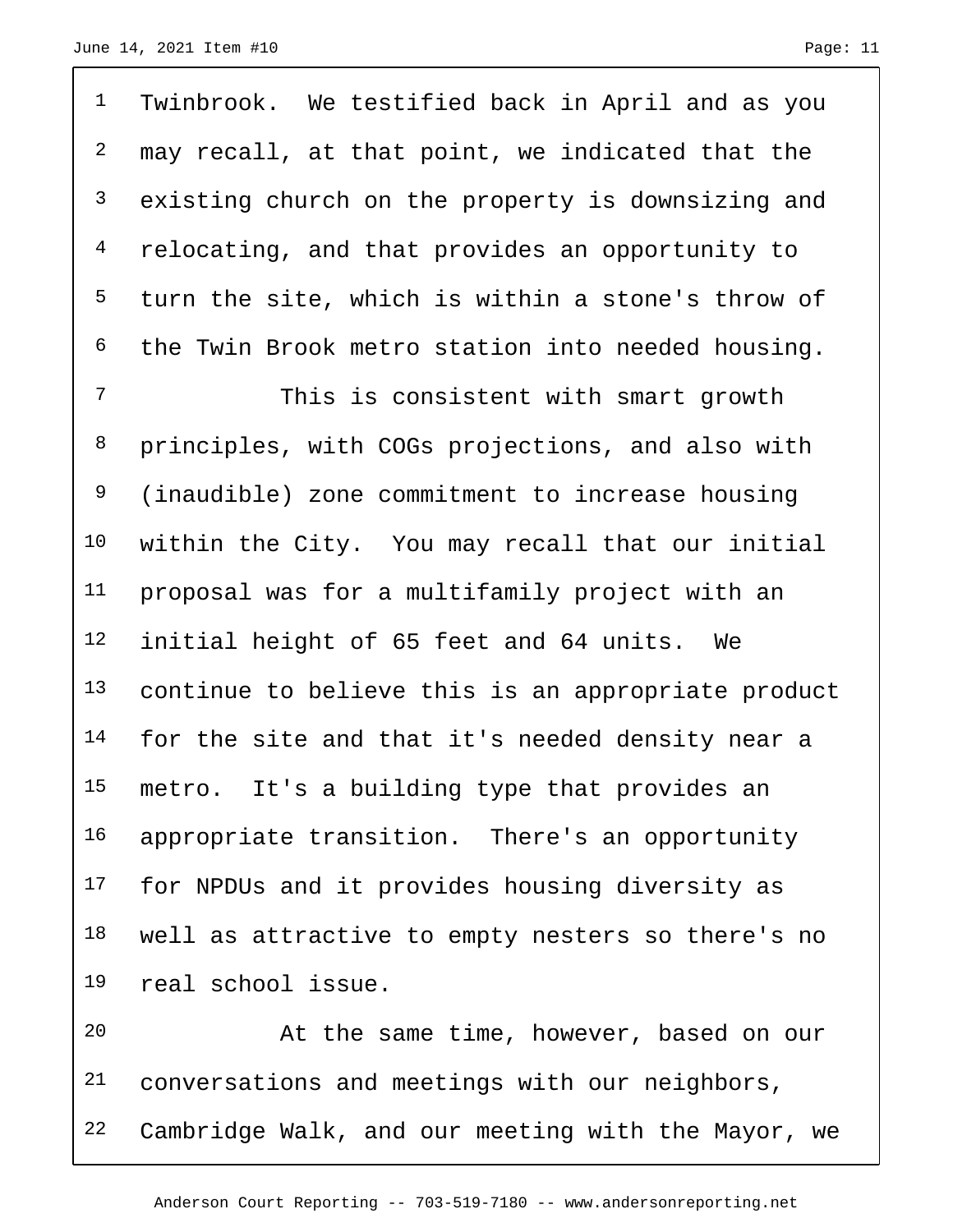recognize that there are concerns regarding this program. And in an effort to be responsive and be a good neighbor, and at the same time to still 4 include some housing in the metro, what we are proposing is a different kind of product which is what's called a "two-over-two." That is, if you can imagine two sticks of rows of townhouses which each unit of townhouse really being two units, so <sup>9</sup> you have one on the first and second floor; you have one unit and on top of that you have the second unit.

 What this product does -- it is provides 13 significantly less density; forty percent less than the other product. That's 38 units instead of 64 units and a reduction in height from 65 feet to 45 feet. So, we think that this is a very appropriate transition down from the more intense 18 development approved on the metro station to this site which is adjacent to town homes and across the street from single family.

 We've submitted a letter to the record, but as we've indicated, the two-over-two concept,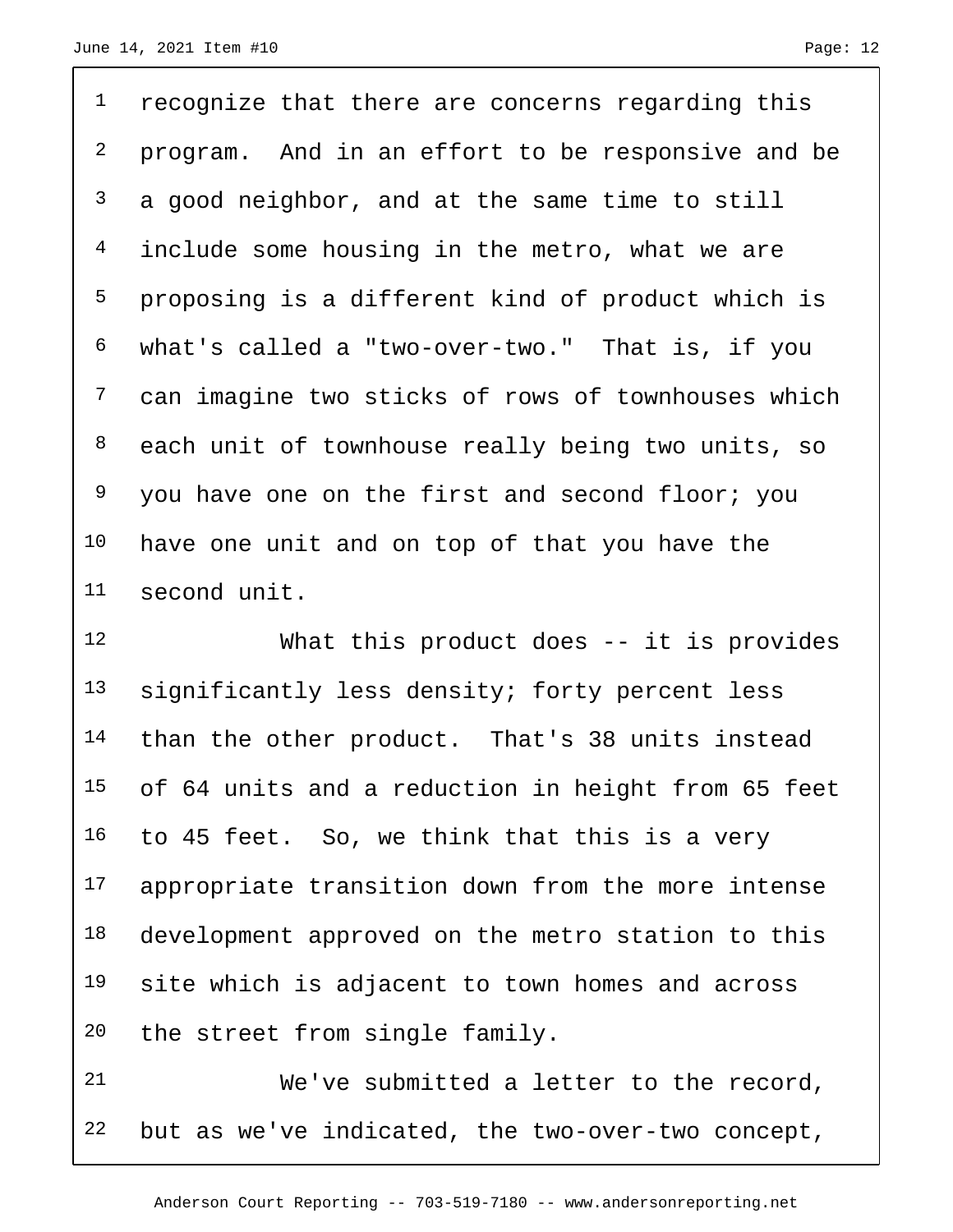I don't think was contemplated when the zoning ordinance was written and it really doesn't fit squarely within any of your zones. It fits most closely within the MXNC zone, but even within that zone the application of the lay back would require a 78-foot setback from the property line and this seems like it wasn't even thought out including an unintended consequence.

 So, and then in addition, what we propose, in terms of setbacks, is a side setback of 25 feet, which is very comparable in some of your other zones where height doesn't exceed 45 feet. So, as we've requested in our letter, if 14 you are supportive of this alternative concept, we're hoping that there can be some kind of language added into the sector plan recognizing 17 that when we get to the stage of the zoning text amendment, there's going to need to be some 19 adjustments to accommodate this type of truly transitional housing form. And we've provided language in the  $-$  in our letter of that specific language but essentially what it says is, provide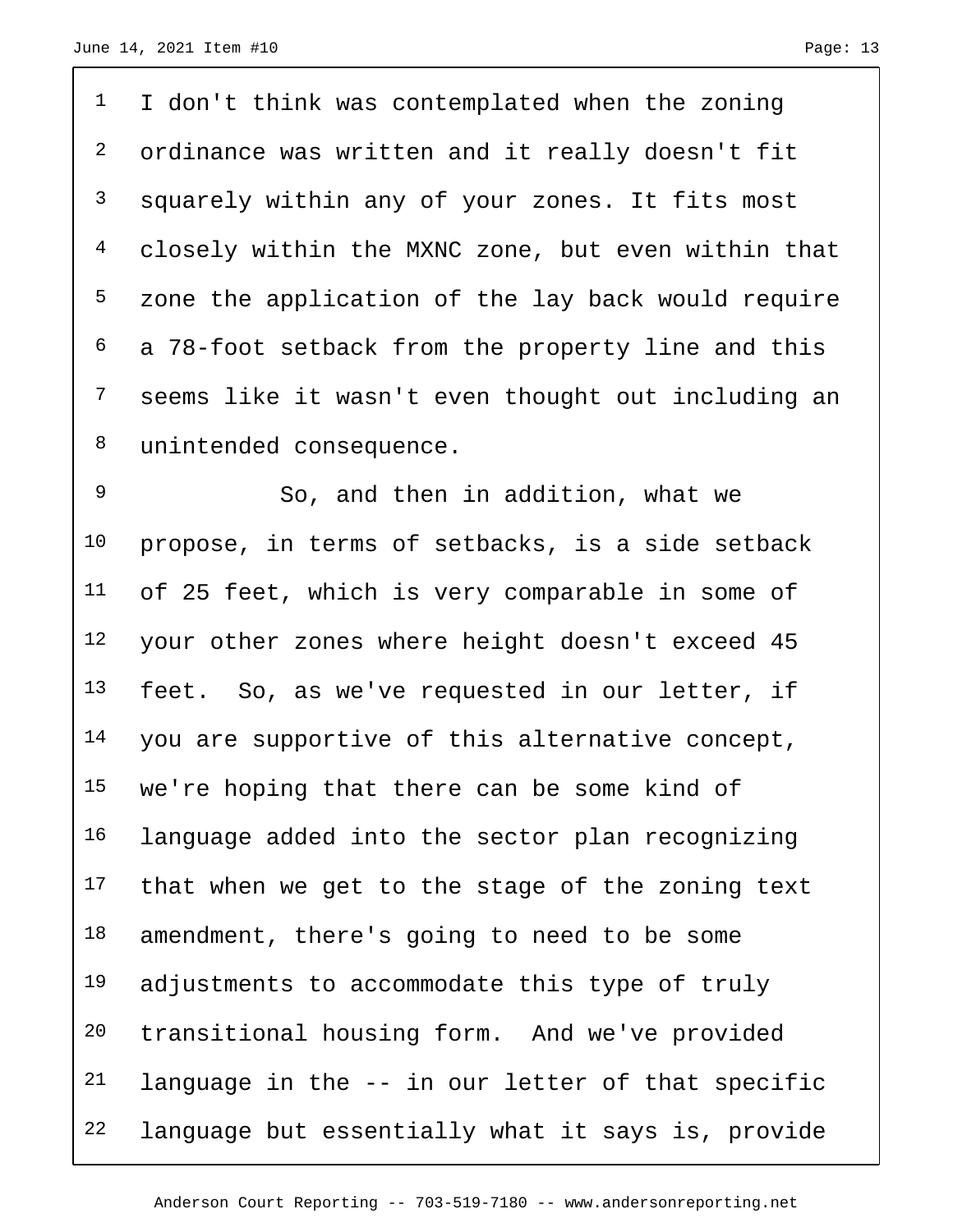for a 25-foot setback adjacent to residential land when heights do not exceed 45 feet and eliminate the layback requirements in these instances in order to accommodate modest development in the zone.

 So, we are hoping that we can work, you 7 know, continue to work with the neighbors; continue to work with the Mayor and Council, to get a good product there that is appropriate, if 10 in fact, you believe that the product we initially proposed doesn't seem to fit your vision and the Comp Plan's vision.

 So, thank you for your time and we look forward to working with you and thank you for all your efforts. Thank you.

16 MAYOR NEWTON: Thank you Ms. Harris. 17 Next up is Christine McGuirl. Welcome Ms. McGuirl.

 MS. McGUIRL: Thank you. Good evening. So, my name is Christin McGuirl. I'm the director of development with Federal Realty Investment Trust, owner of 12 North Washington Street. The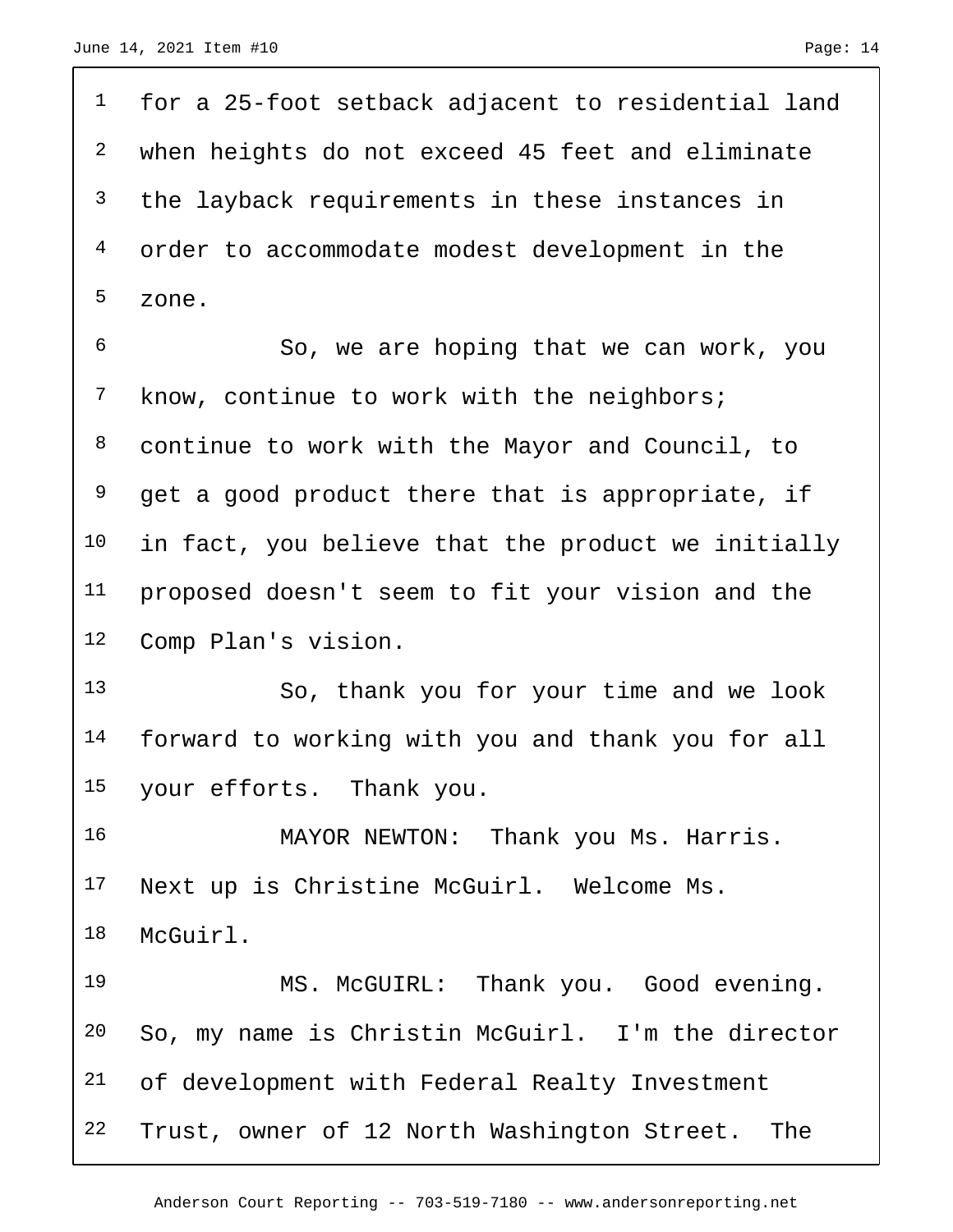<sup>1</sup> property is currently an existing shopping center bordered by West Montgomery on the south and West Middle Lane on the north. I did testify at the April 12th hearing in support of staff and planning commission's recommendation for 75-foot heights along North Washington, stepping down to 7 45 feet to the west. I realize that Mayor and Council spent a considerable amount of time talking about the height issue at the last work session. I believe it's important to bring to your attention several items that were not discussed and ask for your reconsideration of the issue.

 Most importantly, the property's current zoning allows a height of 65 feet. Zoning code 16 section 25.13.05 B(2)(c) provides that 65 feet is allowed if 15% open space is provided. So, the recommendation that the property now be limited to a maximum height of 45 feet down-zones our property. In addition, we previously evaluated redeveloping at 65 feet, and it was not economically feasible. This is an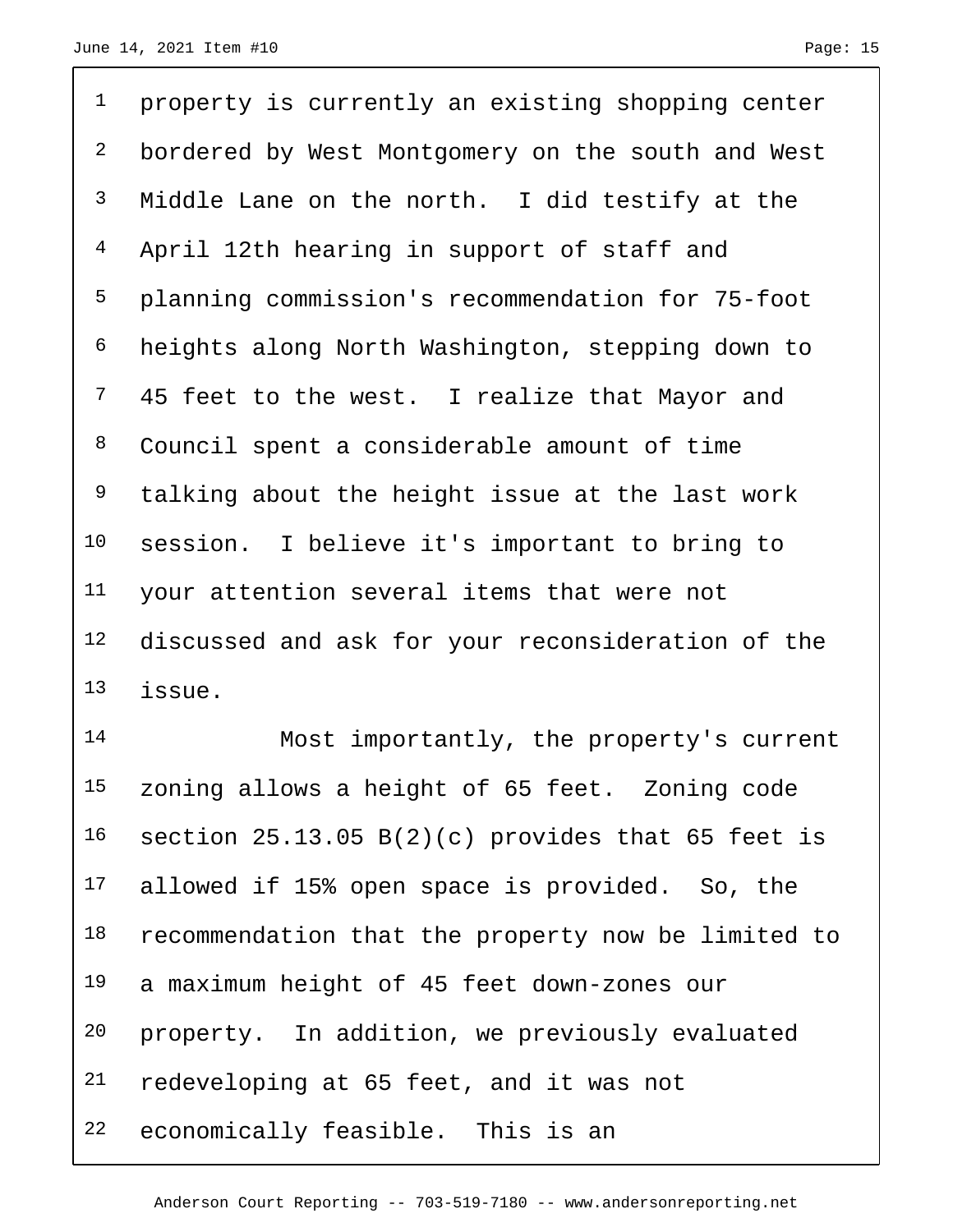<sup>1</sup> income-producing property and without the <sup>2</sup> assurance of a reasonable return, the property will not redevelop, and the status quo will just continue. This property will likely not redevelop with townhomes.

 I want to highlight a few aspects to emphasize why we think the reconsideration of this height issue is warranted.

9 First, the 30-degree layback slope provides assurance that an appropriate transition will be provided. Forty-five- foot heights could only be achieved 78 feet from the western property 13 line with that layback slope. The full 75 feet cannot be achieved until 130 feet from the western property line.

 Our property is more than one-third 17 deeper than any other property between West 18 Montgomery and Beall. Our site, at the deepest point, is 300 feet, which is longer than a football field. We are 94 feet deeper than other sites, so there is definitely sufficient room to provide the desired step-down and transition to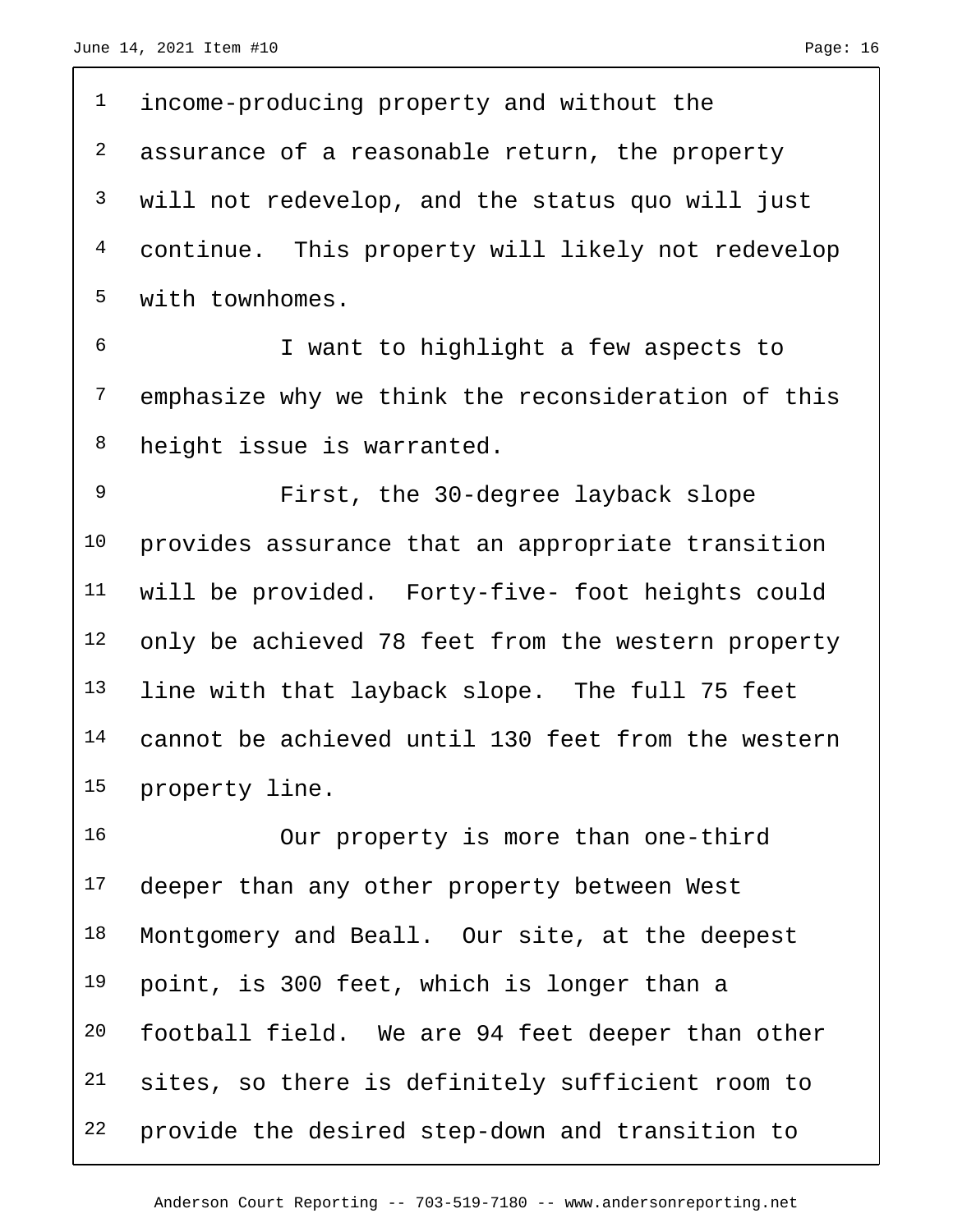the west.

 Given the varied ownerships along North Washington Street, not every property will redevelop at once. It typically doesn't work that way so we will not have a wall of development on the west side of North Washington. The height of 45 feet that is setback from the historic area of North Adams, because of the layback slope, is 9 compatible and commonplace and does not threaten 10 the historic area. Throughout the country, there are specifically designated historic sites adjacent to taller buildings, so it is commonplace.

 The building directly across the street from our property is 7 stories - likely 75 feet - I don't have that exact height, but the effect, if 17 we were to develop would be very comparable to that existing building.

 One final point, the ULI report does recommend that we build density in our town center without compromising character, and I think several of my points outlined achieve that goal.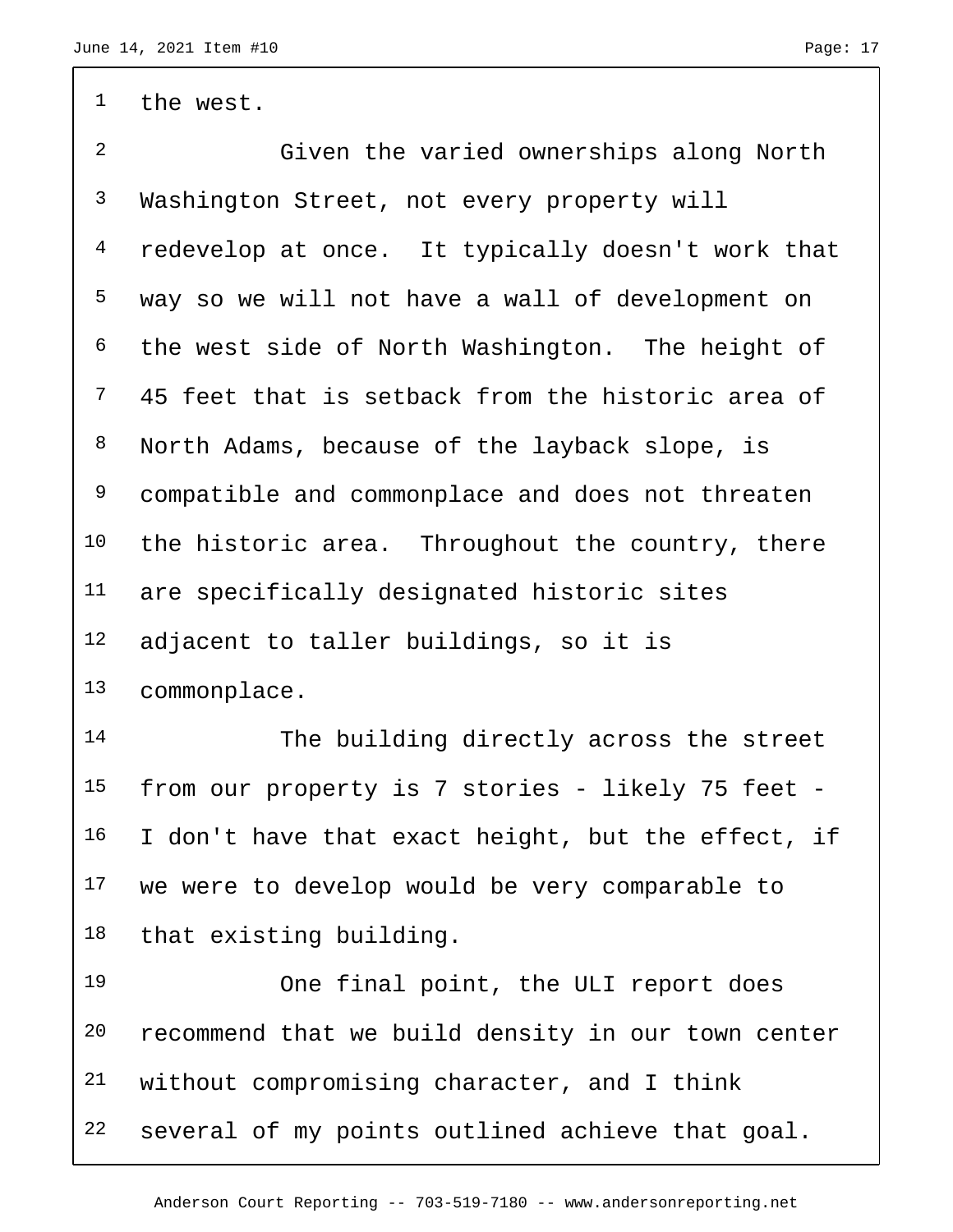| $\mathbf 1$     | And Planning Commission does have the authority    |
|-----------------|----------------------------------------------------|
| 2               | and ability to ensure compatible development       |
| $\mathsf{3}$    | during the site plan approval process and other    |
| $\overline{4}$  | assurance that the development is appropriately    |
| 5               | stepped down as the concern is.                    |
| 6               | So, we will be submitting our written              |
| $\overline{7}$  | testimony with exhibits to further explain our     |
| 8               | justification for the proposed 75 feet height      |
| 9               | along North Washington Street and I appreciate     |
| 10              | your time tonight. Thank you so much.              |
| 11              | MAYOR NEWTON: Thank you. Next up is                |
| 12              | Ms. Pavitra Srinivasan, Chair of the Rockville     |
| 13              | Environment Commission. Welcome.                   |
| 14              | MS. SRINIVASAN: Good evening Madam                 |
| 15 <sub>1</sub> | Mayor and members of the Council. My name is       |
| 16              | Pavitra Srinivasan. I'm a resident of Twin Brook.  |
| 17              | I am a commissioner on the Environment Commission  |
| 18              | and Chair of the Climate Action Committee which is |
| 19              | a sub-committee of the REC.                        |
| 20              | Today, on behalf of the Environment                |
| 21              | Commission I offer the three following comments.   |
| 22              | The strength in certain over- arching aspects of   |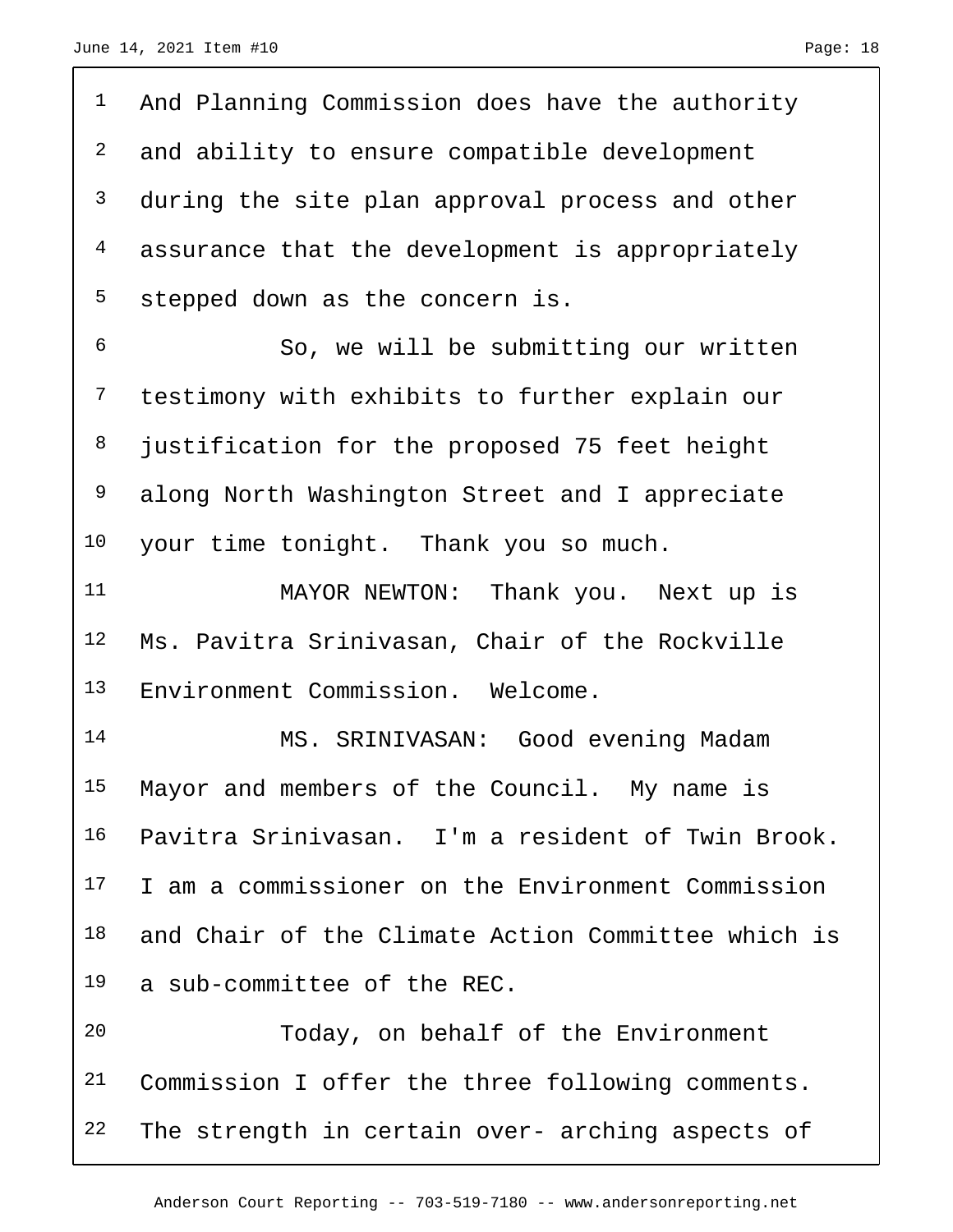| 1              | the environment element in the 2040 draft          |
|----------------|----------------------------------------------------|
| $\overline{a}$ | comprehensive for you to consider during your      |
| 3              | review and final adoption of the plan.             |
| $\overline{4}$ | First, assigned accountability for                 |
| 5              | overall goals and policies. The 2040 draft plan    |
| 6              | appears somewhat ambiguous on who will be          |
| 7              | responsible for ensuring each goal is met. An      |
| 8              | action statement added to the plan, that           |
| 9              | accountability will be assigned is valuable and    |
| 10             | would ensure that the City has complete            |
| 11             | transparency around achieving its stated goals.    |
| 12             | Second, ensure each goal has measurable            |
| 13             | and achievable targets for success. These include  |
| 14             | things like setting measurable targets or          |
| 15             | requirements of standards to be met; demonstrating |
| 16             | results and publicizing progress towards achieving |
| 17             | those goals; assessing results and progress        |
| 18             | annually or periodically to determine if metrics   |
| 19             | should be revised or how they may be improved      |
| 20             | upon.                                              |
| 21             | And finally, given the variable impacts            |

of climate change due to social, economic, and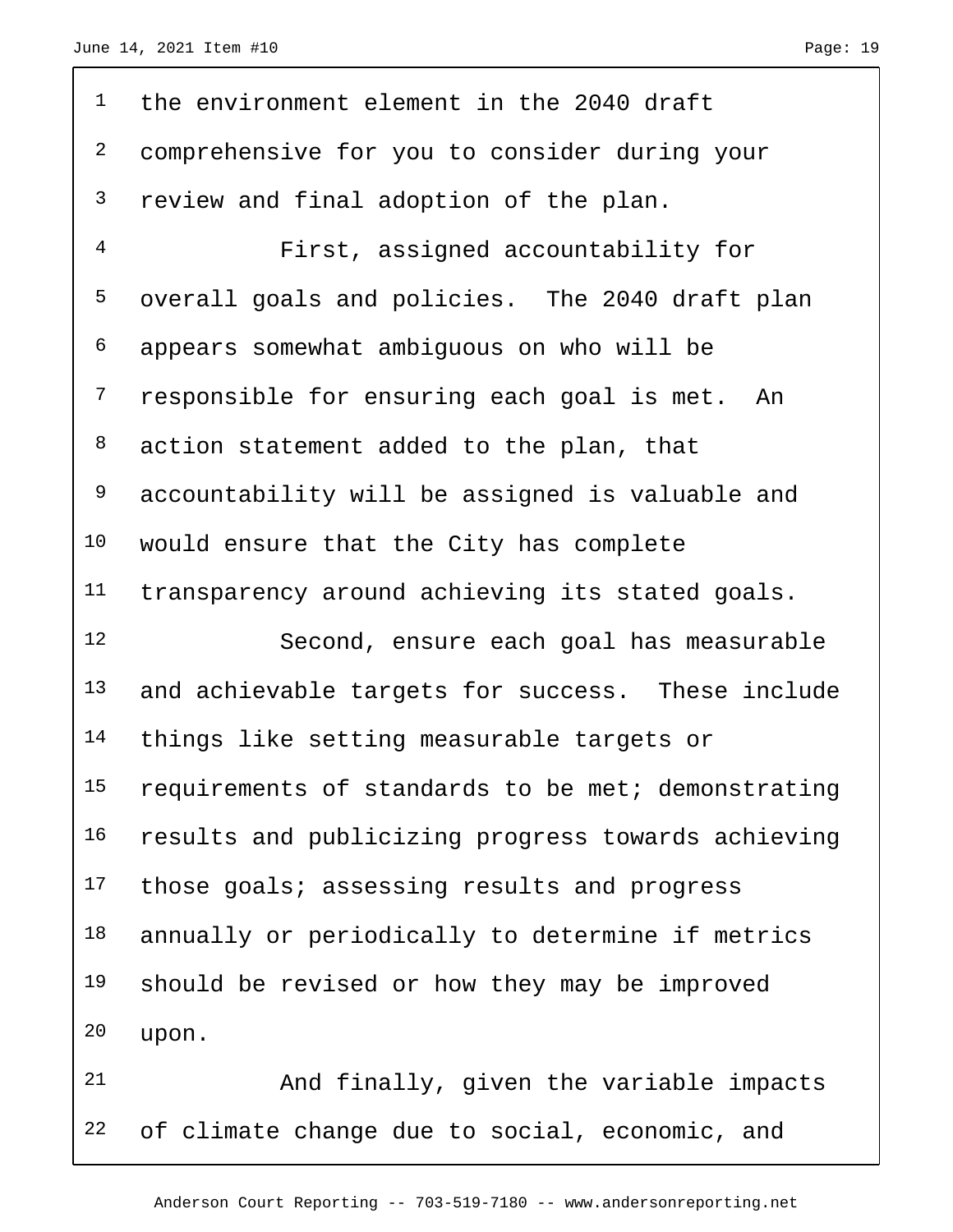1 other demographic factors, evaluating and <sup>2</sup> reporting progress by planning area. For example, you might consider mapping activities to analyze equity and access to green space, low emission transit and energy options, well-lit streets, safe walkable streets, food, and other services to name a few.

8 Third, blend in resiliency language. Infrastructure resiliency and social resiliency are important considerations in combating climate change. Instituting and updating planning and building standards to protect our water supply, power grid, and even buildings from flooding will enhance the long-term value and sustainability of our community. It may also be valuable to 16 consider such improvements for existing 17 residential and commercial buildings as well. Equally important, is the social resiliency, such as mental health, of a community when subject to negative environmental impacts repeatedly or in a sustained manner. In fact, the COVID-19 pandemic has highlighted this issue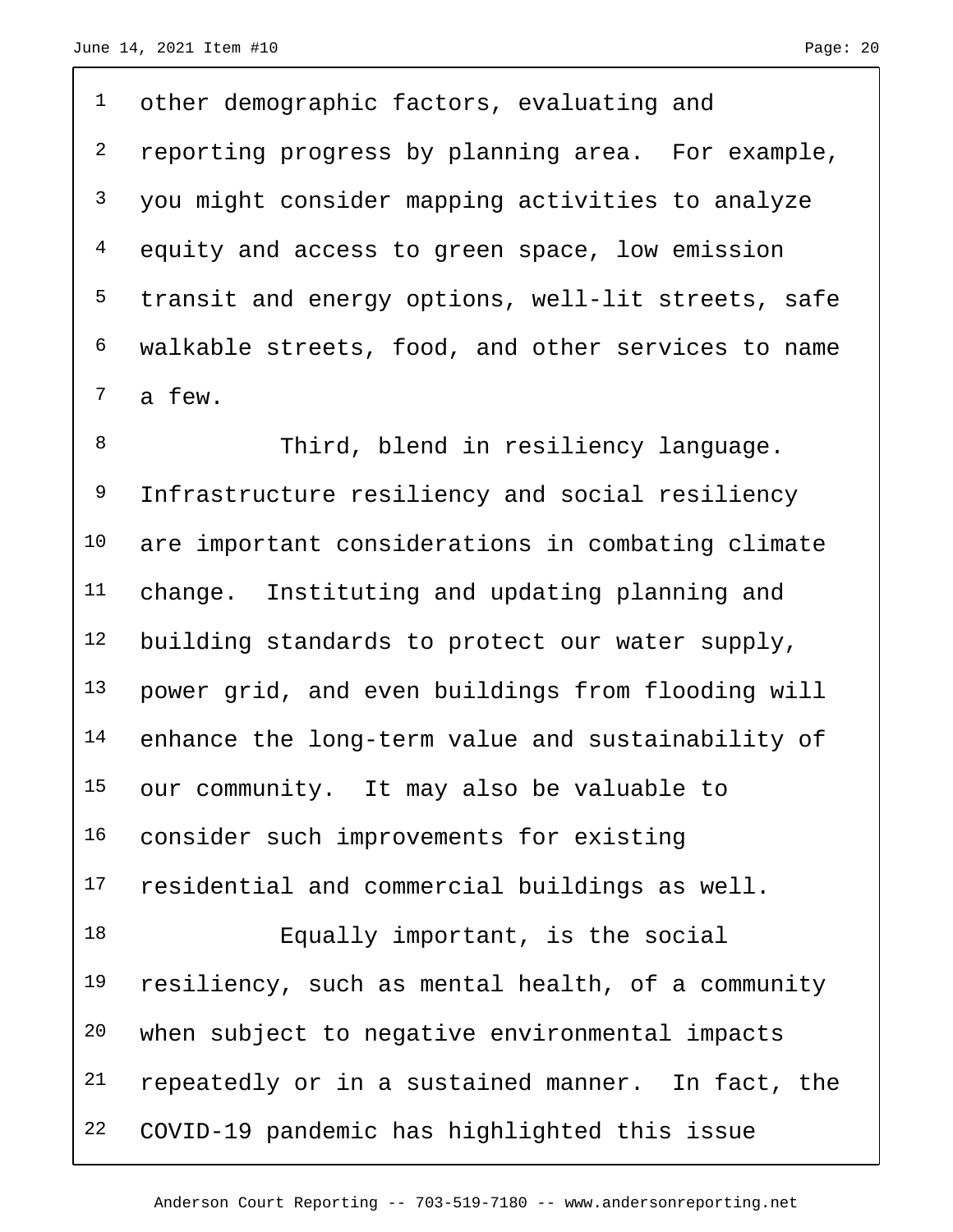recently for all of us. Addressing the human 2 aspect of resiliency may include offering community support services around extreme events like hurricane or tornado damage or prolonged electricity outages as well. Such extreme conditions may, unfortunately, develop more regularly in the future and given the twenty-year planning horizon of the draft plan, may be worthy of consideration from a long-term planning perspective.

11 11 In conclusion, accountability, metrics, 12 targets, and ensuring resiliency of our city and 13 its residents are important elements of 14 responsiveness to our taxpayers. Strengthening these aspects of the 2040 plan will ensure Rockville's development over the next 20 years takes place sustainably, allows us to measure progress made, achieve goals, address equity considerations, build a resilient community, and help the City successfully meet its climate action commitments.

We will be submitting these comments to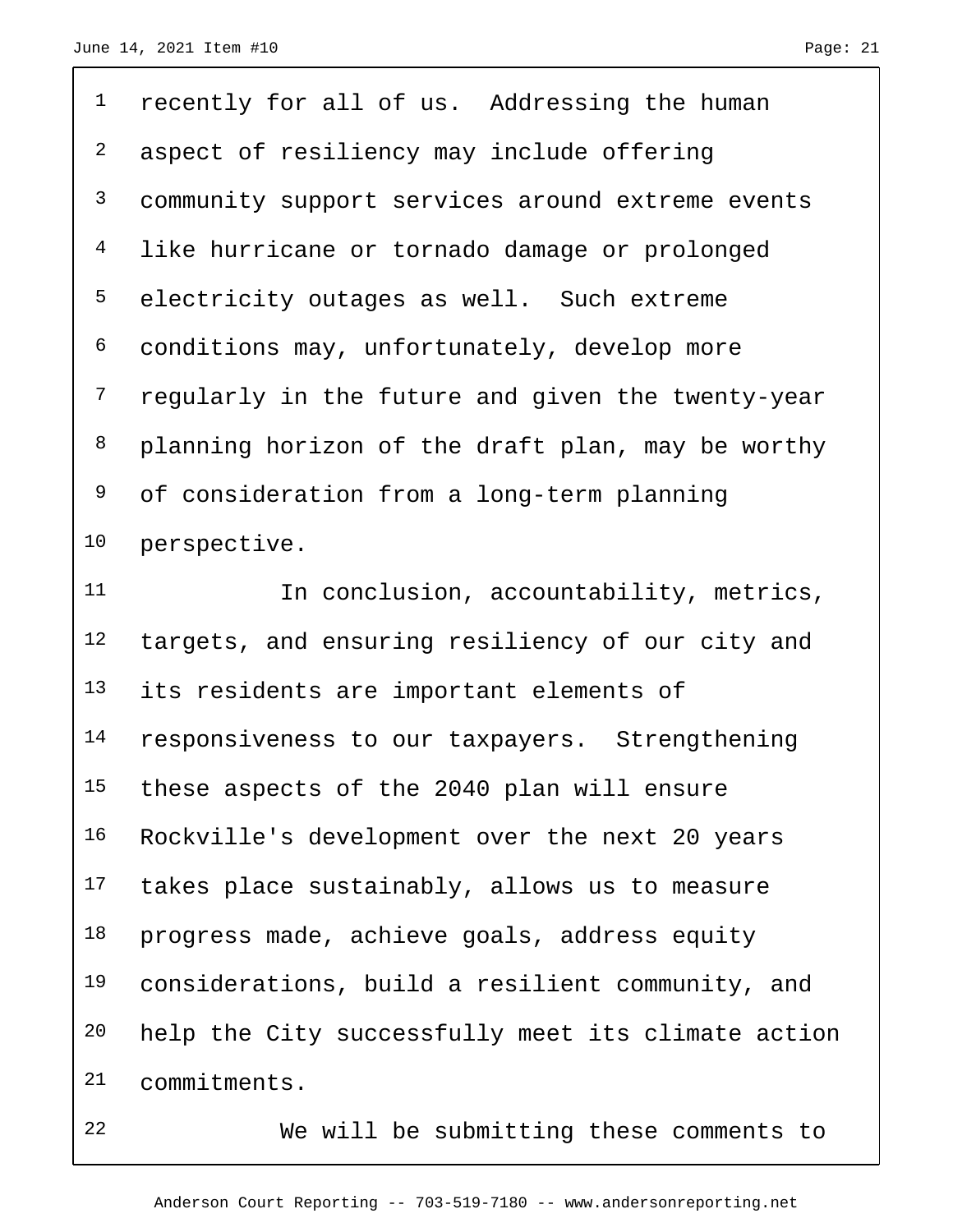the written record. Thank you for the opportunity <sup>2</sup> to provide our comments and for your time in considering them.

 MAYOR NEWTON: Thank you very much. And now it gets interesting because the list that I have has one person next and thank goodness for Ms. Dantzler because she is keeping track with me and she has three others in line. So, bear with <sup>9</sup> me a minute. I'm going to go with the new list. I believe the next is Susan Pitman. Welcome Ms. Pitman.

 MS. PITMAN: Good evening Mayor Newton and City Council Members. I'm Susan Pitman and I live at 722 Grandin Avenue. And although I'm here as an individual tonight, I'm also the immediate past president of the East Rockville Civic 17 Association and in the role of president and past president, I've had the privilege of being deeply engaged in the planning process since the 2040 kickoff meeting in 2015.

 The length of this process has made it difficult for residents to maintain consistent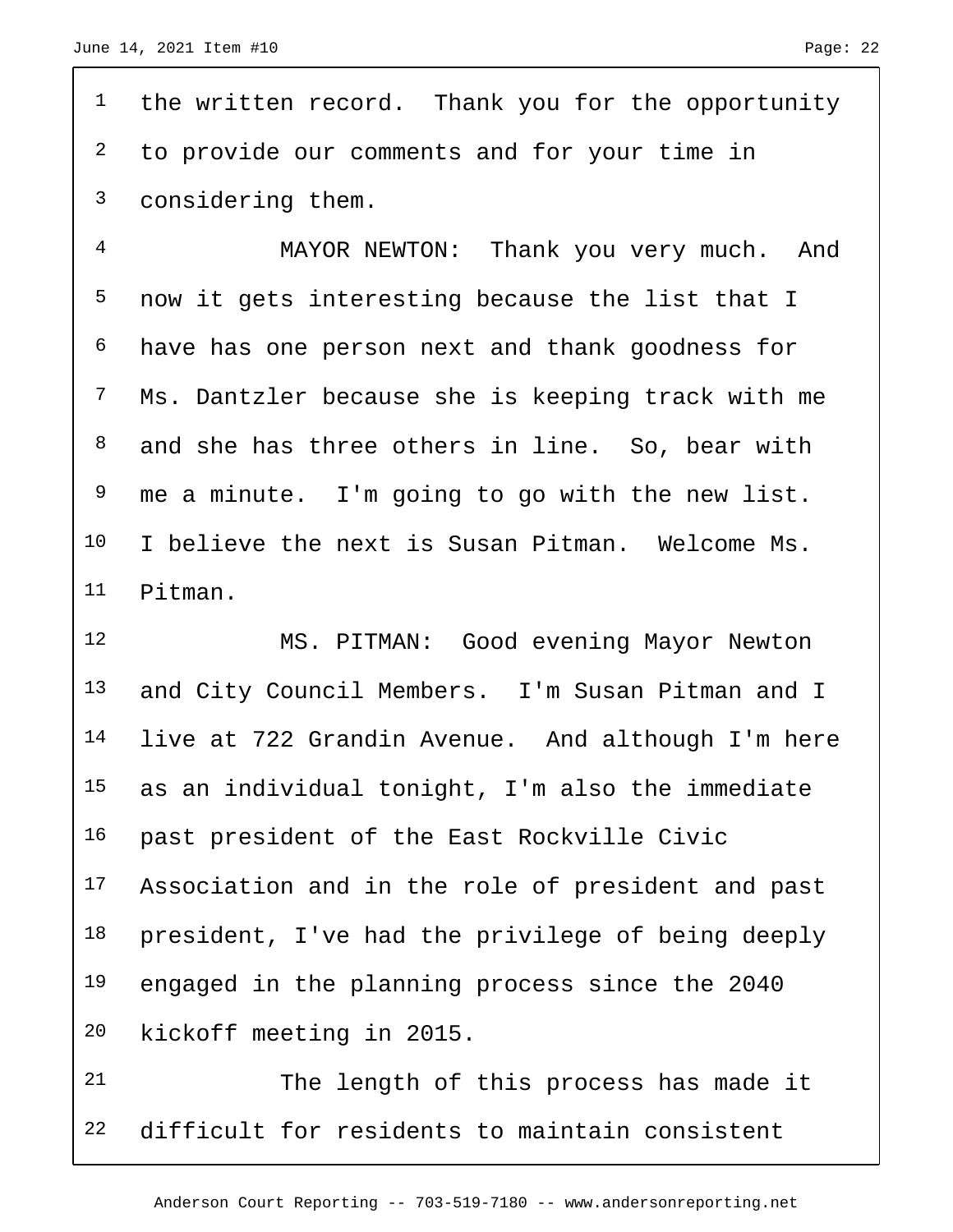<sup>1</sup> involvement and as I've read the incoming 2 testimony submitted in writing in advance, I'm 3 increasingly concerned that the good hard work of 4 the residents and staff might be misunderstood or 5 even set aside.

 6 To help clarify, in 2017, the planning 7 staff provided three workshops for East Rockville  $8 -$  one on land use and one on zoning so we could 9 better understand the language of planning, and a 10 third on housing where we broke into groups and 11 engaged in a big dreams exercise that allowed us 12 to envision what our neighborhood could look like 13 if we made all the rules and owned all the 14 property. Those three workshops as well as the 15 many, many meetings that followed, were well 16 attended and it became clear through all these 17 discussions that a middle way, one with some 18 family, some single family attached housing, in <sup>19</sup> the form of duplexes, triplexes, and quads, 20 well-regulated ADUs and increased, but still 21 human- scale density along North Stone Street 22 would enhance our unique neighborhood.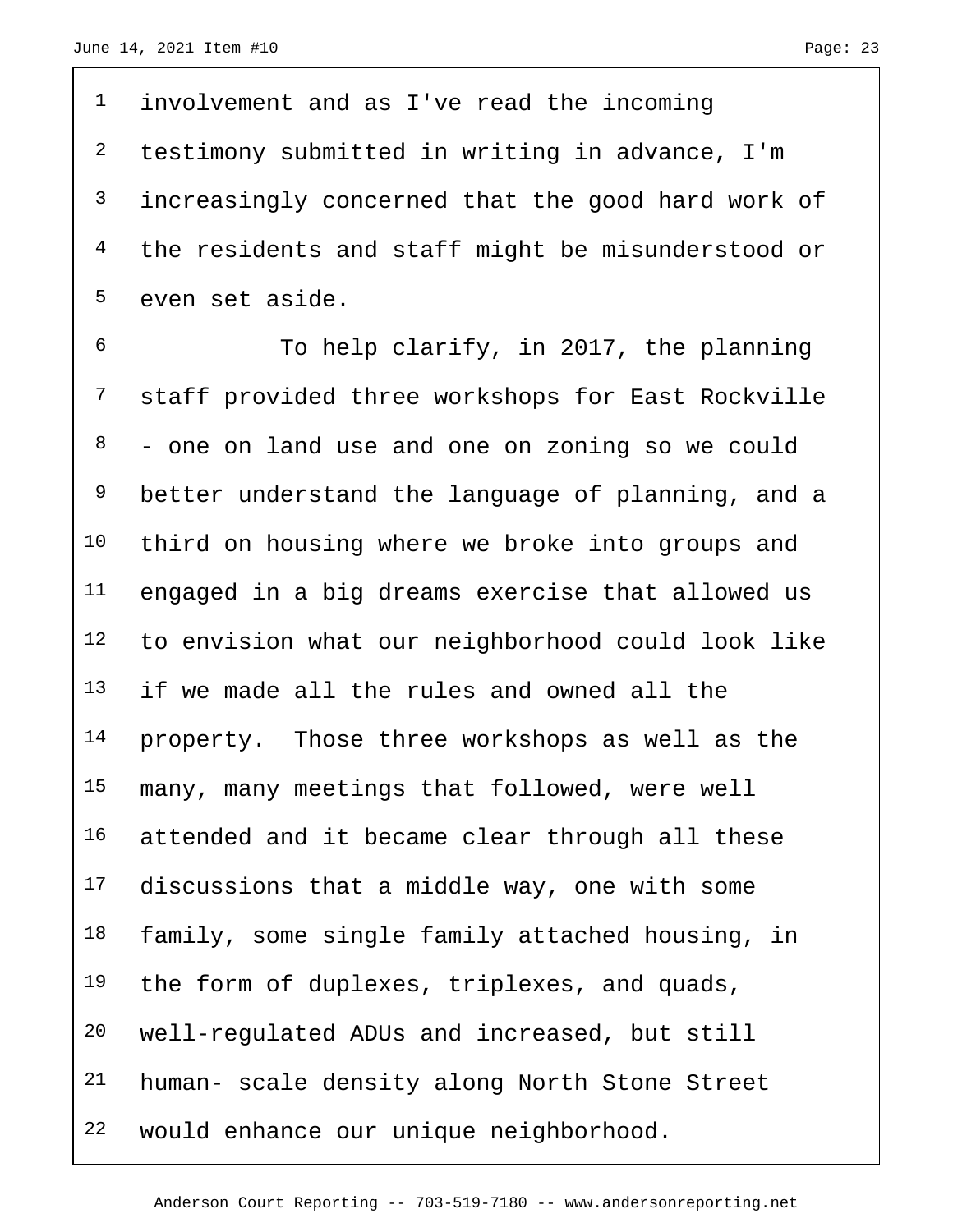1 1 It also became clear, as we worked <sup>2</sup> through the current plan from 2004, that we were really looking at three plans - one for Stone Street, one for design guidelines, and one for the comprehensive master plan. Andrea Gillis, who has been a transparent, honest, and highly valued collaborator with our neighborhood, began to plan for the plans right away and got all of us - residents of both East Rockville and Lincoln Park, the Mayor, Council, and planning staff, moving through a thoughtful process that maximized 12 opportunity for engagement. There have been dozens, if not hundreds of meetings, emails, mailings, and opportunities to give input over the years. At each meeting, Ms. Gillis carefully clarified what plan was being discussed and how it 17 impacted the other two plans. That said, it's still confusing, and I'm really glad Andrea is hosting one last meeting for East Rockville later this month to again clarify how these three plans work together.

Six years after the kick-off of the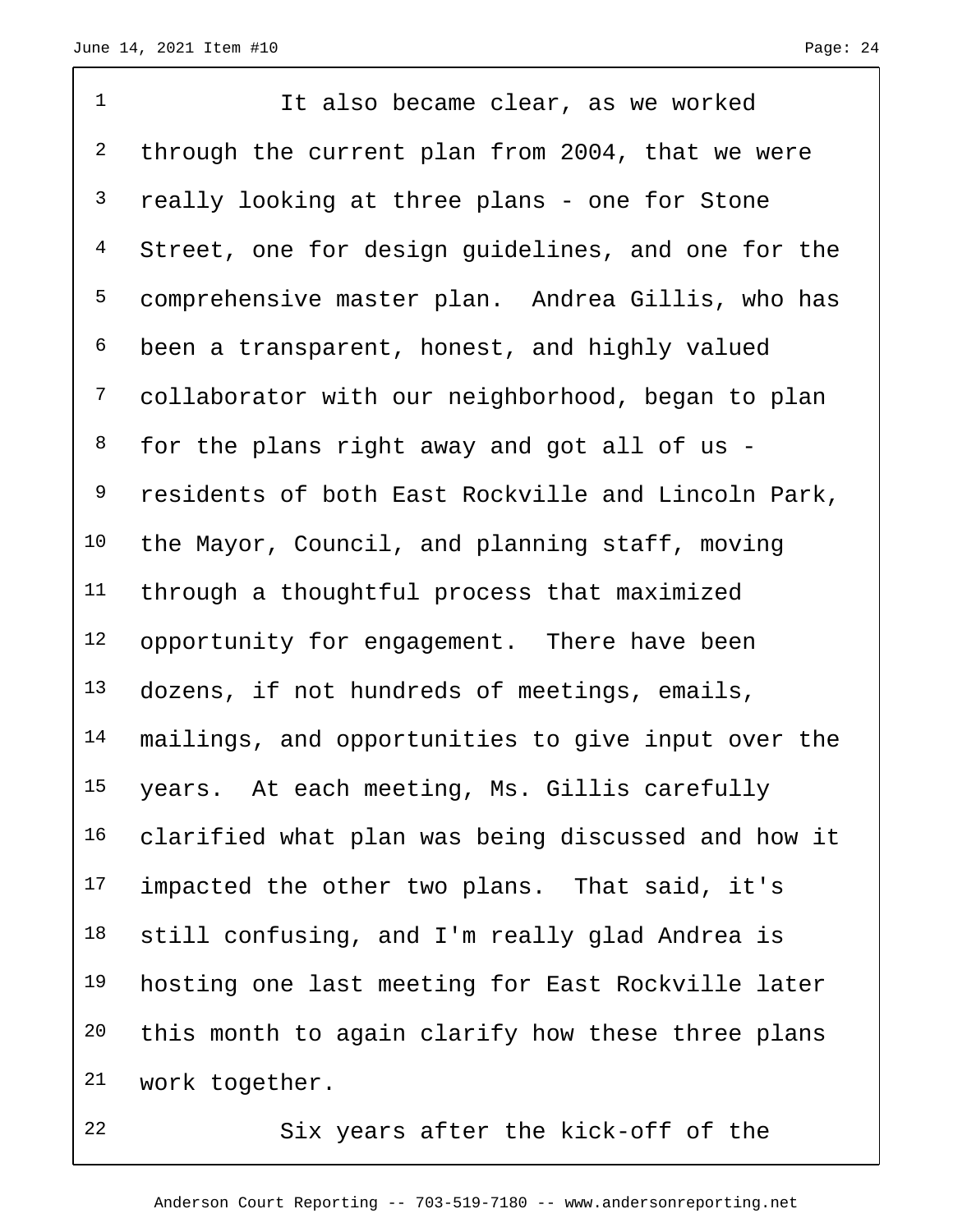<sup>1</sup> Rockville 2040 process, we now have three plans <sup>2</sup> that have the support of the majority of residents in East Rockville, especially those who showed up 4 meeting after meeting. These plans complement one another and can help to inform (inaudible) how the residents of East Rockville see themselves and their landscape should they decide to develop the 8 transit station property.

9 These three plans work together to create a variety of housing opportunities while preserving the things that so many of us in East Rockville value - diversity, community, family in all its forms, walkability, and the environment. I wish I could say I made that list up myself, but we did an almost year-long exercise in which we opened each meeting with a post-it pad and worked to define what me mean when we say 'character of a 18 neighborhood' as that term is subjective at best. 19 Although the 2040 plan, the Stone Street plan, and the East Rockville Design guidelines were formed by the residents, each had the benefit of multiple passes through the planning commission and Mayor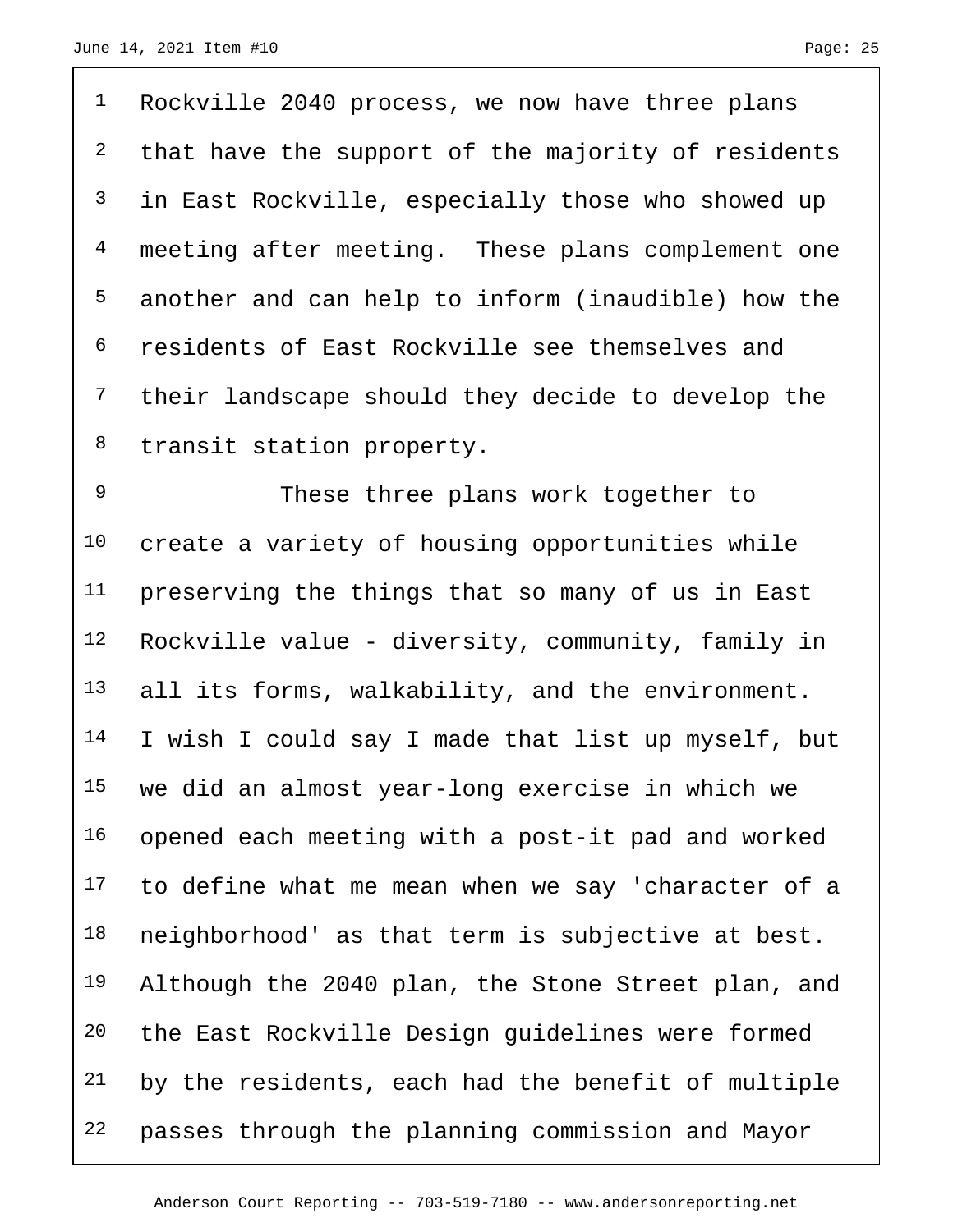| $\mathbf{1}$   | and council, and the design guidelines greatly    |
|----------------|---------------------------------------------------|
| $\overline{a}$ | benefited from an outside consultant.             |
| $\mathsf{3}$   | The 2040 plan is one of a set of truly            |
| $\overline{4}$ | community-based plans that recognize the          |
| 5              | importance of retaining residents while welcoming |
| 6              | new neighbors. And it puts one foot on the path   |
| $\overline{7}$ | of more equitable housing, even if a great deal   |
| 8              | remains to be done to get us there. Clearly, we   |
| 9              | have differences of opinion regarding housing     |
| 10             | density in and around East Rockville. Personally, |
| 11             | I do not believe in zoning for single family      |
| 12             | detached housing only, but that is not reflective |
| 13             | of how my neighbors feel and although housing is  |
| 14             | essential, community, particularly listening to   |
| 15             | one another and working together is more so.      |
| 16             | We've got created three plans that help us grow   |
| 17             | while maintaining a neighborhood where anyone     |
| 18             | would love to live. None of us got everything we  |
| 19             | wanted, but together we are making something      |
| 20             | pretty terrific happen in East Rockville.         |
| 21             | I strongly encourage you to pass the              |
| 22             | 2040 plan with the East Rockville planning area   |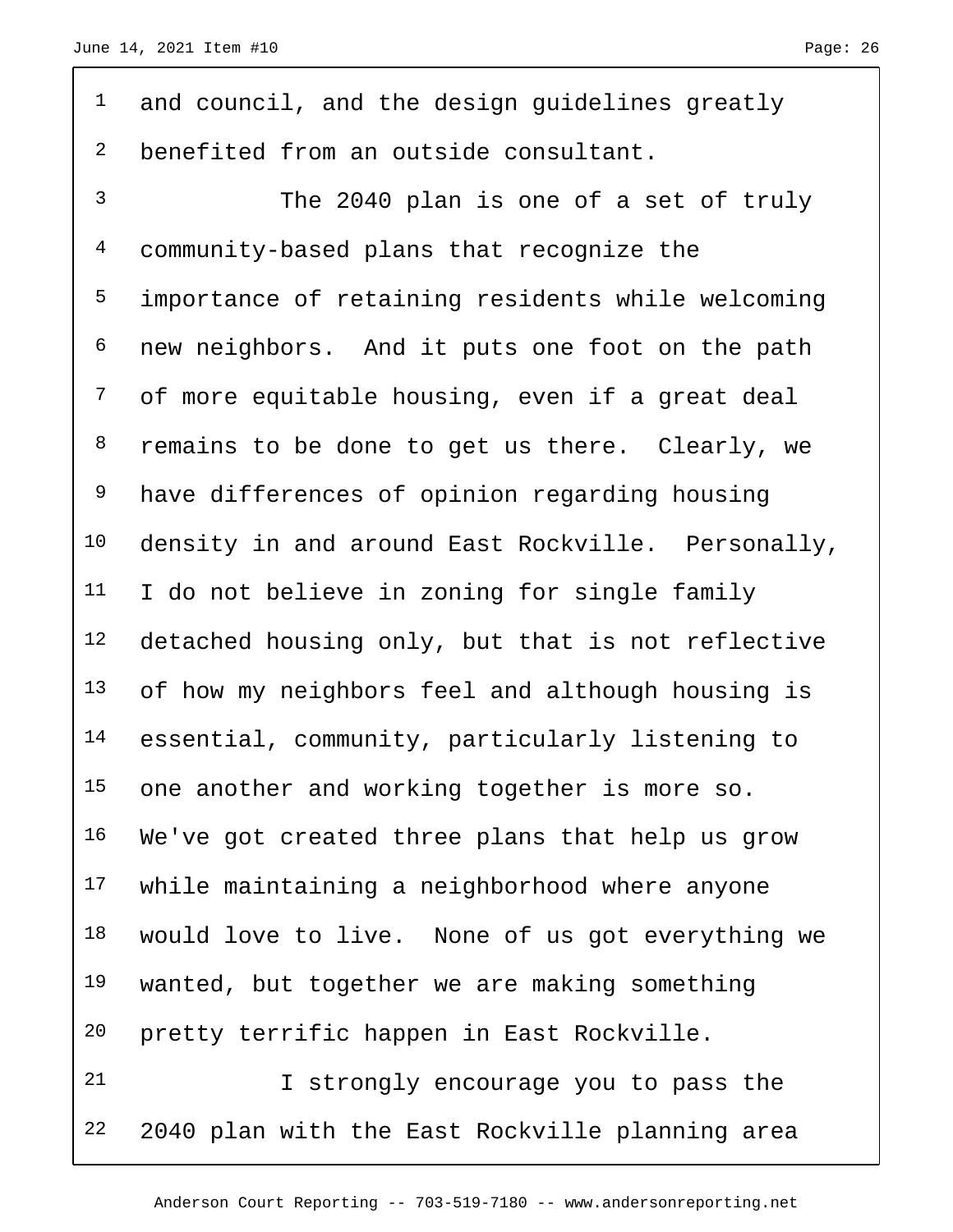| $\mathbf{1}$   | chapter unaltered and allow the three plans to     |
|----------------|----------------------------------------------------|
| $\overline{a}$ | work together as intended. Thanks very much for    |
| $\mathsf{3}$   | your time tonight.                                 |
| $\overline{4}$ | MAYOR NEWTON: Thank you. Next up is                |
| 5              | Soo Lee-Cho. Welcome.                              |
| 6              | MS. CHO: Good evening, Mayor Newton and            |
| $7\phantom{.}$ | members of the council. Thank you very much. This  |
| 8              | evening I am speaking on behalf of CBT Associates. |
| 9              | For the record, Soo Lee-Cho, with Miller, Miller,  |
| 10             | and Canby, located at 200-B Monroe Street.         |
| 11             | CBT Associates owns two properties                 |
| 12             | located in the block bounded by East Jefferson     |
| 13             | Street to the north, Fleet Street to the south,    |
| 14             | Park Avenue to the east, and Monroe Street to the  |
| 15             | west. It is part of Area 3 of the Rockville Town   |
| 16             |                                                    |
|                | Center planning area. The current draft of the     |
| 17             | plan before the Mayor and council recommends a     |
| 18             | land use designation for CBT properties of OCRM,   |
| 19             | which is office/commercial/residential mix, which  |
| 20             | CBT supports. We have -- initially the properties  |
| 21             | were previously recommended for park designation   |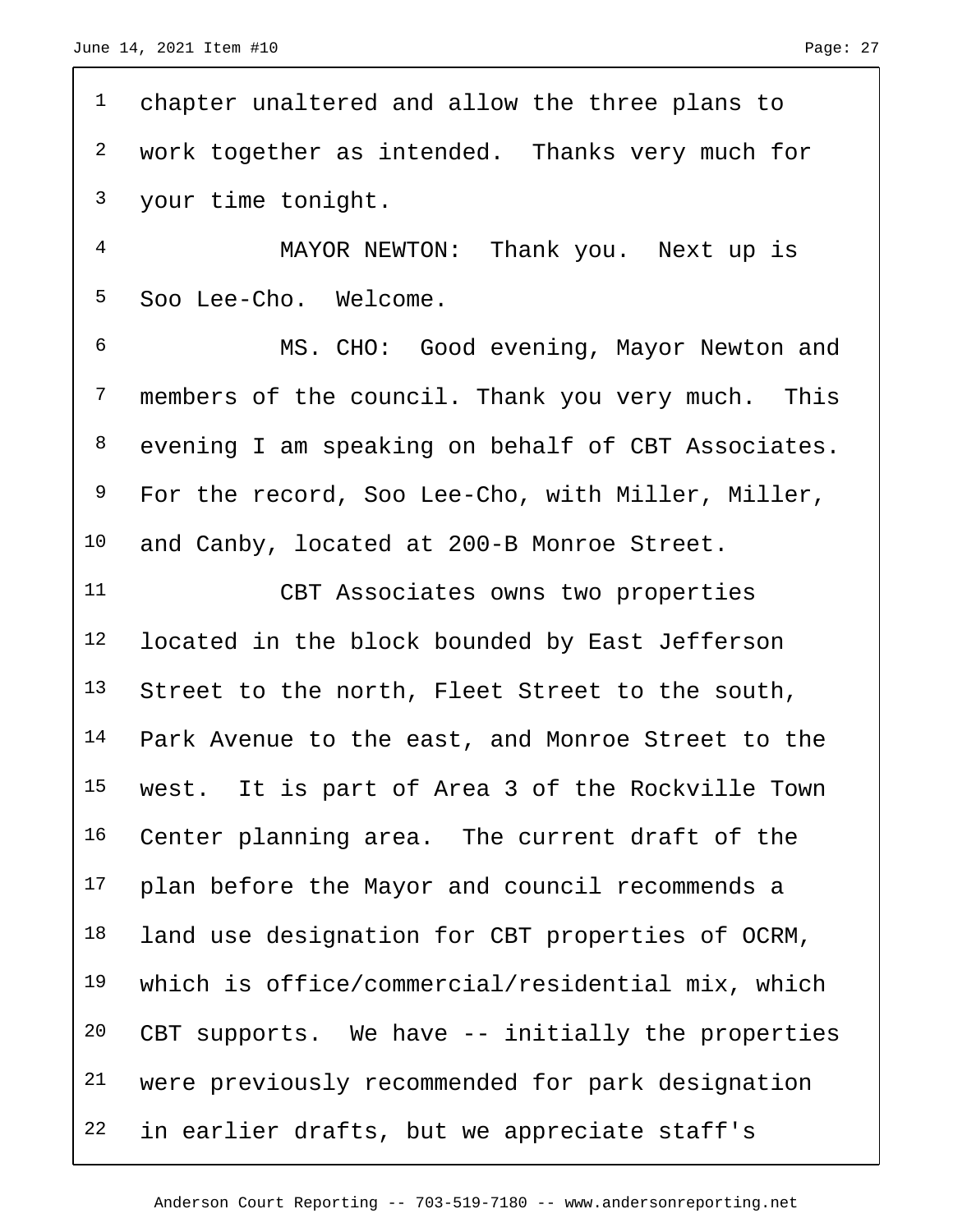consideration and also the planning commission in revising that designation for this sub- block within Area 3. The park designation would have resulted in an immediate devaluation of the 5 property so we appreciate the new land use designation.

7 The current text now describes a possible future park in this general area of the city, either as a part of a redevelopment proposal brought forth by property owners, or as an outright land acquisition by the City. But the conceptual park image included in Figure 45, it still remains on page 251 of the draft plan, which is a carry-over from the previous draft of the plan, only depicts the latter scenario of an outright land acquisition by the City. Because, obviously, it's not feasible to achieve a redevelopment scenario that also results in a park 19 that occupies the entire block, encompassing the properties.

 Our recommendation and request is to consider removal of the figure 45 concept plans to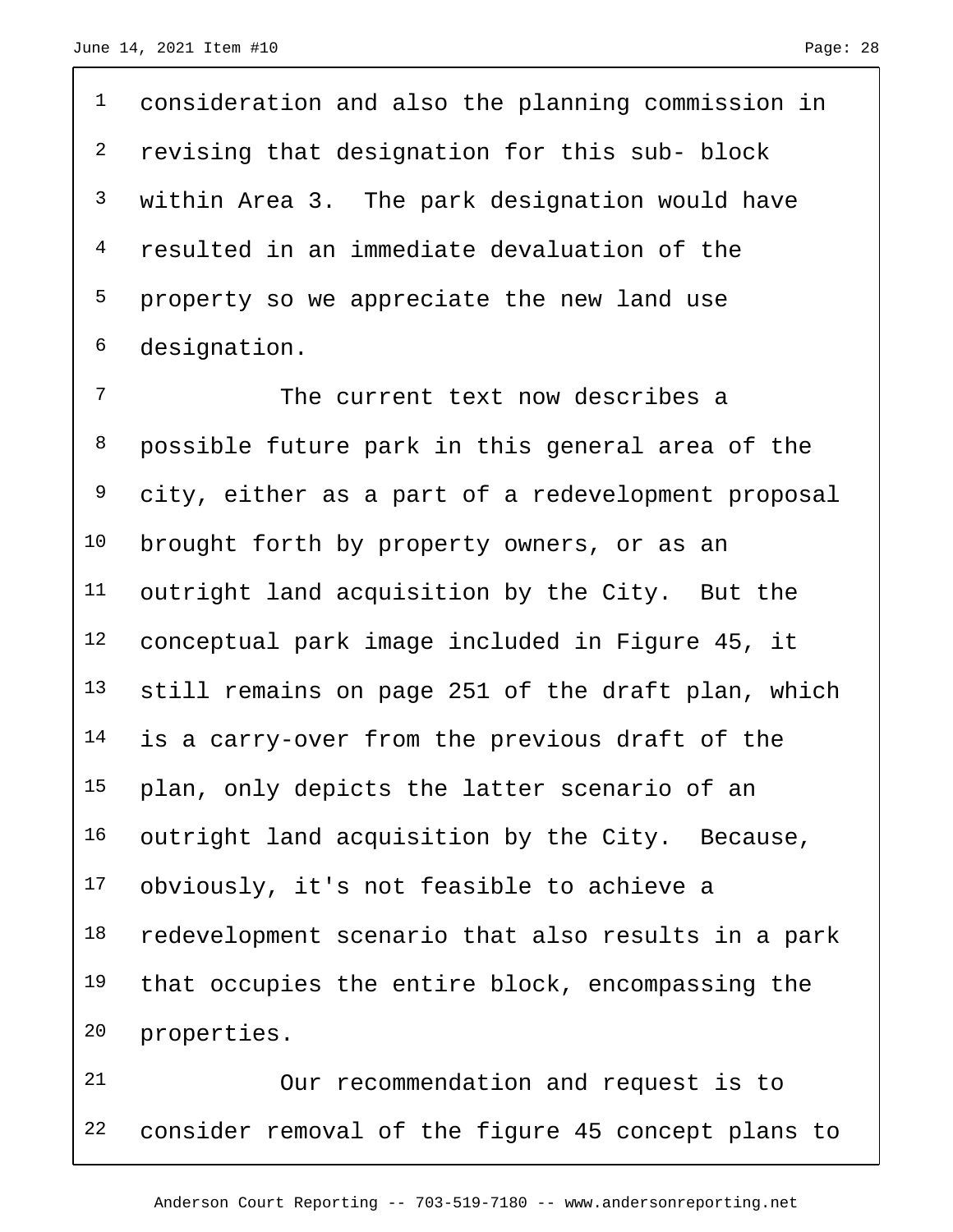| $\mathbf{1}$   | reduce any confusion relative to the intents of    |
|----------------|----------------------------------------------------|
| $\overline{a}$ | the plan. We think the images should be removed,   |
| $\mathsf{3}$   | because it could be confused. It doesn't quite     |
| $\overline{4}$ | marry with the with the text of the plan. If the   |
| 5              | images must be kept, or is desired to be kept,     |
| 6              | then additional text should at least be added to   |
| $\overline{7}$ | make it clear that those images clearly show --    |
| 8              | reflect park designs that really can only be       |
| 9              | achieved under a land acquisition scenario, so     |
| 10             | that any redevelopment proposal that might come    |
| 11             | forward, you know, doesn't get sort of caught in a |
| 12             | sort of interpretation of the image.               |
| 13             | That's all I have for a statement. Thank           |
| 14             | you very much.                                     |
| 15             | MAYOR NEWTON: Thank you. Next up is                |
| 16             | Joey Solieman. Welcome.                            |
| 17             | MR. SOLEIMAN: Hi, thank you very much              |
| 18             | Madam Mayor, members of the council. Good          |
| 19             | evening. Can you hear me?                          |
| 20             | MAYOR NEWTON: Yes, go ahead.                       |
| 21             | MR. SOLEIMAN: Great. Thank you very                |
| 22             | much. My name is Joey Soleiman. I would like to    |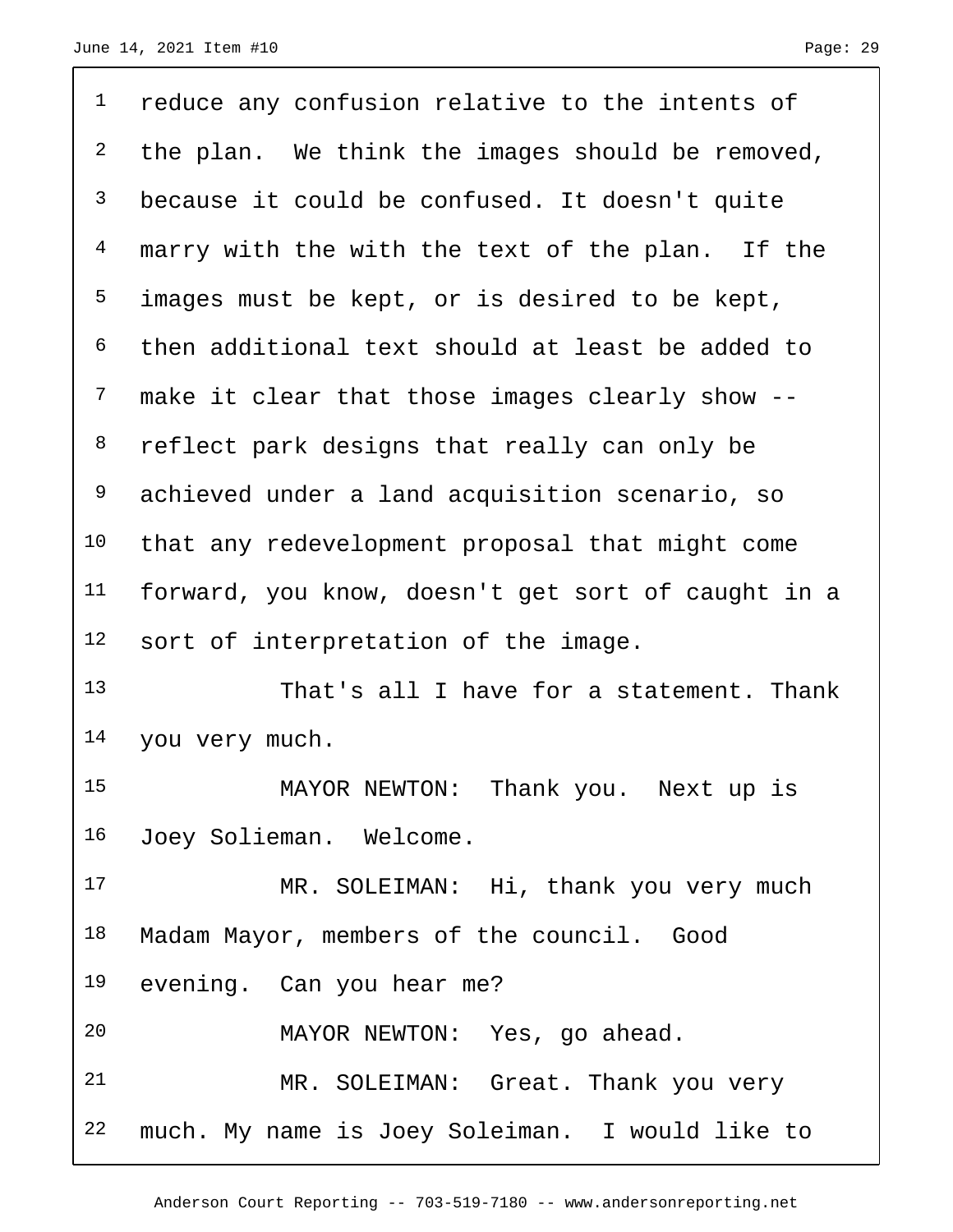thank you all for giving me the opportunity to <sup>2</sup> speak tonight and for your time.

 I own the properties at 216 and 218 Park Road in East Rockville and I just wanted to state that I fully support the mix of housing and more flexible dwelling product in the North Stone 7 Street plan and the 2040 comprehensive plans are encouraging for my properties. I fully support and commend what the City has done, and I intend to, at some point, bring forth a redevelopment proposal with respect to my Park Road properties and hope that that whole area will be redeveloped into the vision of the City in accordance with the North Stone Street plan and the 2040 Comprehensive plan.

16 16 I thank the City for all your hard work 17 and efforts and look forward to helping contribute to make East Rockville a better place and thank you again, very much for giving me an opportunity to speak and for your time and collective efforts. I really appreciate it. Thank you.

MAYOR NEWTON: Thank you very much. And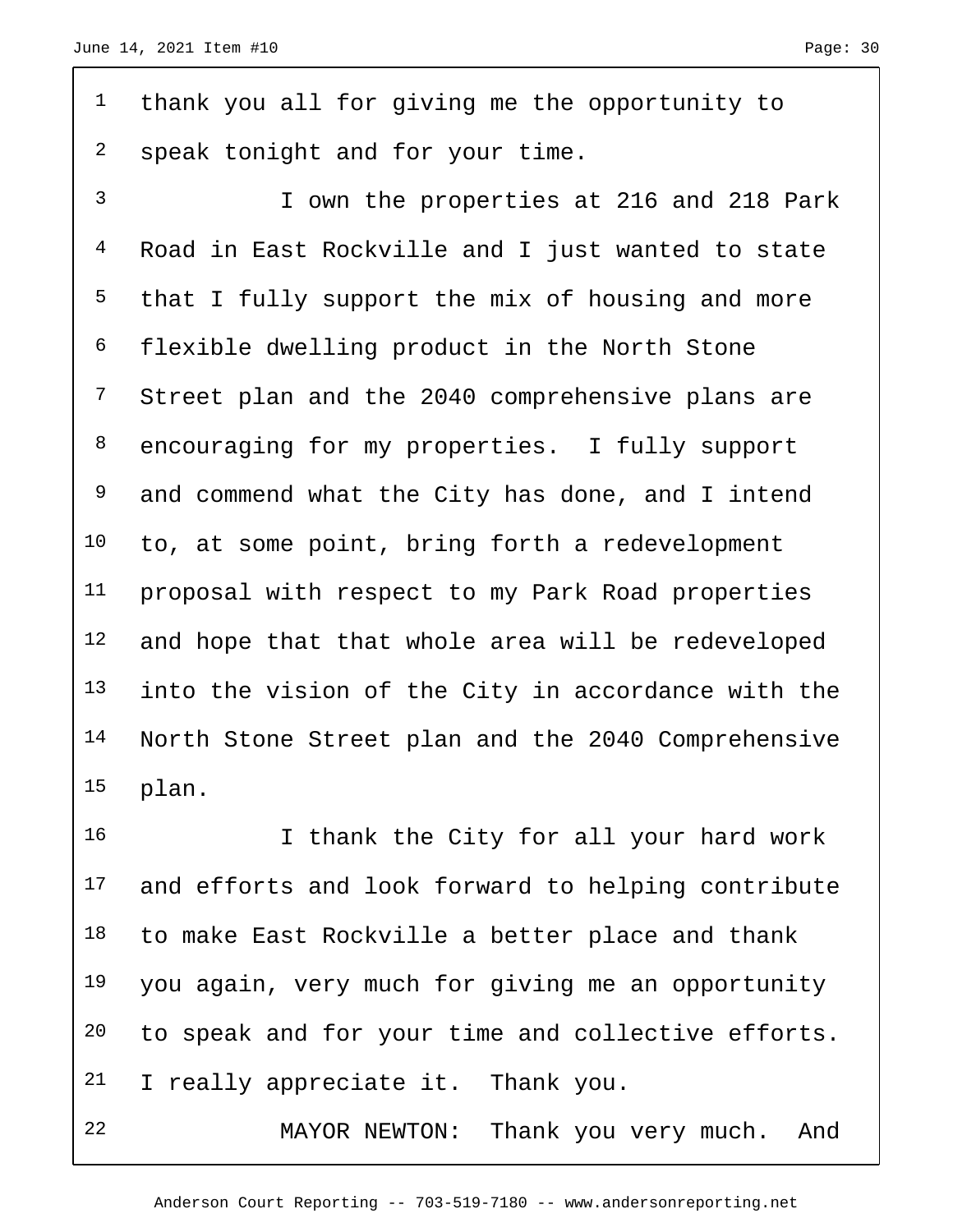| $\mathbf 1$     | last, we have Bob Youngentob. Welcome Mr.          |
|-----------------|----------------------------------------------------|
| 2               | Youngentob.                                        |
| $\mathsf{3}$    | MR. YOUNGENTOB: Thank you Mayor Newton.            |
| $\overline{4}$  | Can you hear me okay?                              |
| 5               | MAYOR NEWTON: Yes.                                 |
| 6               | MR. YOUNGENTOB: Great. Mayor Newton                |
| $\overline{7}$  | and members of the council, my name, for the       |
| 8               | record, is Bob Youngentob. I'm the CEO of EYA.     |
| 9               | I'm here testifying on behalf of EYA as the        |
| 10              | contract purchaser of the Rockshire Village Center |
| 11              | at 2401 Wootton Parkway. EYA supports the draft    |
| 12              | comprehensive plan's overall directions and its    |
| 13              | emphasis on promoting housing, diversification,    |
| 14              | and too, planning for changes in land uses at      |
| 15 <sub>1</sub> | strategic locations. We generally support the      |
| 16              | plan's land use policy map and Planning Area 14    |
| 17              | Rockshire (audio skip) and falls meet              |
| 18              | recommendations including the RF, residential      |
| 19              | flexible designation for the property, which sets  |
| 20              | the stage for the existing vacant shopping center  |
| 21              | which has struggled as a retail location for many  |
| 22              | years, to be repurposed for a more active,         |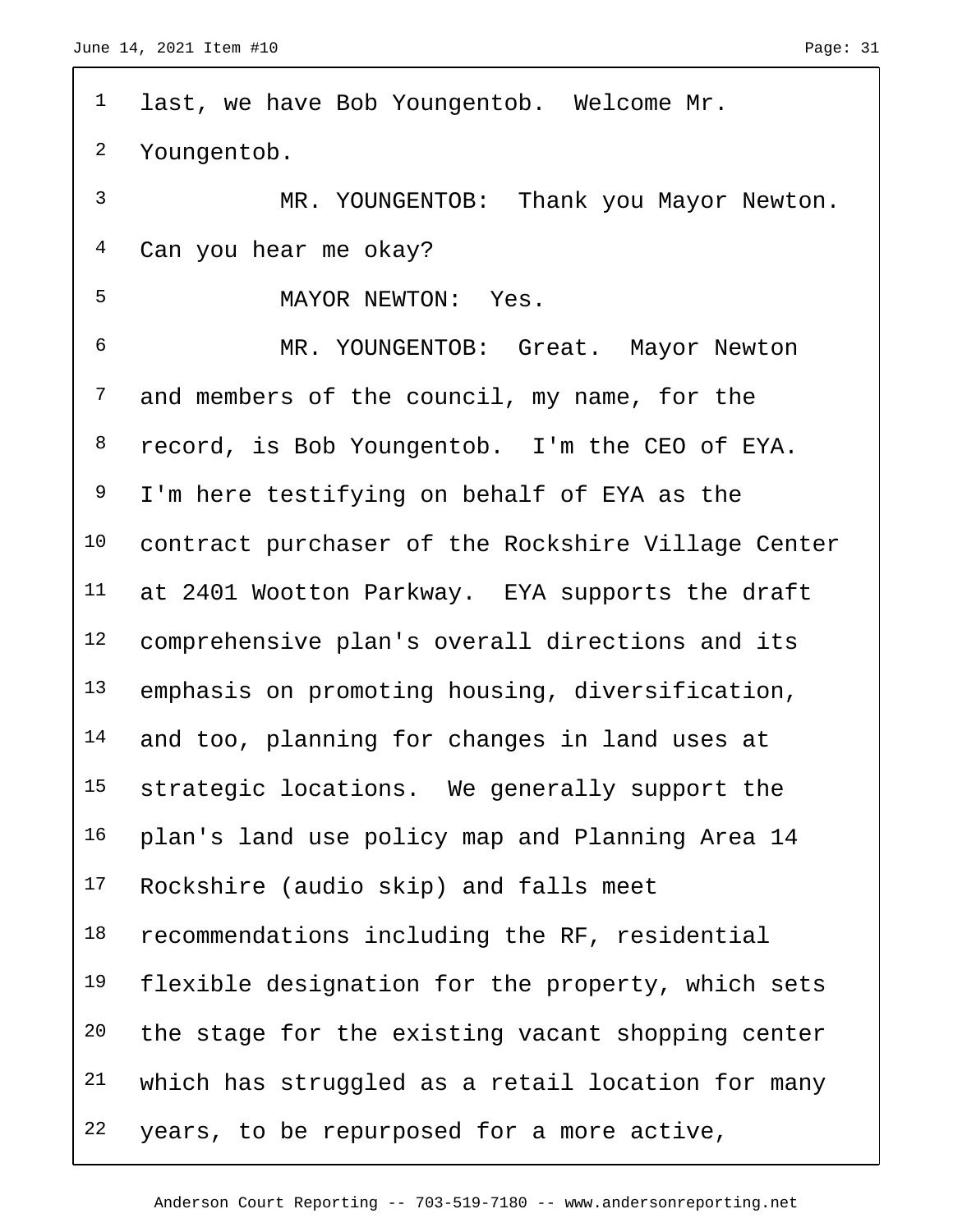| $\mathbf 1$    | compatible, and economically productive use.       |  |  |  |  |  |
|----------------|----------------------------------------------------|--|--|--|--|--|
| $\overline{2}$ | Based on our continued analysis of the             |  |  |  |  |  |
| 3              | site, EYA believes that limited clarifications and |  |  |  |  |  |
| $\overline{4}$ | refinements would better establish common          |  |  |  |  |  |
| 5              | understandings and expectations for future         |  |  |  |  |  |
| 6              | redevelopment, improving the overall plan and its  |  |  |  |  |  |
| 7              | potential outcomes for the property. To this end,  |  |  |  |  |  |
| 8              | we are providing specific proposed clarifications  |  |  |  |  |  |
| 9              | with our written testimony to address the          |  |  |  |  |  |
| 10             | following:                                         |  |  |  |  |  |
| 11             | First, parking. The current narrative              |  |  |  |  |  |
| 12             | describing the Rockshire Village Center includes   |  |  |  |  |  |
| 13             | material inaccuracies that should be corrected in  |  |  |  |  |  |
| 14             | an effort to avoid creating future                 |  |  |  |  |  |
| 15             | misunderstandings. This language should be         |  |  |  |  |  |
| 16             | clarified to make it clear that (1) the property   |  |  |  |  |  |
| 17             | has been subject to a terminable private license   |  |  |  |  |  |
| 18             | agreement rather than "deeded rights" that allows  |  |  |  |  |  |
| 19             | the adjacent Korean Presbyterian Church to use a   |  |  |  |  |  |
| 20             | limited number of parking spaces along the         |  |  |  |  |  |
| 21             | perimeter of the lot next to the pool on a         |  |  |  |  |  |
| 22             | non-exclusive basis.                               |  |  |  |  |  |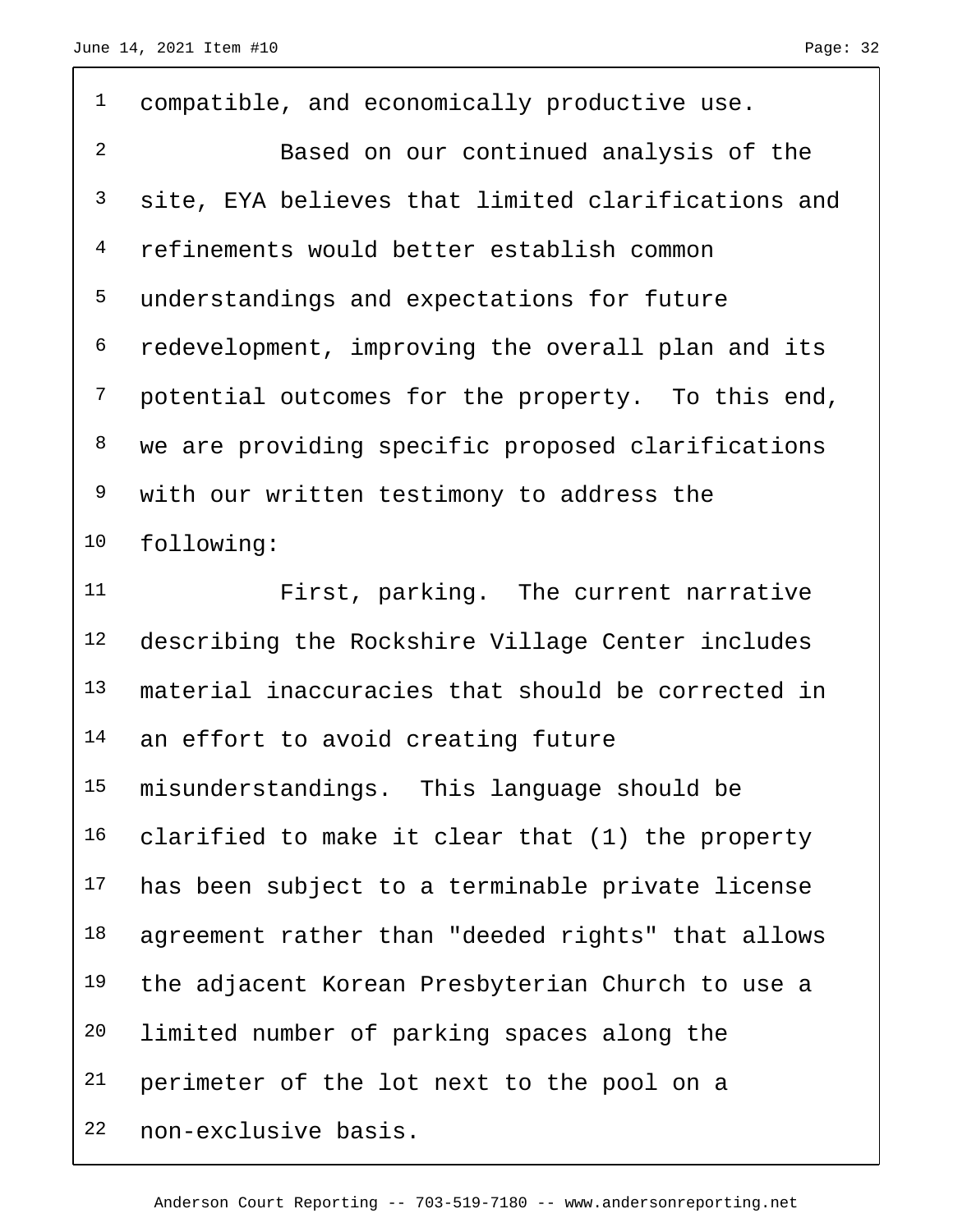1 Second, the temporary arrangement by which Montgomery County Public Schools had made <sup>3</sup> use of some of the perimeter parking spaces for overflow parking has been terminated. Next, with regard to development standards flexibility, redevelopment of the property will be subject of the MXNC zone as a 8 designated equivalent zone for the PDRS area, which is a mixed-use zone that is typically 10 intended for sites that are either currently developed with, or recommended for, moderate density retail, service, office, residential buildings. To allow development that is more like existing townhouses on the adjacent properties in the PDRS zone, it is foreseeable that a future developer, namely EYA, would need to request waivers from certain development standards of the 18 MXNC zones, specifically, minimum setbacks from residential uses and layback slopes. For the limited purpose of encouraging compatible townhouse residential redevelopment, EYA recommends revising the urban design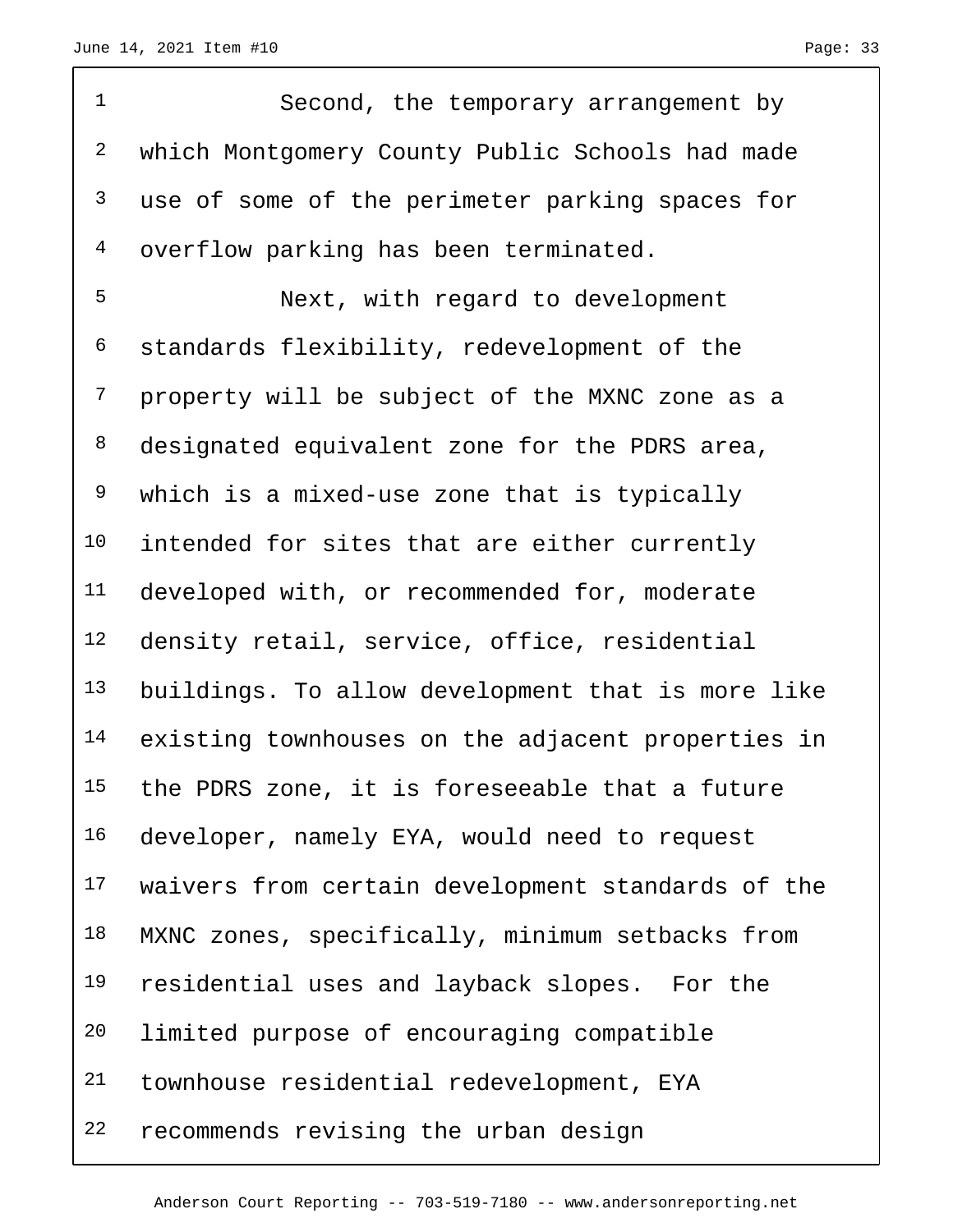recommendation design recommendations on page 362 <sup>2</sup> of the draft comprehensive plan to confirm that waivers from these standards may be appropriate, provided that otherwise applicable zoning ordinance provisions for waiver approval are satisfied.

 Before concluding, I also wanted to 8 briefly address the suggestion that has been made <sup>9</sup> by some for the City to acquire the property and redevelop it for recreational purposes. This would obviously involve significant monetary costs in terms of acquisition, construction, maintenance, and liability. However, the City should not underestimate the cost associated with missing out on this change to encourage this chance much needed as such a viable location. We believe that allowing for potential residential 18 development on the property, as the draft comprehensive plan currently recommends is a more feasible approach that balances the City's objectives; one that also will potentially result in the provision of desirable community gathering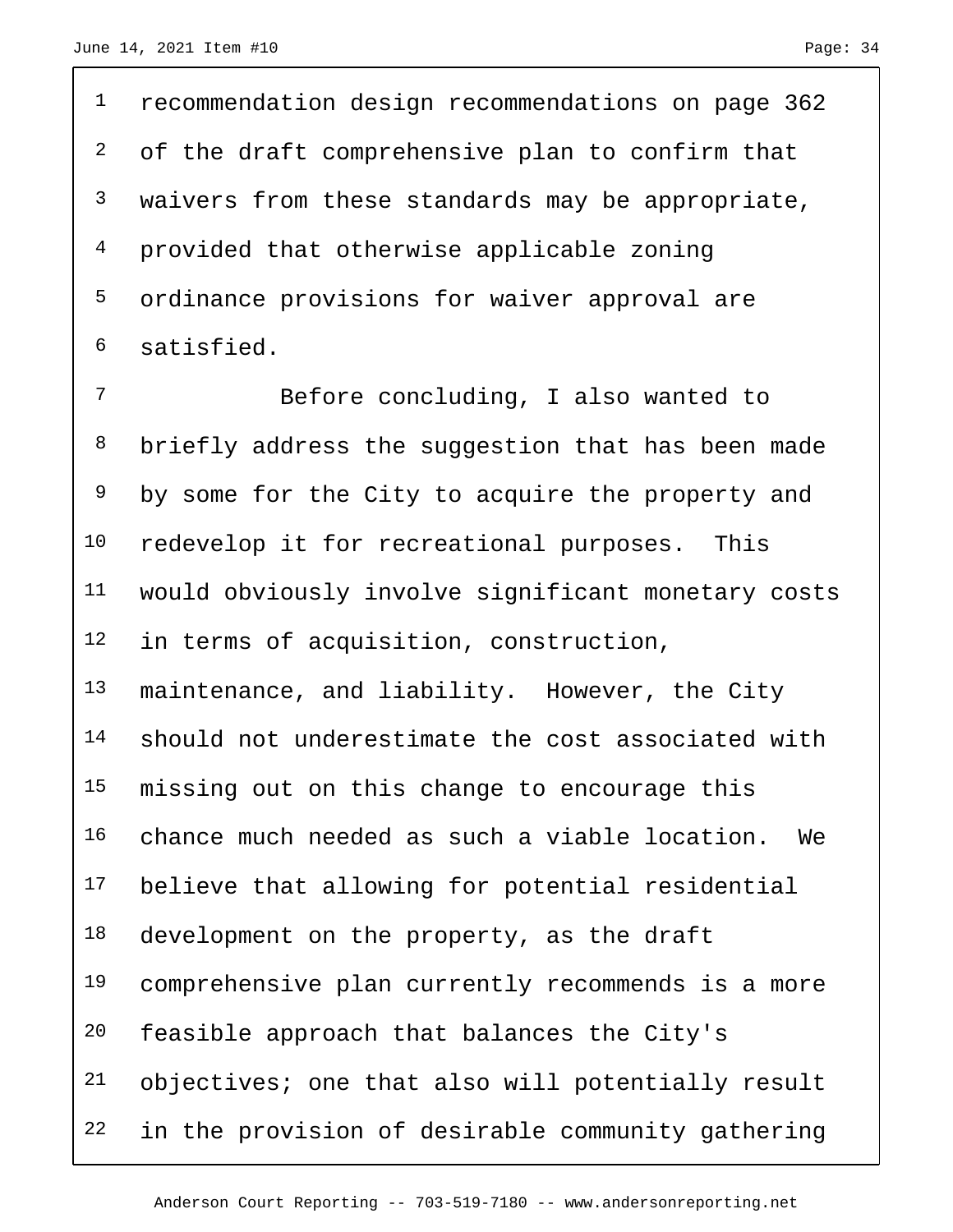space.

 We thank you for your consideration of these comments and trust that you will not hesitate to contact us if, at any time, additional information would be useful, and I just want to conclude by also commending the staff and the planning commission for their excellent work over the years on getting to this point with the 2040 plan. Thank you so much. MAYOR NEWTON: Thank you. That exhausts

 the list of those who signed up in advance to 12 speak at this hearing and there are quite a few comments written, so please take a look at those.

14 For the record, this public hearing was noticed on May 27th, and June 3rd and currently the record is to remain open until June 18th, but 17 I believe there is a suggestion. Council member Ashton.

 COUNCIL MEMBER ASHTON: Thank you. Madam Mayor, I was actually going to ask if we should extend the open public period. We have been receiving a fair number of comments from the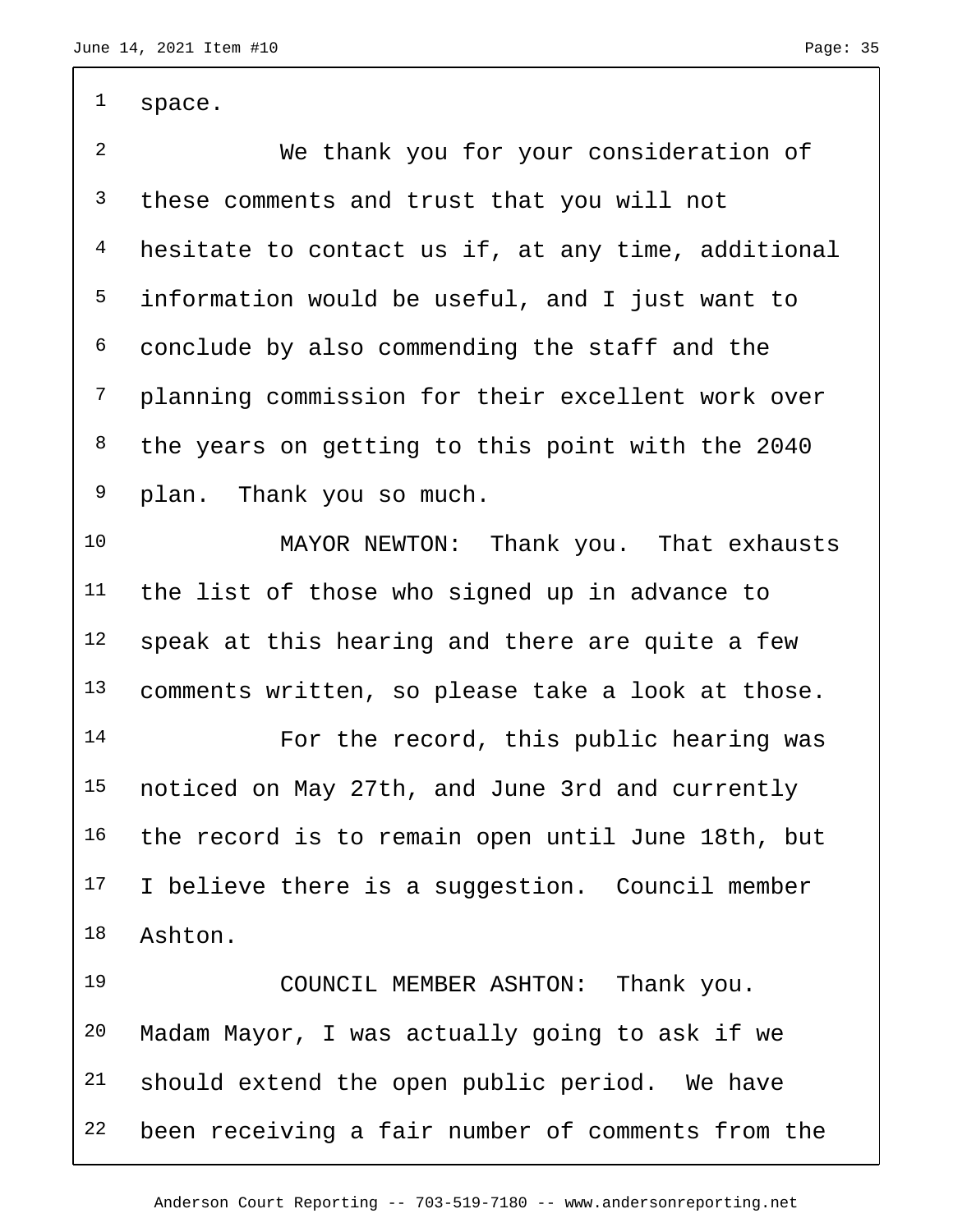| $\mathbf{1}$   | East Rockville community. There was some           |
|----------------|----------------------------------------------------|
| $\overline{a}$ | potential confusion and I think there is going to  |
| $\mathsf{3}$   | be a meeting on the 22nd. I wonder if folks want   |
| $\overline{4}$ | to make any revisions to their testimony or if     |
| 5              | they have some additional testimony as a result of |
| 6              | that meeting that has been specially called. That  |
| 7              | they might be at least able -- and anyone able to  |
| 8              | submit through the 25th. I just wanted to make     |
| 9              | that suggestion versus closing this Friday.        |
| 10             | And I wanted to thank all the speakers             |
| 11             | for your thorough comments. I've taken very        |
| 12             | detailed notes, including the page numbers you've  |
| 13             | referenced, and I really appreciate you            |
| 14             | testifying.                                        |
| 15             | MAYOR NEWTON: Councilmember Pierzchala?            |
| 16             | COUNCILMEMBER PIERZCHALA: Thank you                |
| 17             | Madam Mayor. I support Councilmember Ashton's      |
| 18             | suggestion. There's no reason for the record to    |
| 19             | have to close this Friday.                         |
| 20             | MAYOR NEWTON: Councilmember Feinberg?              |
| 21             | COUNCILMEMBER FEINBERG: I totally                  |
| 22             | agree.                                             |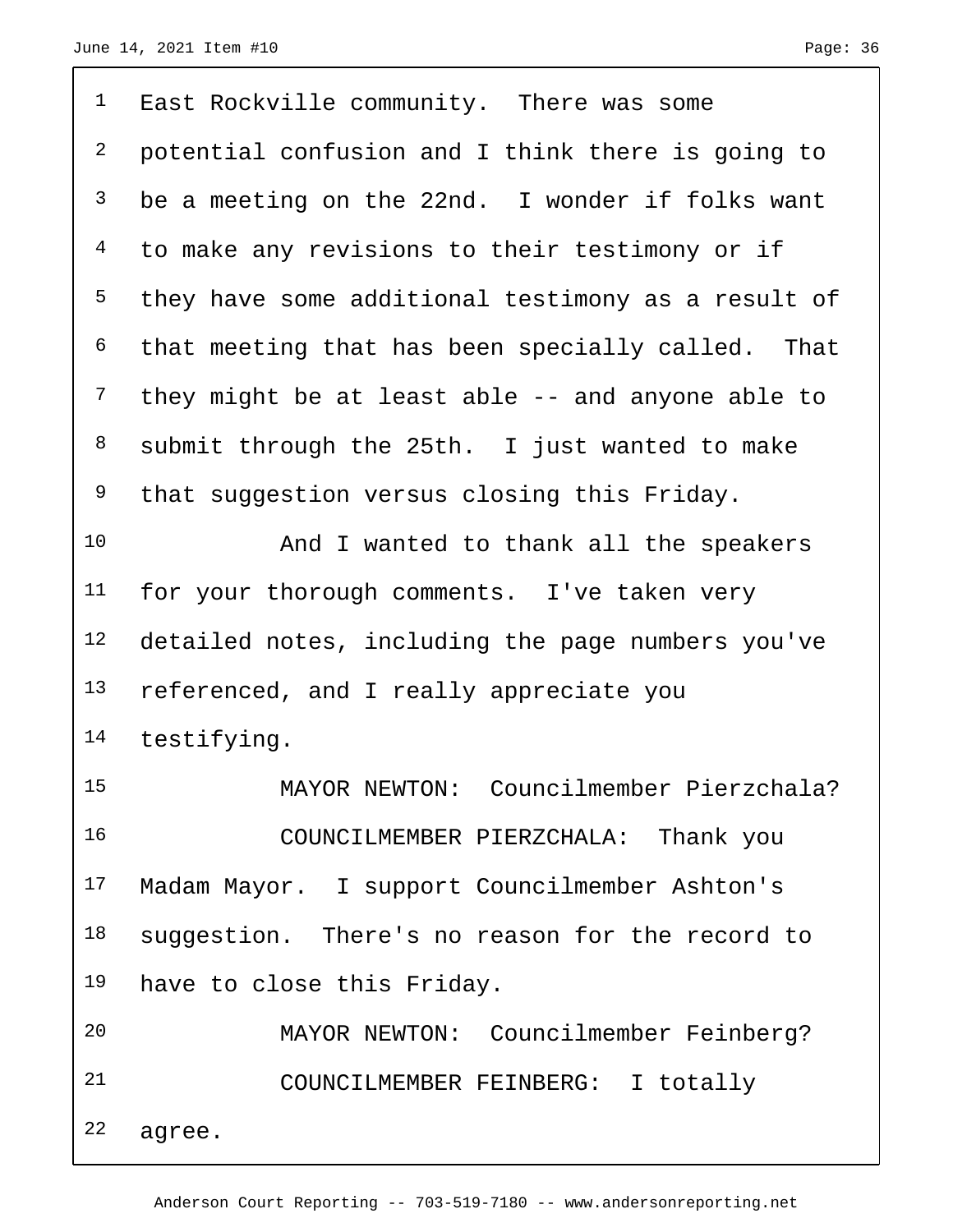| $\mathbf 1$    | MAYOR NEWTON: Councilmember Dr. MYles?            |  |  |  |  |  |
|----------------|---------------------------------------------------|--|--|--|--|--|
| 2              | Thank you. Councilmember Ashton?                  |  |  |  |  |  |
| $\mathfrak{Z}$ | COUNCILMEMBER ASHTON: Do we need a                |  |  |  |  |  |
| 4              | motion or can we just do this as a consensus?     |  |  |  |  |  |
| 5              | MAYOR NEWTON: I think we can do it as a           |  |  |  |  |  |
| 6              | consensus, thank you. Mr. Levi?                   |  |  |  |  |  |
| 7              | MR. LEVI: I'm just wanting to make sure           |  |  |  |  |  |
| 8              | I understand. You want to keep the record open    |  |  |  |  |  |
| 9              | until which date then?                            |  |  |  |  |  |
| 10             | MAYOR NEWTON: The 25th.                           |  |  |  |  |  |
| 11             | MR. LEVI: The 25th.                               |  |  |  |  |  |
| 12             | MAYOR NEWTON: The following Friday that           |  |  |  |  |  |
| 13             | is. The close of business on the 25th to give the |  |  |  |  |  |
| 14             | people meeting on the 22nd time to give us their  |  |  |  |  |  |
| 15             | thoughts.                                         |  |  |  |  |  |
| 16             | MR. LEVI: That's all fine. I just want            |  |  |  |  |  |
| 17             | to make sure we're clear.                         |  |  |  |  |  |
| 18             | MAYOR NEWTON: Yeah. Councilmember                 |  |  |  |  |  |
| 19             | Pierzchala?                                       |  |  |  |  |  |
| 20             | COUNCILMEMBER PIERZCHALA: Madame Mayor,           |  |  |  |  |  |
| 21             | I apologize. I thought it was July 25th that was  |  |  |  |  |  |
| 22             | suggested, not June 25th. And the reason I        |  |  |  |  |  |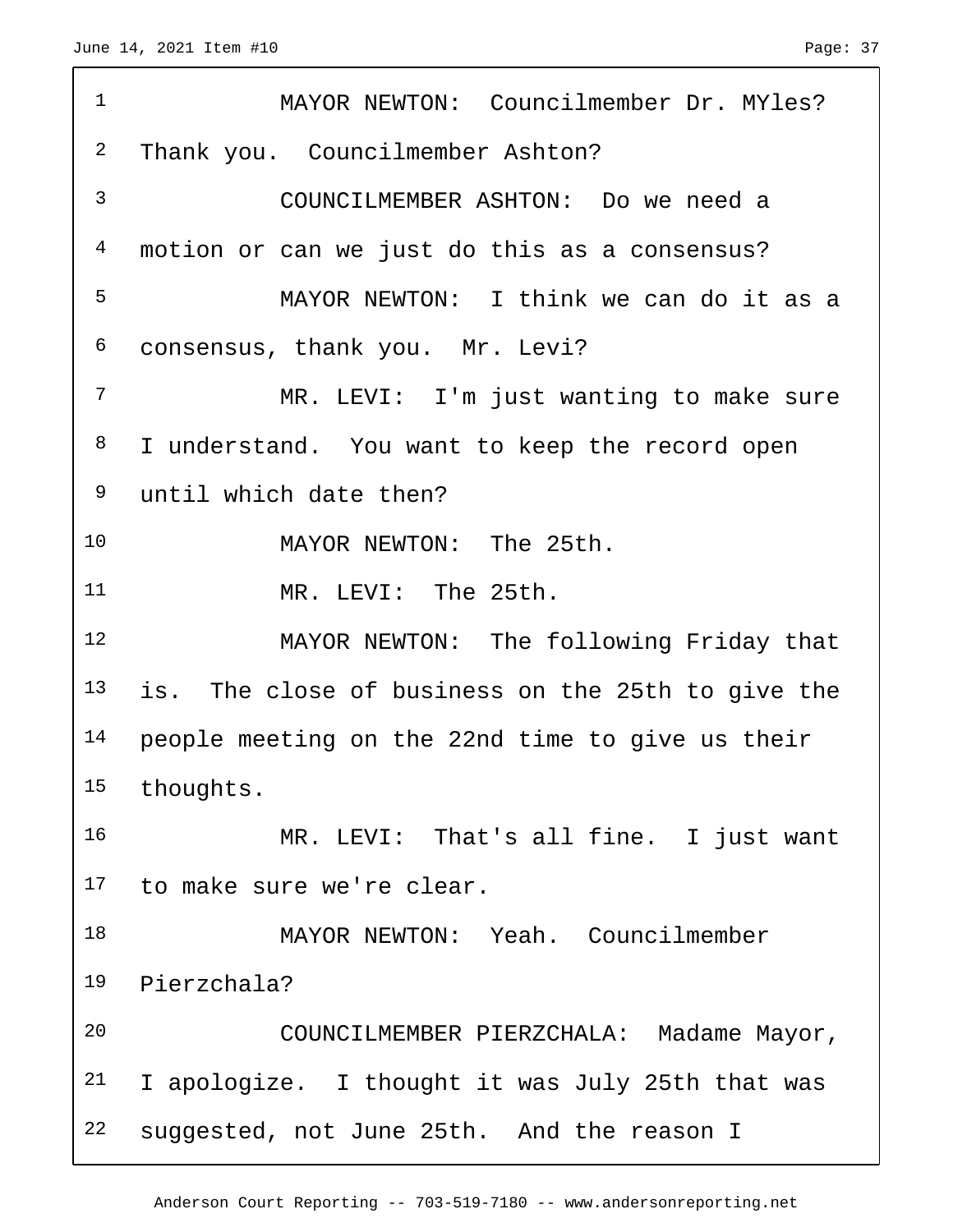| $\mathbf 1$    | mention July is we're bound to get a whole lot     |
|----------------|----------------------------------------------------|
| $\overline{c}$ | more testimony, informally and I'd rather have it  |
| 3              | as part of the official public record, so maybe a  |
| $\overline{4}$ | July date would be better than a June date?        |
| 5              | MAYOR NEWTON: I'll just jump in and say            |
| 6              | that the only problem I see with that is, how is   |
| $\overline{7}$ | staff going to get all the things to us we've      |
| 8              | asked for a night on July 19, to be the final look |
| 9              | at all of this and then a vote on August 2nd. So,  |
| 10             | I'm just not sure how that's going to work.        |
| 11             | Councilmember Ashton?                              |
|                |                                                    |
| 12             | COUNCILMEMBER ASHTON: I actually am                |
| 13             | okay with that. I would say, though if we're       |
| 14             | going to extend it into July that we leave it to   |
|                | 15 the 9th. We need staff to get back to us by the |
| 16             | 19th. It's my understanding that we'll have all,   |
| 17             | you know, many comments and will be potentially    |
| 18             | even able to make an introduction, so I just       |
| 19             | wanted to share that. I believe the 19th is a key  |
| 20             | date for us to being able to review all the        |
| 21             | content and finally making sure that we are in     |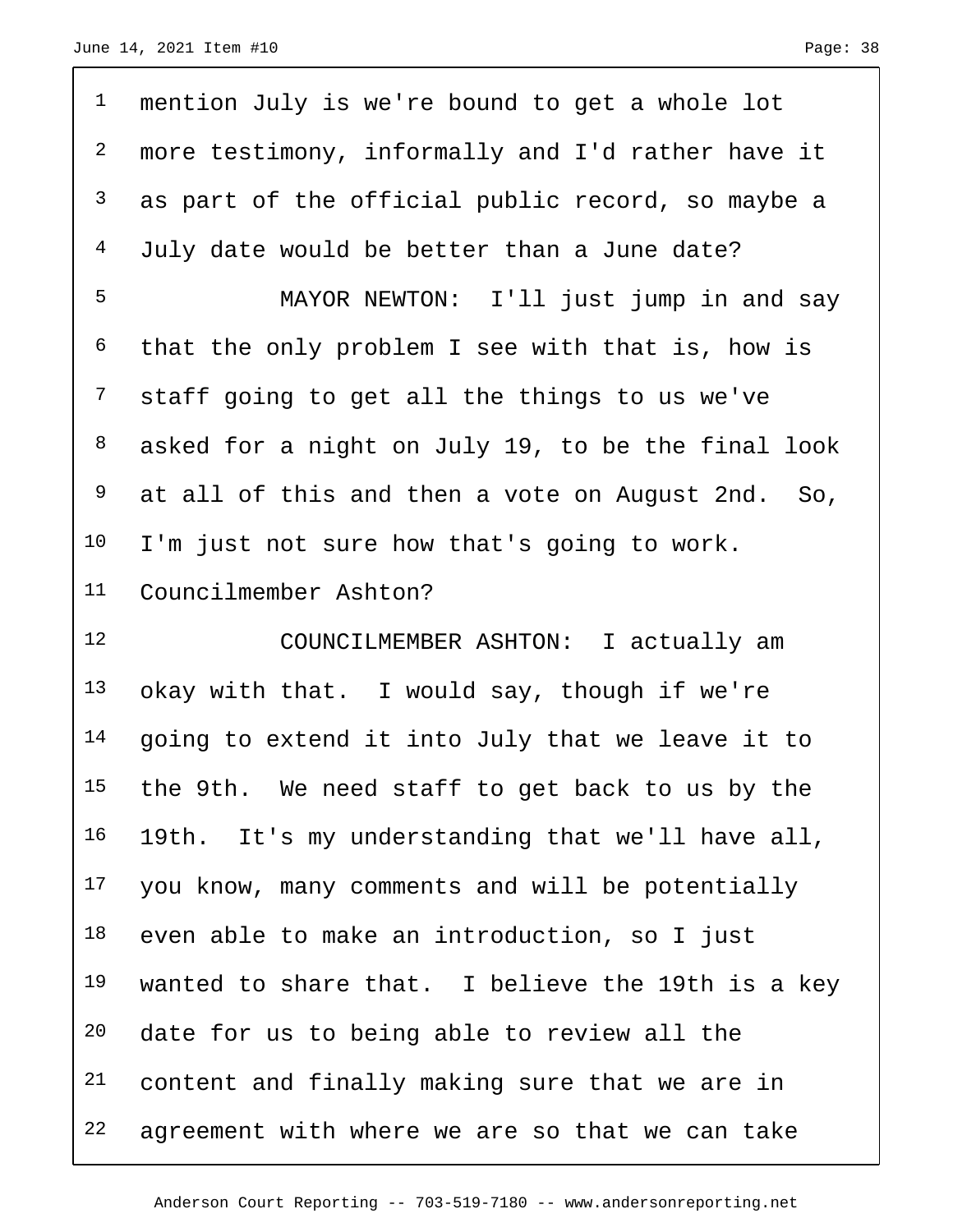f

| 1               | action on the 2nd of August.                       |
|-----------------|----------------------------------------------------|
| $\overline{2}$  | MAYOR NEWTON: It is the 19th, so what              |
| $\mathsf{3}$    | date are you recommending?                         |
| $\overline{4}$  | COUNCILMEMBER ASHTON: So, based on the             |
| 5               | feedback from my colleagues, and extending into    |
| 6               | July, I'm going to say that staff may need time    |
| $7\overline{ }$ | and maybe that would close it out on the 9th.      |
| 8               | July 9th.                                          |
| 9               | MAYOR NEWTON: Councilmember Feinberg.              |
| 10              | COUNCILMEMBER FEINBERG: But we need                |
| 11              | time to also go through it. If it is for the       |
| 12              | meeting date of the 19th, we usually get it about  |
| 13              | the 15th, let's say. That doesn't give staff a     |
| 14              | whole lot of time if there's late testimony. I     |
| 15              | would rather do it a little earlier for me. I'm    |
| 16              | thinking about the staff. I looked at the one      |
| 17              | section we've received so far. There are an        |
| 18              | enormous number of changes to even validate and    |
| 19              | look at in terms of what we, as a collective body, |
| 20              | have recommended, let alone it's time consuming    |
| 21              | for them. I would recommend earlier than the 9th   |
| 22              | of July.                                           |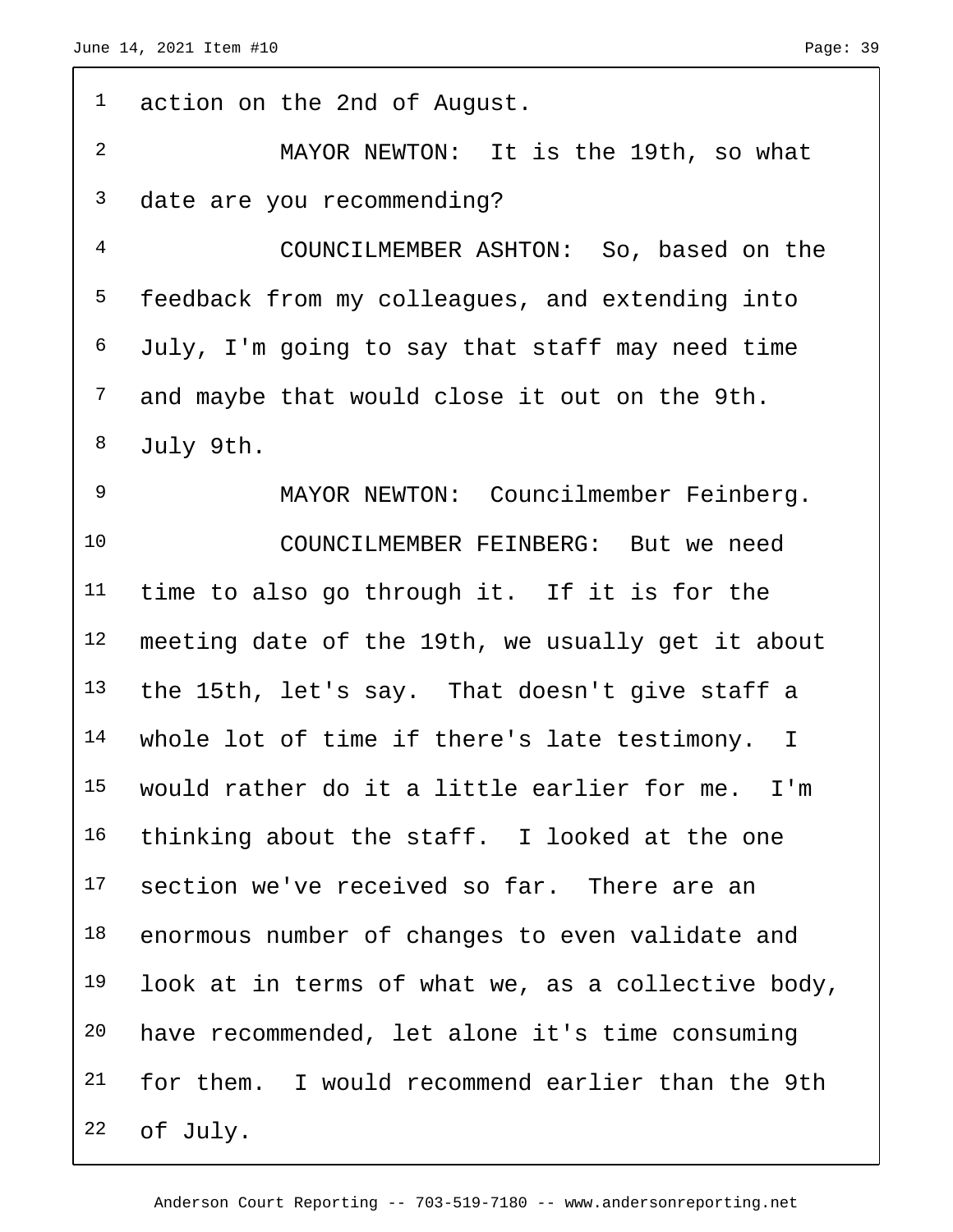$\Gamma$ 

| $\mathbf 1$ | MAYOR NEWTON: Councilmember Pierzchala.            |  |  |  |  |  |
|-------------|----------------------------------------------------|--|--|--|--|--|
| 2           | COUNCILMEMBER PIERZCHALA: I think July             |  |  |  |  |  |
| 3           | 2nd would suit me.                                 |  |  |  |  |  |
| 4           | COUNCILMEMBER ASHTON: That would work              |  |  |  |  |  |
| 5           | for me.                                            |  |  |  |  |  |
| 6           | MAYOR NEWTON: Councilmember Dr. Myles              |  |  |  |  |  |
| 7           | and Councilmember Ashton? Councilmember Dr. Myles  |  |  |  |  |  |
| 8           | has his thumb up. Councilmember Ashton?            |  |  |  |  |  |
| 9           | COUNCILMEMBER ASHTON: Yes, I'm okay. I             |  |  |  |  |  |
| 10          | was also -- we have staff who are on the line who  |  |  |  |  |  |
| 11          | are actually doing work and just wanted to check   |  |  |  |  |  |
| 12          | in with them to make sure we have their opinion as |  |  |  |  |  |
| 13          | well.                                              |  |  |  |  |  |
| 14          | MAYOR NEWTON: Ms. Gillis?                          |  |  |  |  |  |
| 15          | MS. GILLIS: If that's the will of the              |  |  |  |  |  |
| 16          | body, we can make it work. I will just be frank    |  |  |  |  |  |
| 17          | and honest that I think it is -- we are in a push  |  |  |  |  |  |
| 18          | right now with knowing that the upcoming changes   |  |  |  |  |  |
| 19          | that we have and the amount of the markups and the |  |  |  |  |  |
| 20          | edits. You know, I think the -- honestly, the      |  |  |  |  |  |
| 21          | 25th would have been a little bit -- would have    |  |  |  |  |  |
| 22          | given us a little more breathing room just to know |  |  |  |  |  |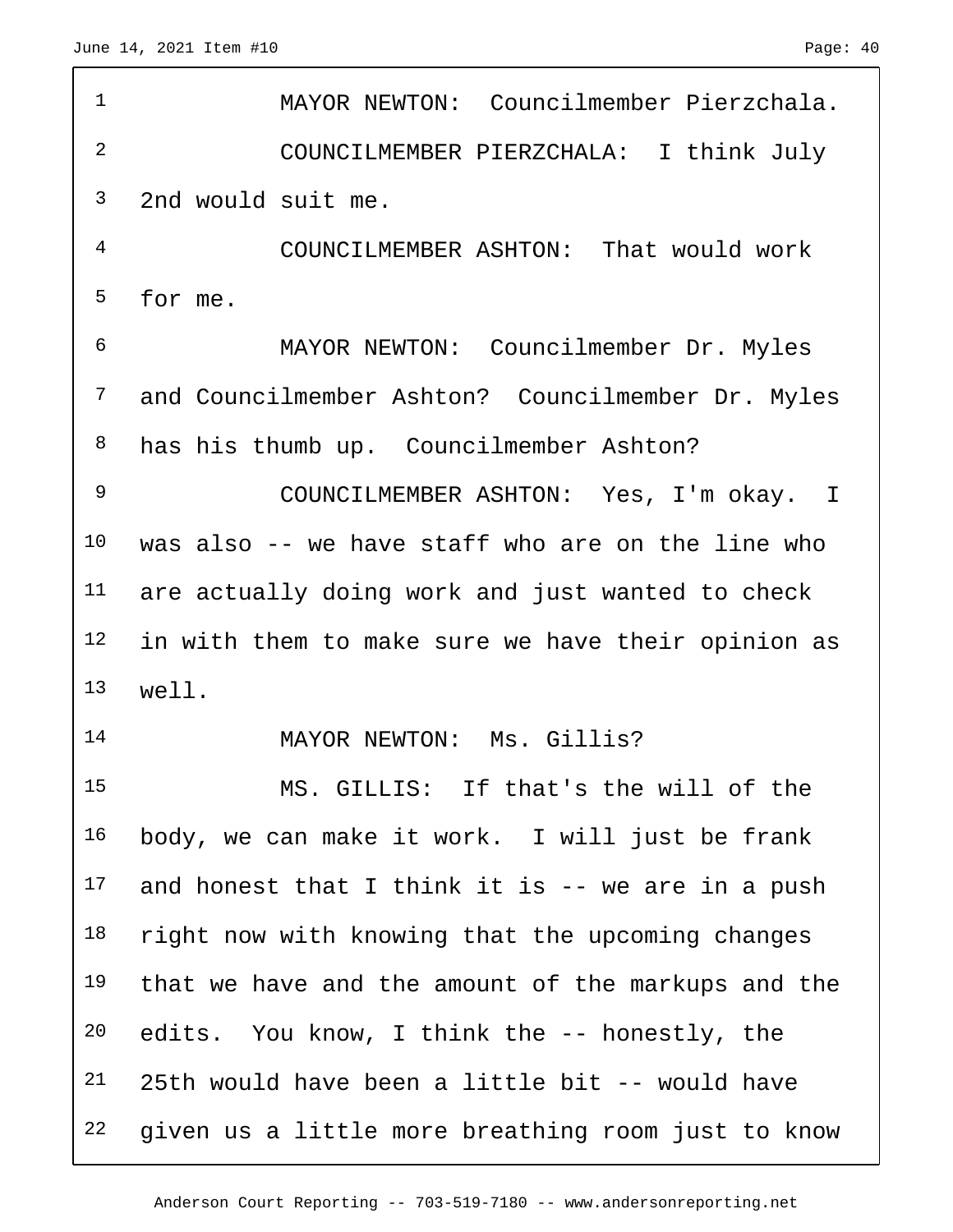that all of the testimony that we've gotten in and, but we are still meeting with you-all too, 3 and to go through some things? But I understand if you want to, we'll make it work if you want to into that first week in June and we can make it work. MAYOR NEWTON: The last week of July? 8 MS. GILLIS: I'm sorry. July. MAYOR NEWTON: Yeah. Okay. I can go either way on this. What do you all think? July 2? Okay. I'm seeing thumbs up and heads shaking. So, we'll hold the public record open until July 13 2nd and if you have your comments ready before 14 then, please get them in before then. All right. Thank you. Councilmember Pierzchala. COUNCILMEMBER PIERZCHALA: Thank you Madam Mayor. I understand that the staff is 18 reading through the public testimony, both verbal 19 and written and they summarize it very nicely for us, but is there a repository for all of the

comments in one place so that Mayor and Council

can actually, more easily go back to the original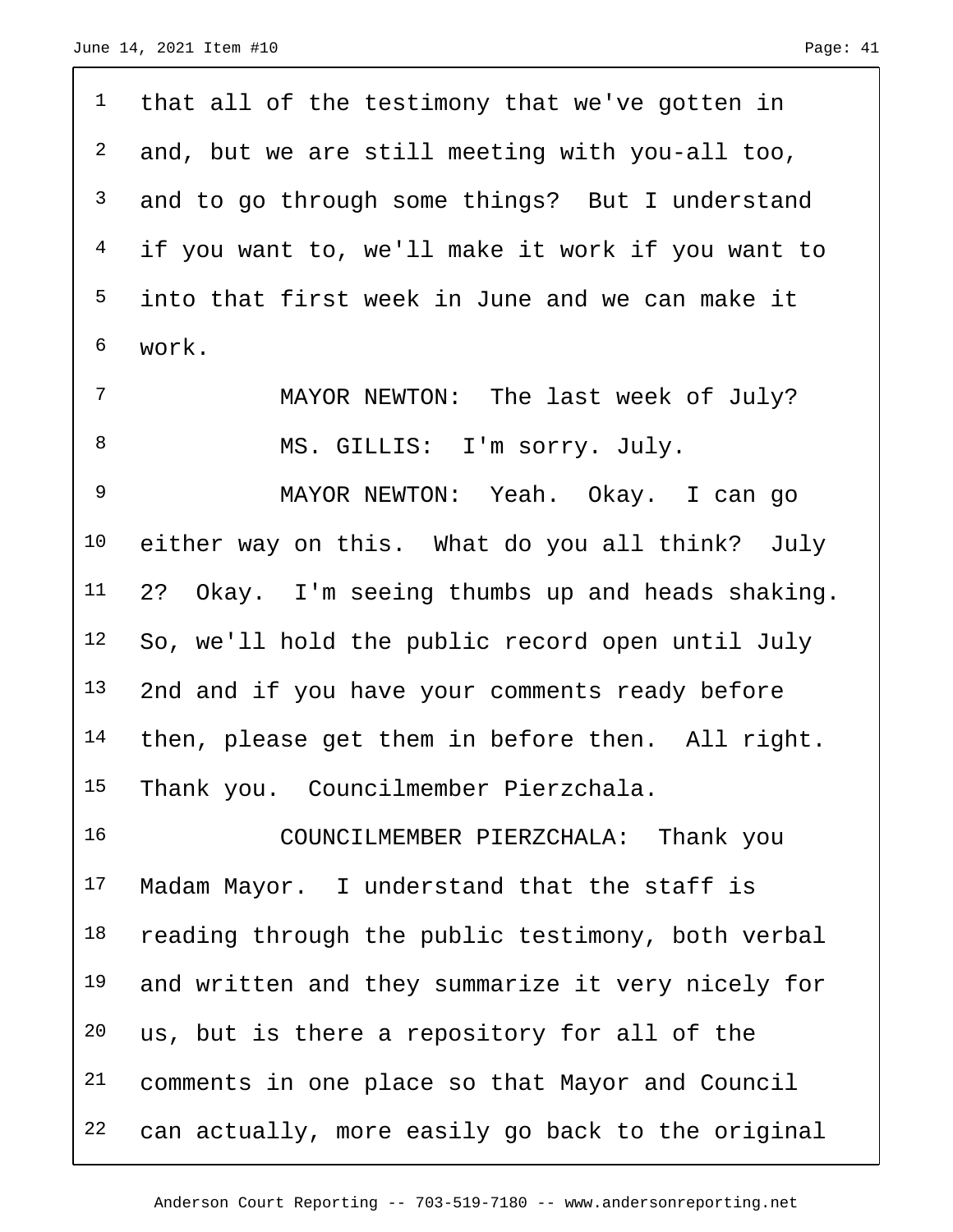documents. And I have to admit I haven't been archiving every last suggestion on the 2040 master plan and I'd like to know if there is a repository 4 where all this has been placed. MS. GILLIS: So, we've been trying to keep up as much as we can with the attachments. <sup>7</sup> So, as you'll see, that the attachments, Attachment A is the testimony attachment. It's <sup>9</sup> been growing in pages. What we've been trying to do is we add in the comments; what I don't think <sup>11</sup> we've gotten to yet, because we've just been focusing on adding in comments and then addressing new testimony as it comes in is -- what we want to be doing is -- we have a column for Mayor and Council decisions that will be -- we're trying to do simultaneous updates to those. So, the most -- the area that will have

 the most succinct information is in those -- in 19 the spreadsheet that we attach with each of the staff reports. We are trying to keep as thorough a track of all of the information that's coming through, and all of the exhibits are listed within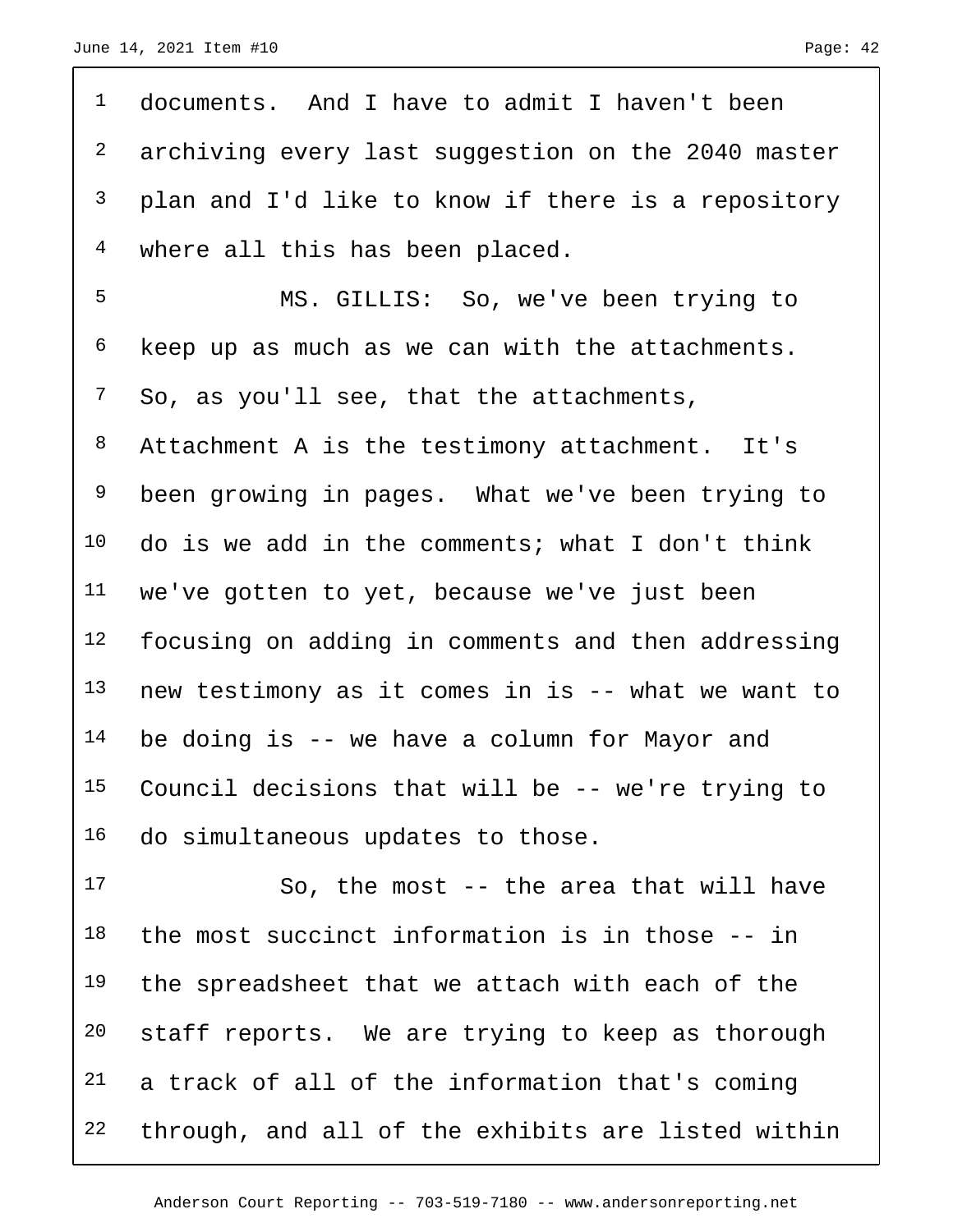<sup>1</sup> those spreadsheets. MAYOR NEWTON: Councilmember Ashton. COUNCILMEMBER ASHTON: Thank you. I noticed that we had seen staff doing that with the planning commission and requested that they do that for us. And the spreadsheets and tracker is super helpful because you also can look at planning area. Maybe if we could also get that beyond the PDF, I think we've gotten it early on. That way it's a little bit suitable for us as we're reviewing sections. Not meaning to creating more work, if we could just take the file and manipulate it ourselves so we can look at it, that would be extremely helpful and I also really 15 appreciate that, as we go through each section, you're highlighting the testimony as well. So, thank you for doing that. I know that's a lot of work.

 MAYOR NEWTON: All right, thank you all very much. And just for the record, we will hold the record on the comp plan open until July 2nd. It's about two weeks later than we were thinking.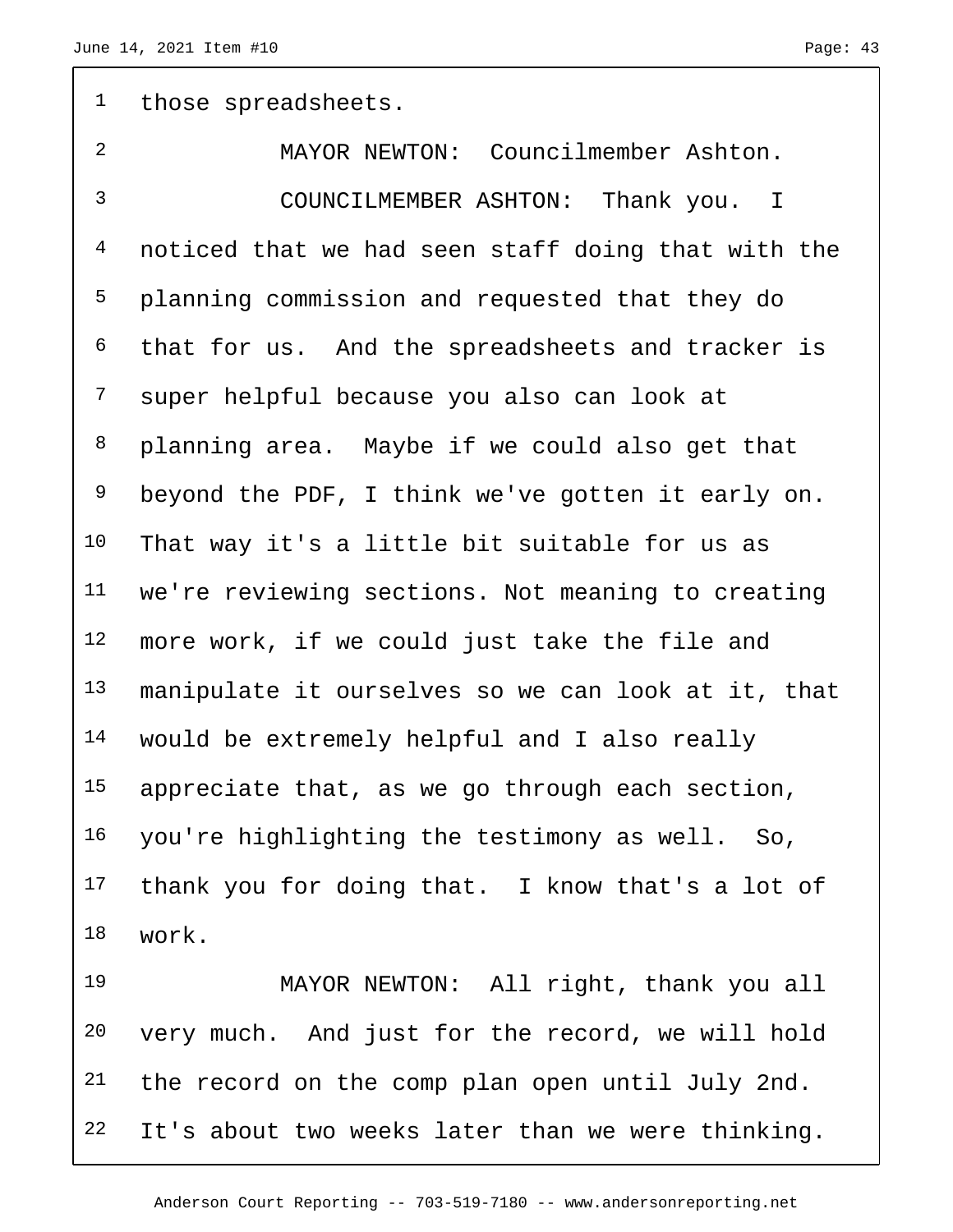| $\mathbf 1$    | Okay. Mr. Levi?                                    |  |  |  |  |  |
|----------------|----------------------------------------------------|--|--|--|--|--|
| $\overline{a}$ | MR. LEVI: Yeah. Just for the Mayor and             |  |  |  |  |  |
| $\mathsf{3}$   | Council, but also for the public, we are also      |  |  |  |  |  |
| $\overline{4}$ | putting all of the actual testimony on the website |  |  |  |  |  |
| 5              | -- on the front of the project website, so anybody |  |  |  |  |  |
| 6              | who wants to read actually what's been submitted   |  |  |  |  |  |
| 7              | can go right to the Rockville 2040 website and     |  |  |  |  |  |
| 8              | read what people have submitted and we put the     |  |  |  |  |  |
| 9              | transcripts up as well, from the public hearing.   |  |  |  |  |  |
| 10             | Thank you.                                         |  |  |  |  |  |
| 11             | MAYOR NEWTON: Great. Thank you. Okay.              |  |  |  |  |  |
| 12             | We are now ready for agenda item 11, which is      |  |  |  |  |  |
| 13             | discussion and instructions to staff and possible  |  |  |  |  |  |
| 14             | adoption of a resolution to approve project plan.  |  |  |  |  |  |
| 15             | (Whereupon, the HEARING was                        |  |  |  |  |  |
| 16             | adjourned.)                                        |  |  |  |  |  |
| 17             | $\star$<br>*<br>*<br>$\star$<br>$\star$            |  |  |  |  |  |
| 18             |                                                    |  |  |  |  |  |
| 19             |                                                    |  |  |  |  |  |
| 20             |                                                    |  |  |  |  |  |
| 21             |                                                    |  |  |  |  |  |
| 22             |                                                    |  |  |  |  |  |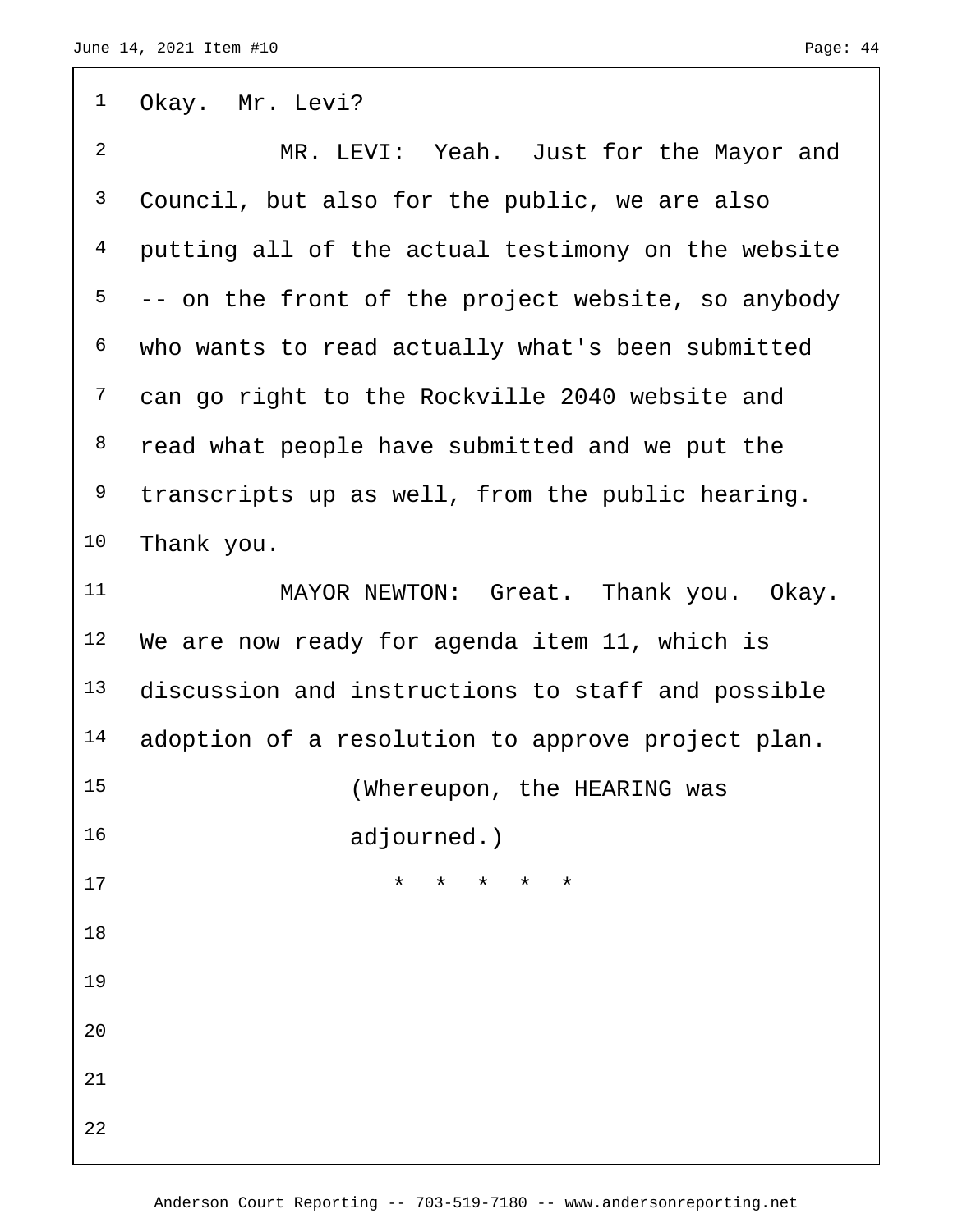| 1  | CERTIFICATE OF NOTARY PUBLIC                       |
|----|----------------------------------------------------|
| 2  | I, Carleton J. Anderson, III do hereby             |
| 3  | certify that the forgoing electronic file when     |
| 4  | originally transmitted was reduced to text at my   |
| 5  | direction; that said transcript is a true record   |
| 6  | of the proceedings therein referenced; that I am   |
| 7  | neither counsel for, related to, nor employed by   |
| 8  | any of the parties to the action in which these    |
| 9  | proceedings were taken; and, furthermore, that I   |
| 10 | am neither a relative or employee of any attorney  |
| 11 | or counsel employed by the parties hereto, nor     |
| 12 | financially or otherwise interested in the outcome |
| 13 | of this action.                                    |
| 14 | /s/Carleton J. Anderson, III                       |
| 15 |                                                    |
| 16 |                                                    |
| 17 | Notary Public in and for the                       |
| 18 | Commonwealth of Virginia                           |
| 19 | Commission No. 351998                              |
| 20 | Expires: November 30, 2024                         |
| 21 |                                                    |
| 22 |                                                    |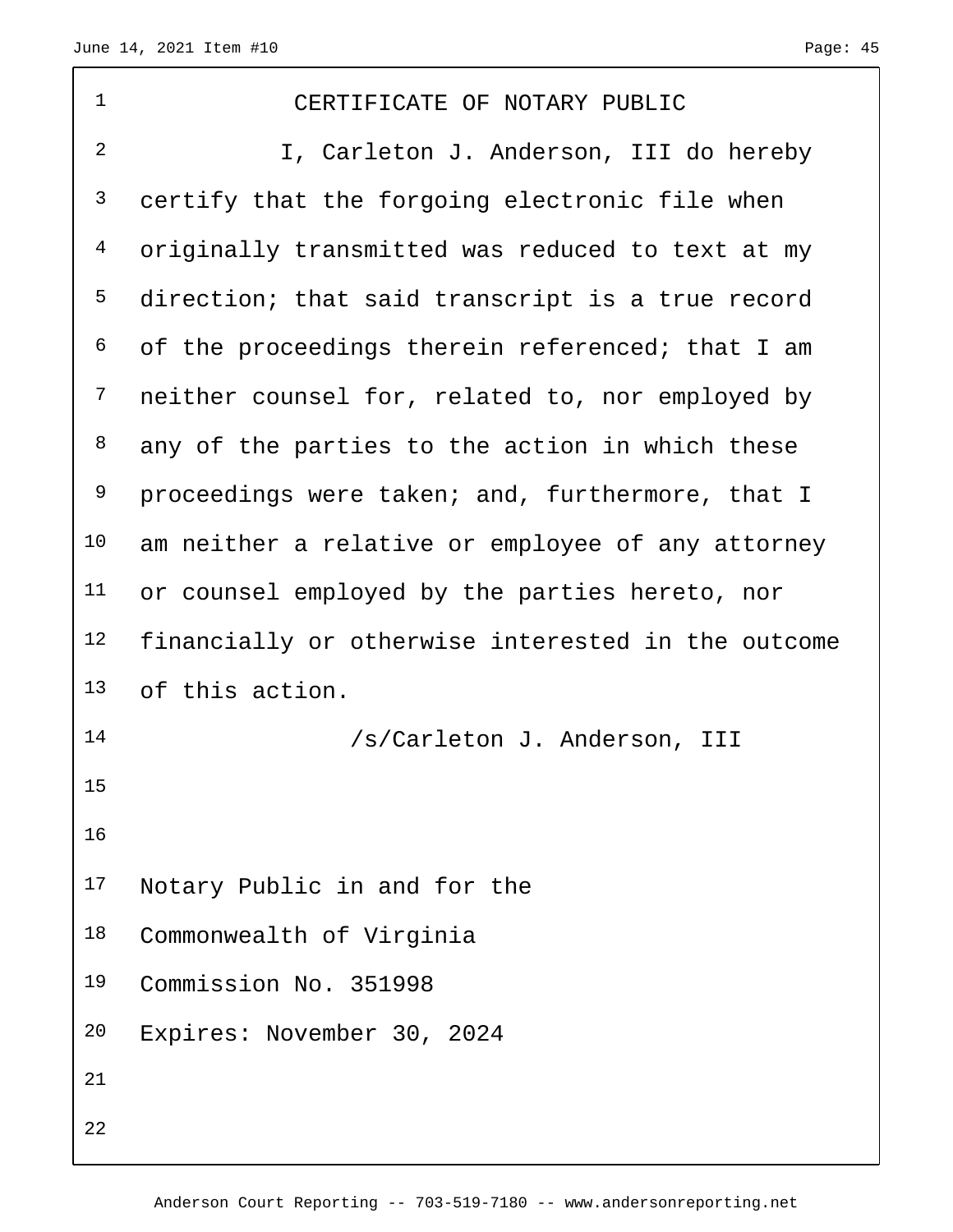| WORD INDEX         | 15:16                 | 776:22             | activities           |
|--------------------|-----------------------|--------------------|----------------------|
|                    | $251 \t 28:13$        | 16:12<br>78        | 20:3                 |
| $<$ \$ >           | <b>25-foot</b> $14:1$ | $78 - foot$ $13:6$ | $actual$ $44:4$      |
| $$1.8$ $3:14$      | $25th$ $36:8$         |                    | Adams $17:8$         |
| 4:6                | 37:10, 11, 13,        | < 9 >              | add $7:19$           |
| \$350,000.00       | $21, 22$ $40:21$      | 94 $16:20$         | 42:10                |
| 3:15               | $27 \quad 3:4$        | 9th $38:15$        | added $13:16$        |
|                    | <b>27th</b> $35:15$   | 39:7, 8, 21        | $19:8$ 29:6          |
| < 1                | <b>2nd</b> $38:9$     |                    | adding $42:12$       |
| $10 \t 1:1$        | $39:1$ $40:3$         | $><$ A $>$         | addition             |
| $110$ $9:3$        | $41:13$ $43:21$       | ability $18:2$     | $13:9$ $15:20$       |
| 10:4               |                       | able $36:7$        | additional           |
| 12th $15:4$        | < 3 >                 | 38:18, 20          | $4:3$ 10:15          |
| 130 $16:14$        | $3/4$ $3:7$           | $access$ $4:8$     | $29:6$ $35:4$        |
| 15th 39:13         | 30 $45:20$            | 20:4               | 36:5                 |
| 18th 35:16         | 300 $16:19$           | accessible         | address              |
| 1998 $3:15$        | 30-degree             | 3:6                | $21:18$ $32:9$       |
| 19th 38:16,        | 16:9                  | accommodate        | 34:8                 |
| $19$ $39:2$ , $12$ | 351998 45:19          | $13:19$ $14:4$     | addressed            |
|                    | 362 $34:1$            | accomplished       | $4:1$ $8:5$          |
| < 2 >              | 38 $12:14$            | 6:14               | addresses            |
| $2002$ $6:6$       | 3rd $35:15$           | accountability     | 5:15                 |
| $2004$ $24:2$      |                       | 19:4, 9            | Addressing           |
| $200 - B$ $27:10$  | < 4 >                 | 21:11              | $21:1$ $42:12$       |
| $2015$ $22:20$     | 45 $10:1$             | achievable         | adequately           |
| $2017$ $23:6$      | $12:16$ $13:12$       | 19:13              | 4:1                  |
| $2021$ $1:1$       | $14:2$ 15:7,          | $\mid$ achieve     | adjacent             |
| $20 - 21$ $1:1$    | 19 17:7               | $17:22$ $21:18$    | 12:19<br>14:1        |
| 2024 45:20         | 28:12, 22             | 28:17              | $17:12$ $32:19$      |
| 2040<br>1:1        |                       | achieved           | 33:14                |
| $3:18$ $4:14$      | < 5 >                 | 16:12, 14          | adjourned            |
| $5:21$ $6:7$       | 5906<br>10:22         | 29:9               | 44:16                |
| 19:1, 5            |                       | achieving          | adjustments          |
| $21:15$ $22:19$    | < 6 >                 | 19:11, 16          | 13:19                |
| 25:1, 19           | 64 $11:12$            | acquire 34:9       | admit $42:1$         |
| 26:3, 22           | 12:15                 | acquisition        | adopt $4:12$         |
| 30:7, 14           | 65 $11:12$            | 28:11, 16          | adoption             |
| $35:8$ $42:2$      | $12:15$ $15:15$ ,     | 29:9 34:12         | $19:3$ $44:14$       |
| 44:7               | 16, 21                | $acres$ $3:5$      | adopts $10:12$       |
| $216$ $30:3$       |                       | Acting $2:7$       | ADUS<br>23:20        |
| $218$ $30:3$       | $< 7$ >               | Action $18:18$     | advance $23:2$       |
| <b>22nd</b> $36:3$ | $722 \t 22:14$        | 19:8<br>21:20      | 35:11                |
| 37:14              | $75 \t 9:22$          | 39:1<br>45:8,      | affordable           |
| $2401$ $31:11$     | $10:13$ $16:13$       | 13                 | 4:3                  |
| 25<br>13:11        | $17:15$ $18:8$        | $active$ $31:22$   | 1:1<br><b>AGENDA</b> |
| 25.13.05           | 75-foot $15:5$        | actively<br>5:13   | 44:12                |
|                    |                       |                    |                      |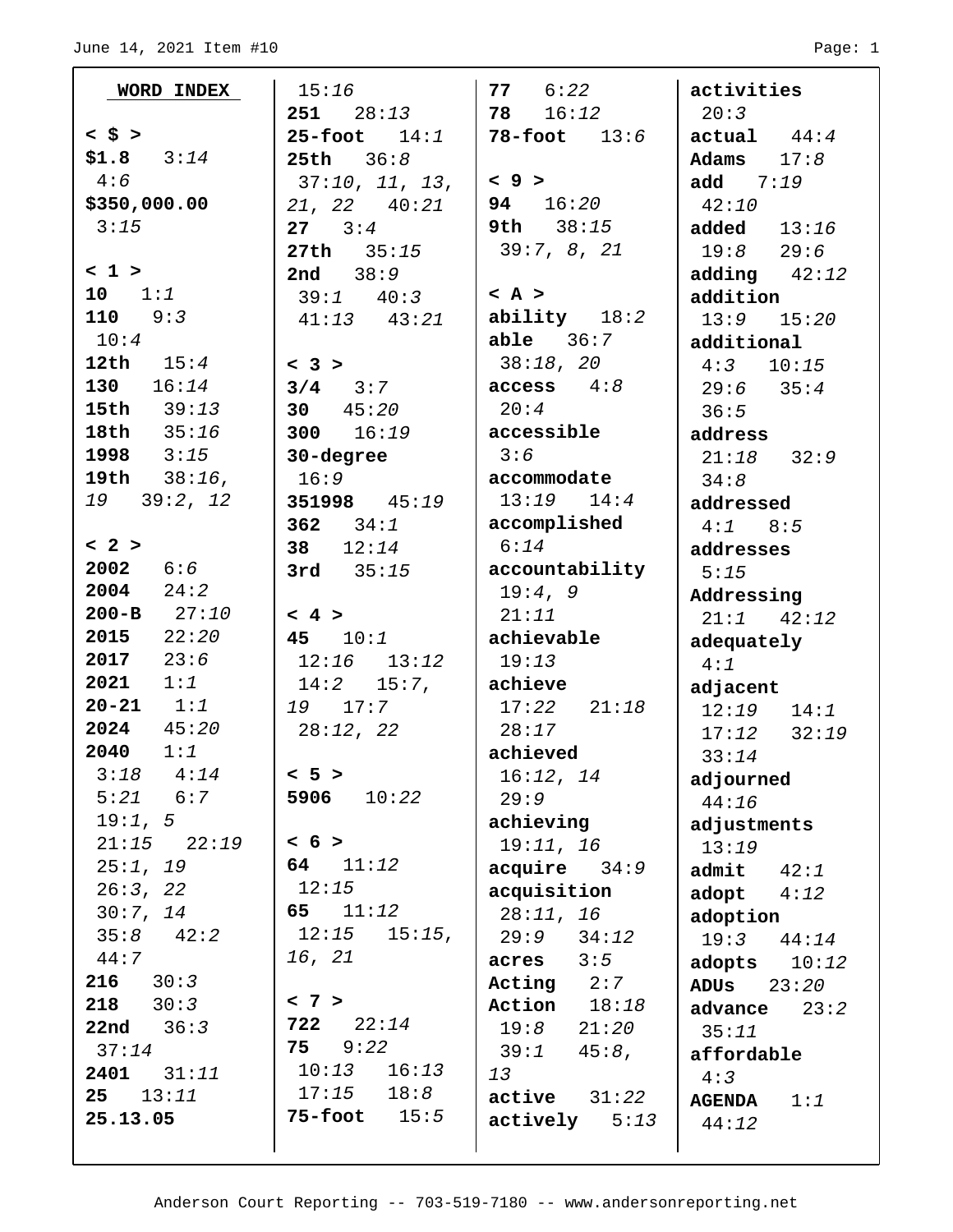| $agree$ $9:17$                                                     | appropriate        | assigned           | balances              |
|--------------------------------------------------------------------|--------------------|--------------------|-----------------------|
| 36:22                                                              | $6:20$ 7:9         | 19:4, 9            | 34:20                 |
| agreement                                                          | 11:13, 16          | associated         | <b>BARBARA</b> $2:14$ |
| $32:18$ $38:22$                                                    | $12:17$ $14:9$     | 34:14              | 5:8                   |
| ahead $29:20$                                                      | $16:10$ $34:3$     | Associates         | 11:20<br>based        |
| allow $6:12$                                                       | appropriately      | $9:4$ $27:8$ , 11  | 39:4<br>32:2          |
| $27:1$ $33:13$                                                     | 18:4<br>7:20       | Association        | basis<br>32:22        |
| allowed                                                            | approval           | 22:17              | <b>Beall</b> $16:18$  |
| $15:17$ $23:11$                                                    | $3:21$ $5:20$      | assuming           | bear $22:8$           |
| allowing                                                           | $18:3$ $34:5$      | 10:11              | began $24:7$          |
| 34:17                                                              | approve $44:14$    | assurance          | behalf $5:10$         |
| allows $3:22$                                                      | approved           | 16:2, 10           | $10:21$ $18:20$       |
| $15:15$ $21:17$                                                    | 12:18              | 18:4               | $27:8$ $31:9$         |
| 32:18                                                              | April $5:15$       | assure $4:21$      | believe $7:8$ ,       |
| alternative                                                        | $11:1$ $15:4$      | asterisk $7:1$     | $22 \quad 11:13$      |
| 13:14                                                              | $\arching$ $18:22$ | $attach$ $42:19$   | 14:10<br>15:10        |
| ambiguous                                                          | archiving          | attached           | $22:10$ $26:11$       |
| 19:6                                                               | 42:2               | 23:18              | 34:17<br>35:17        |
| amendment                                                          | area $17:7$ ,      | Attachment         | 38:19                 |
| $5:20$ $13:18$                                                     | 20:2<br>10         | 42:8               | believes $9:9$        |
| $\begin{matrix} \text{amentity} \\ \text{array} \end{matrix}$ 7:12 | $26:22$ $27:15$ ,  | attachments        | 32:3                  |
| amount $15:8$                                                      | 28:3, 8<br>16      | 42:6, 7            | benefit $4:6$         |
| 40:19                                                              | $30:12$ $31:16$    | attended           | 25:21                 |
| analysis $6:6$                                                     | $33:8$ $42:17$     | 23:16              | benefited             |
| 32:2                                                               | 43:8               | attention          | $3:12$ $26:2$         |
| analyze $20:3$                                                     | arrangement        | 15:11              | benefits $4:2$        |
| Andrea $24:5$ ,                                                    | 33:1               | Attorney 2:7       | <b>BERYL</b> $2:5$    |
| 18                                                                 | $ASHTON$ 2:4       | 45:10              | best $9:9$            |
| annually                                                           | 35:18, 19          | attractive         | 25:18                 |
| 19:18                                                              | 37:2, 3            | 11:18              | better $23:9$         |
| anybody $44:5$                                                     | 38:11, 12          | audio<br>31:17     | 30:18<br>32:4         |
| apologize                                                          | $39:4$ $40:4$ ,    | August<br>38:9     | 38:4                  |
| $5:6$ $37:21$                                                      | $7, 8, 9$ 43:2,    | 39:1               | beyond $43:9$         |
| appear $9:12$                                                      | $\mathfrak{Z}$     | authority          | big $23:11$           |
| appeared $9:5$                                                     | Ashton's           | 18:1               | bit $40:21$           |
| appears $19:6$                                                     | 36:17              | Avenue $22:14$     | 43:10                 |
| applicable                                                         | aside $23:5$       | 27:14              | <b>blend</b> $20:8$   |
| 34:4                                                               | asked $38:8$       | avoid<br>32:14     | block<br>27:12        |
| application                                                        | aspect $21:2$      |                    | 28:2, 19              |
| 13:5                                                               | aspects $16:6$     | $<$ B $>$          | BOB $2:22$            |
| appreciate                                                         | $18:22$ $21:15$    | $B(2)$ (c<br>15:16 | 31:1, 8               |
| 8:10<br>18:9                                                       | assessed           | back<br>9:19       | body $39:19$          |
| $27:22$ $28:5$                                                     | 3:14<br>4:9        | 10:1, 6, 7         | 40:16                 |
| $30:21$ $36:13$                                                    | assessing          | $11:1$ $13:5$      | bordered<br>15:2      |
| 43:15                                                              | 19:17              | $38:15$ $41:22$    | <b>bound</b> $38:1$   |
| approach                                                           | assessment         | backs<br>10:7      | bounded<br>27:12      |
| 34:20                                                              | 4:7, 10            |                    | Bradley<br>7:18       |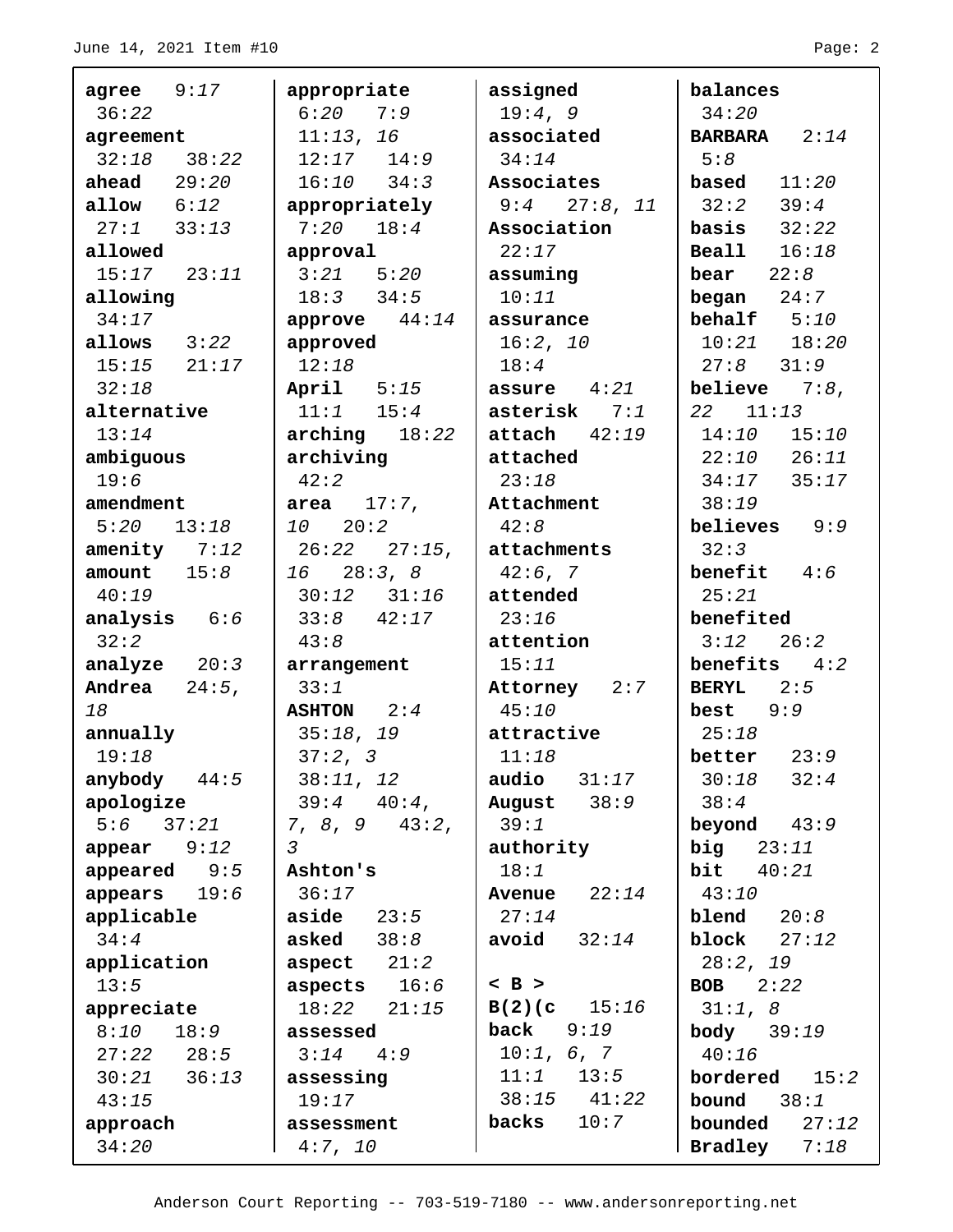| breathing               | certain            | $\textbf{Clearly}$ 26:8 | 13, 17, 21          |
|-------------------------|--------------------|-------------------------|---------------------|
| 40:22                   | $18:22$ $33:17$    | 29:7                    | $25:22$ $28:1$      |
| BRIDGET 2:3             | <b>CERTIFICATE</b> | Clerk/Director          | $35:7$ 43:5         |
| briefly $9:3$           | 45:1               | 2:7                     | 45:19               |
| 34:8                    | certify $45:3$     | Climate                 | commissioner        |
| bring $15:10$           | Chair $18:12$ ,    | $18:18$ $19:22$         | 18:17               |
| 30:10                   | 18                 | $20:10$ $21:20$         | commission's        |
| broke $23:10$           | chance $34:16$     | close $36:19$           | 15:5                |
| Brook $11:6$            | change $19:22$     | $37:13$ $39:7$          | commitment          |
| 18:16                   | $20:11$ $34:15$    | closely $13:4$          | 11:9                |
| brought $28:10$         | changes            | closing $36:9$          | commitments         |
| build $17:20$           | $31:14$ $39:18$    | Club $3:6, 14,$         | 21:21               |
| 21:19                   | 40:18              | $15, 16$ $4:6,$         | Committee           |
| <b>building</b> $9:6$   | chapter $27:1$     | $9, 11$ $5:10,$         | 18:18               |
| $10:4$ $11:15$          | character          | 11 6:11                 | common $32:4$       |
| 17:14, 18               | $17:21$ $25:17$    | $7:3$ 8:2               | commonplace         |
| 20:12                   | check $40:11$      | clubs $4:20$            | 17:9, 13            |
| buildings               | $CHO$ $27:6$       | Club's $4:17$           | Commonwealth        |
| $9:11$ $10:8$           | Christin           | code $15:15$            | 45:18               |
| $17:12$ $20:13$ ,       | 14:20              | COGs $11:8$             | community           |
| 17 33:13                | <b>CHRISTINE</b>   | collaborator            | $7:12$ $9:16$       |
| built $3:4$             | $2:17$ $14:17$     | 24:7                    | 20:15, 19           |
| business                | church $11:3$      | colleagues              | 21:3, 19            |
| 37:13                   | 32:19              | 39:5                    | $25:12$ $26:14$     |
|                         | City $2:7$         | collective              | $34:22$ $36:1$      |
| < C >                   | 3:11, 13           | $30:20$ $39:19$         | community-          |
| called $12:6$           | $4:2$ $5:13$       | column $42:14$          | <b>based</b> $26:4$ |
| 36:6                    | 6:4, 8             | combating               | Comp $6:6$          |
| calls $5:18$            | $10:11$ $11:10$    | 20:10                   | $14:12$ $43:21$     |
| Cambridge               | $19:10$ $21:12$ ,  | 29:10<br>come           | comparable          |
| 11:22                   | $20 \t 22:13$      | comes $42:13$           | $13:11$ $17:17$     |
| Canby $27:10$           | 28:9, 11, 16       | coming $42:21$          | compatible          |
| $\mathtt{capital}$ 4:16 | 30:9, 13, 16       | command 30:9            | 17:9<br>18:2        |
| carefully               | 34:9, 13           | commending              | $32:1$ $33:20$      |
| 24:15                   | City's $34:20$     | 35:6                    | complement          |
| Carleton $45:2$         | Civic $22:16$      | comments                | 25:4                |
| carry-over              | clarifications     | $18:21$ $21:22$         | complete            |
| 28:14                   | 32:3, 8            | $22:2$ $35:3$ ,         | 19:10               |
| caught $29:11$          | clarified          | 13, 22 36:11            | completion          |
| CBT<br>27:8, 11,        | 24:16<br>32:16     | $38:17$ $41:13$ ,       | 3:7                 |
| 18, 20                  | clarify $23:6$     | 21 42:10, 12            | comprehensive       |
| <b>Center</b> $9:10$    | 24:20              | commercial              | 6:12, 15            |
| $15:1$ $17:20$          | clear $10:16$      | 20:17                   | 19:2 24:5           |
| $27:16$ $31:10$ ,       | $23:16$ $24:1$     | Commission              | 30:7, 14            |
| 20<br>32:12             | 29:7<br>32:16      | 3:20, 22                | $31:12$ $34:2$ ,    |
| CEO $31:8$              | 37:17              | 5:2 8:9                 | 19                  |
|                         |                    | $9:17$ $18:1$ ,         |                     |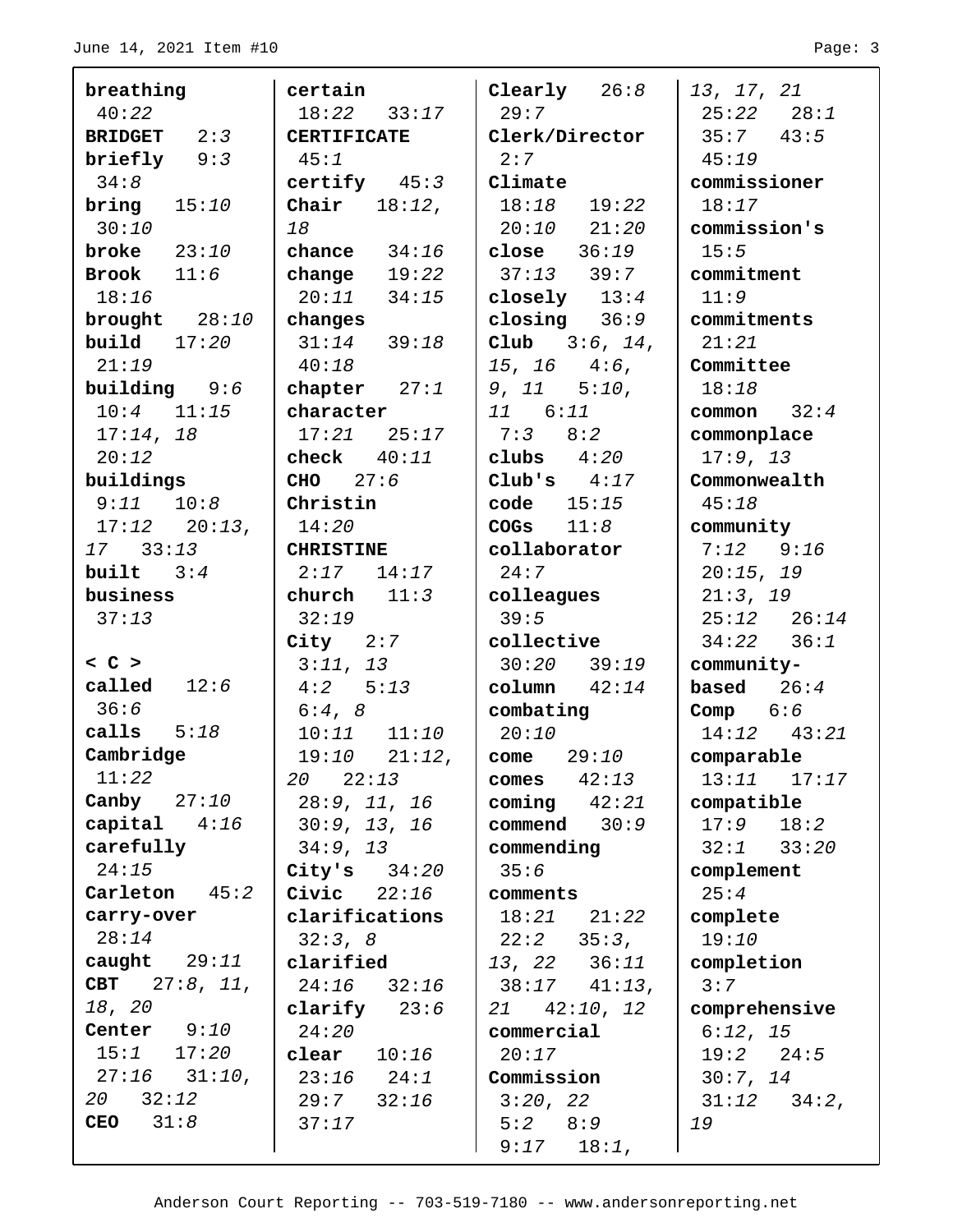| compromise              | considering       | 17 29:18               | DAVID $2:6$         |
|-------------------------|-------------------|------------------------|---------------------|
| 3:16                    | 22:3              | $31:7$ $35:17$ ,       | deal $26:7$         |
| compromising            | consistent        | 19 41:21               | $decide$ $25:7$     |
| 17:21                   | $11:7$ $22:22$    | $42:15$ $44:3$         | decisions           |
| concept $5:20$          | consolidated      | Councilmember          | 42:15               |
| $12:22$ $13:14$         | 6:3               | 2:4, 5, 6, 7           | $decline$ 9:22      |
| 28:22                   | construction      | 36:15, 16, 17,         | dedication          |
| conceptual              | 34:12             | $20, 21$ $37:1,$       | 4:3                 |
| 28:12                   | consultant        | 2, 3, 18, 20           | deeded $32:18$      |
| concern $18:5$          | 26:2              | 38:11, 12              | deemed $3:11$       |
| concerned               | consuming         | 39:4, 9, 10            | deeper<br>$16:17$ , |
| 23:3                    | 39:20             | $40:1$ , 2, 4, 6,      | 20                  |
| concerning              | contact $35:4$    | 7, 8, 9                | deepest $16:18$     |
| 9:3                     | contemplated      | $41:15$ , 16           | deeply $22:18$      |
| concerns                | 13:1              | 43:2, 3                | define $25:17$      |
| $3:20 \ 4:1$ ,          | content $38:21$   | counsel $45:7$ ,       | definitely          |
| $21 \quad 12:1$         | continue          | 11                     | 16:21               |
| conclude $35:6$         | $11:13$ $14:7$ ,  | Country 5:10           | demise $4:19$       |
| concludes $8:6$         | $8 \t16:4$        | $7:3$ $17:10$          | demographic         |
| concluding              | continued         | County $33:2$          | 20:1                |
| 34:7                    | 32:2              | course $5:17$          | demonstrating       |
| conclusion              | continuously      | 6:4                    | 19:15               |
| 21:11                   | 7:17              | COVID-19               | denied $3:20$       |
| conditions              | contract          | 20:22                  | 4:7                 |
| $4:18$ $21:6$           | $10:22$ $31:10$   | create $6:8$           | Density 3:18        |
| $\text{confirm}$ $34:2$ | contribute        | 25:10                  | 11:14<br>12:13      |
| $confused$ 29:3         | 30:17             | created $26:16$        | $17:20$ $23:21$     |
| confusing               | controlled        | creating               | $26:10$ $33:12$     |
| 24:18                   | 4:8               | $32:14$ $43:11$        | depicts $28:15$     |
| confusion               | conversations     | $\text{cultural}$ 7:13 | describes           |
| $29:1$ $36:2$           | 11:21             | current 3:3            | 28:7                |
| consensus               | convey $10:16$    | $10:12$ $15:14$        | describing          |
| 37:4,6                  | corrected         | $24:2$ $27:16$         | 32:12               |
| consequence             | 32:13             | $28:7$ $32:11$         | design $24:4$       |
| 13:8                    | correction        | currently              | 25:20<br>26:1       |
| consider                | 8:3               | 6:13<br>15:1           | 33:22<br>34:1       |
| $3:21$ $4:18$           | $corridor$ $9:17$ | $33:10$ $34:19$        | designate           |
| $19:2 20:3$ ,           | $cost$ $34:14$    | 35:15                  | $3:17$ $4:13$       |
| $16 \t 28:22$           | costs $34:11$     | $CYNTHIA$ 2:7          | designated          |
| considerable            | COUNCIL<br>1:1    |                        | $17:11$ $33:8$      |
| 15:8                    | 2:2, 12           | $\langle D \rangle$    | designation         |
| consideration           | $4:12$ $8:5$      | damage $21:4$          | 27:18, 21           |
| $7:11$ $8:11$           | 9:1, 13           | Dantzler 22:7          | 28:2, 3, 6          |
| $21:9$ $28:1$           | $10:20$ $14:8$    | date $37:9$            | 31:19               |
| 35:2                    | 15:8<br>18:15     | 38:4, 20               | designs $29:8$      |
| considerations          | $22:13$ $24:10$   | 39:3, 12               | desirable           |
| 20:10<br>21:19          | 26:1<br>$27:7$ ,  |                        | 34:22               |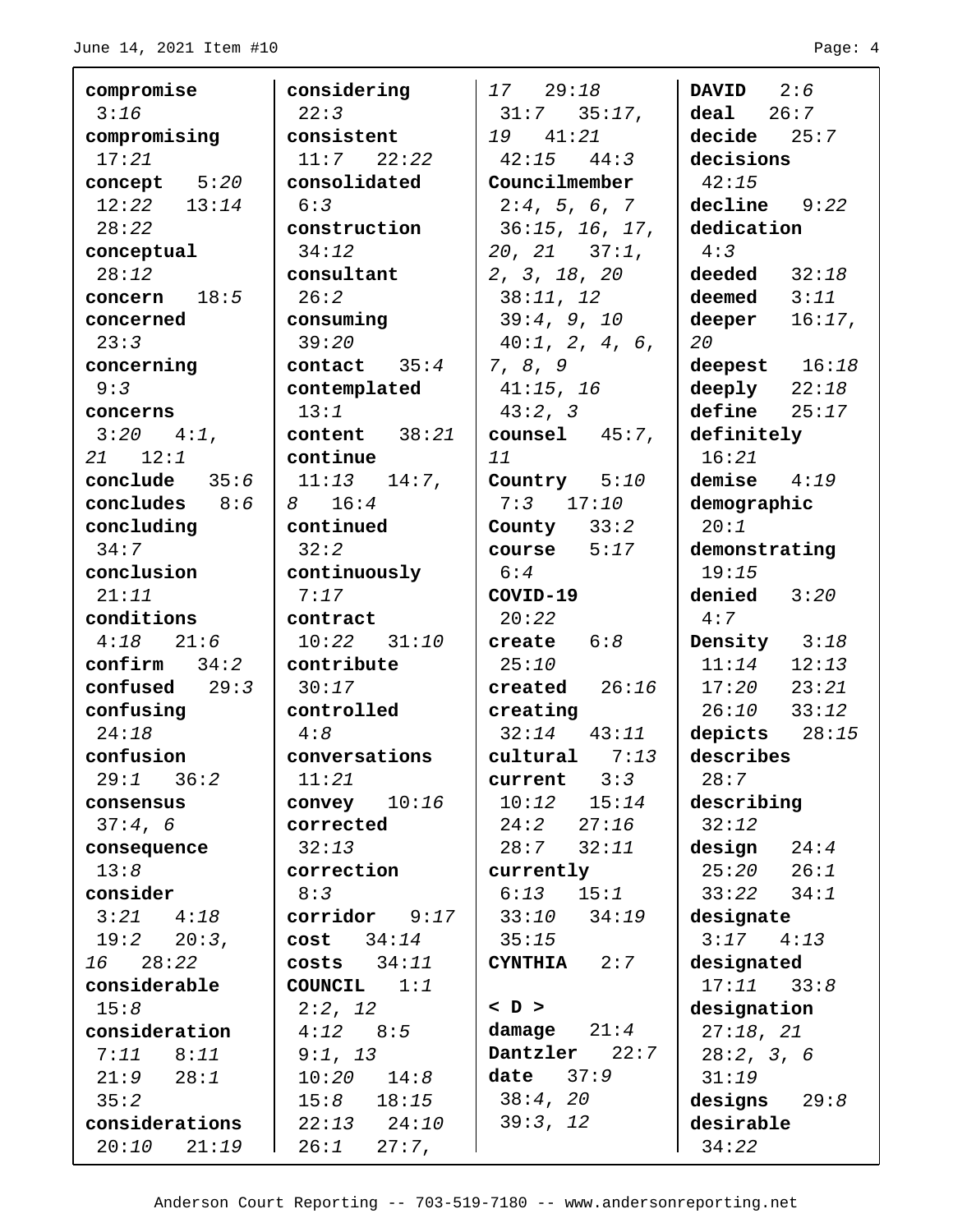| desired $6:13$   | discussion             | 24:9, 19               | encouraging     |
|------------------|------------------------|------------------------|-----------------|
| $16:22$ $29:5$   | 44:13                  | 25:3, 6, 11,           | $30:8$ $33:20$  |
| detached         | discussions            | $20 \quad 26:10, 20,$  | energy $20:5$   |
| 26:12            | 23:17                  | $22 \quad 27:12,14$    | engaged         |
| detailed         | DiSPIRITO 2:7          | 30:4, 18               | $22:19$ $23:11$ |
| 36:12            | distinct $8:1$         | 36:1                   | engagement      |
| determine        | district 9:18          | economic               | 24:12           |
| 19:18            |                        | $4:18$ 19:22           | enhance $9:11$  |
| determined       | diversification        | economically           | $20:14$ $23:22$ |
| 6:21             | 31:13                  | $15:22$ $32:1$         | enormous        |
| devaluation      | diversity              | edits $40:20$          | 39:18           |
| 28:4             | $11:17$ $25:12$        | educational            | ensure $18:2$   |
| develop $4:8$    | documents              | 7:12                   | 19:10, 12       |
| $17:17$ $21:6$   | 42:1                   | effect $17:16$         | 21:15           |
| 25:7             | $\text{doing}$ $40:11$ | $effort$ $12:2$        | ensuring        |
| developable      | $42:14$ $43:4$ ,       | 32:14                  | $19:7$ $21:12$  |
| 3:12             | 17                     | efforts                | entire $28:19$  |
| developed        | DOLEIMAN $2:21$        | $14:15$ $30:17$ ,      | entitlements    |
| 33:11            | <b>DONNELL</b> $2:3$   | 20                     | 6:2             |
| developer        | downsizing             | either $28:9$          | Environment     |
| 33:16            | 11:3                   | $33:10$ $41:10$        | 18:13, 17, 20   |
| development      | down-zones             | electricity            | $19:1$ $25:13$  |
| $3:9$ 6:15,      | 15:19                  | 21:5                   | environmental   |
| 21 9:16          | dozens $24:13$         | electronic             | $7:21$ $20:20$  |
| $12:18$ $14:4$ , | Dr $37:1$              | 45:3                   | envision        |
| $21 \quad 17:5$  | $40:6$ , 7             | element $19:1$         | 23:12           |
| 18:2, 4          | draft $6:7$ ,          | elements               | Equally $20:18$ |
| $21:16$ $33:5$ , | $14$ 19:1, 5           | 21:13                  | equitable       |
| $13, 17$ $34:18$ | $21:8$ $27:16$         | $\vert$ eligible $6:1$ | 26:7            |
| differences      | 28:13, 14              | eliminate              | equity $20:4$   |
| 26:9             | $31:11$ $34:2$ ,       | 14:2                   | 21:18           |
| Different        | 18                     | emails<br>24:13        | equivalent      |
| $6:4$ 12:5       | drafts<br>27:22        | emission<br>20:4       | 33:8            |
| difficult        | 23:11<br>dreams        | emphasis               | especially      |
| 22:22            | 19:22<br>due           | 31:13                  | $3:12$ $25:3$   |
|                  | duplexes               |                        |                 |
| direct $3:8$     | 23:19                  | emphasize              | essential       |
| direction        |                        | 16:7                   | 26:14           |
| 9:14<br>45:5     | dwelling<br>30:6       | employed               | essentially     |
| directions       | $< E$ >                | 45:7, 11               | 13:22           |
| 31:12            |                        | employee               | establish       |
| directly         | earlier                | 45:10                  | 32:4            |
| $10:5$ $17:14$   | 27:22<br>39:15,        | $empty$ $11:18$        | evaluated       |
| director         | 21                     | encompassing           | 15:20           |
| 14:20            | early<br>43:9          | 28:19                  | evaluating      |
| discussed        | easily $41:22$         | encourage              | 20:1            |
| 15:12<br>24:16   | EAST $1:1$             | 9:10<br>26:21          | evening $5:8$   |
|                  | 22:16<br>23:7          | 34:15                  | 9:1<br>14:19    |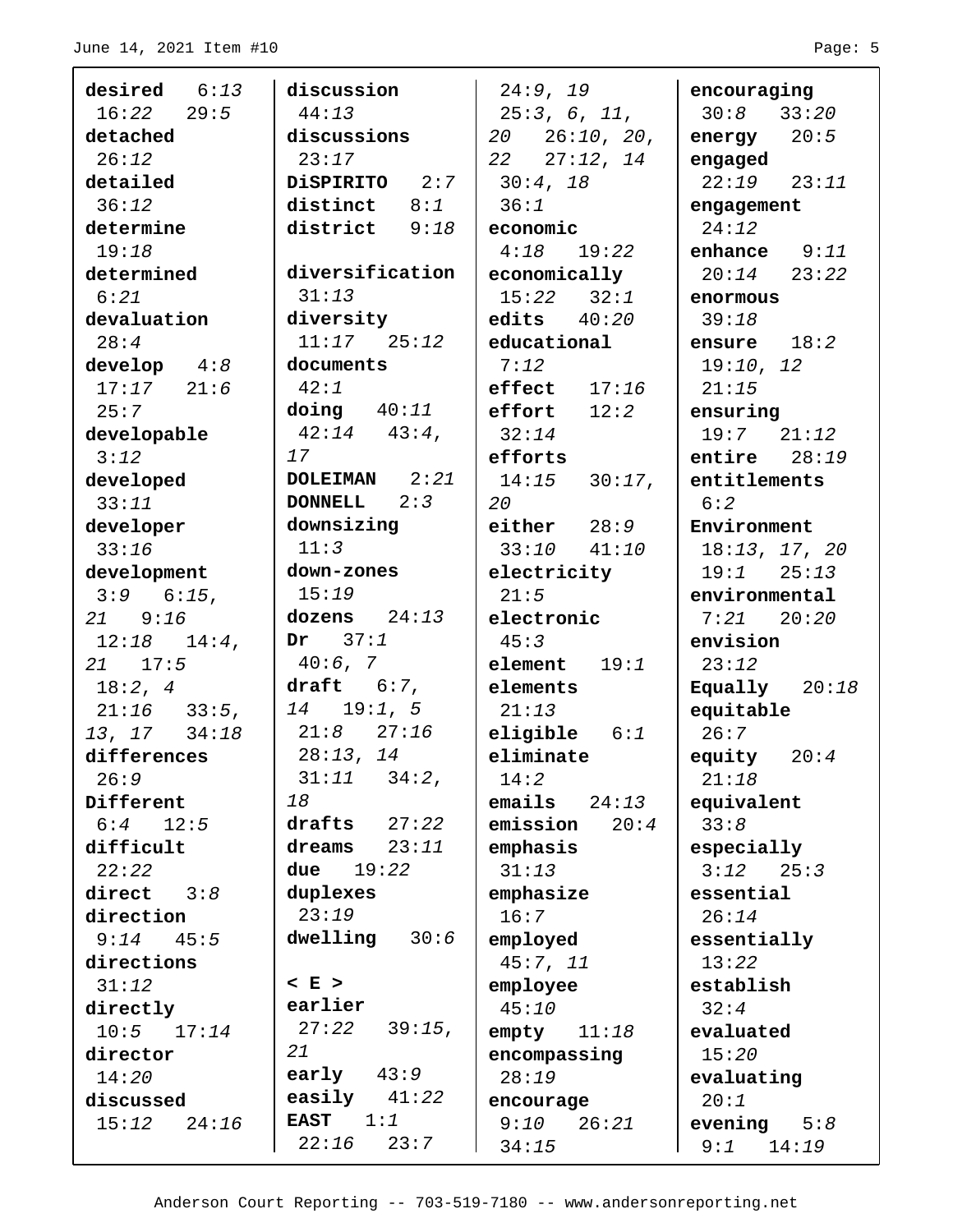| $18:14$ $22:12$       | $14:10$ $20:21$            | fit $13:2$             | frontage $3:8$ ,         |
|-----------------------|----------------------------|------------------------|--------------------------|
| 27:6,8                | factors $20:1$             | 14:11                  | 139:20                   |
| 29:19                 | fair 35:22                 | fits $13:3$            | $full$ $10:13$           |
| event $6:11$          | $falls$ $31:17$            | five-story             | 16:13                    |
| events $21:3$         | family $12:20$             | 9:6                    | <b>fully</b> $30:5, 8$   |
| everybody             | $23:18$ $25:12$            | $\textbf{Fleet}$ 27:13 | further $4:14$           |
| 9:13                  | 26:11                      | flexibility            | 18:7                     |
| exact $17:16$         | far $7:15$                 | 33:6                   | furthermore              |
| example $20:2$        | 39:17                      | flexible               | 45:9                     |
| exceed 13:12          | fast $8:6$                 | $30:6$ $31:19$         | future $4:1$ ,           |
| 14:2                  | fastly $8:6$               | flooding               | $15 \quad 5:12$          |
| excellent             | feasible                   | 20:13                  | 21:7 28:8                |
| 35:7                  | $15:22$ $28:17$            | floor $12:9$           | 32:5, 14                 |
| exercise              | 34:20                      | focusing               | 33:15                    |
| $23:11$ $25:15$       | $\textbf{Federal}$ $14:21$ | 42:12                  |                          |
| exhausts              | feedback $39:5$            | folks $36:3$           | $<$ G $>$                |
| 35:10                 | feel $26:13$               | followed               | gathering                |
| exhibits              | feet $9:22$                | 23:15                  | 34:22                    |
| $18:7$ $42:22$        | 10:1, 13                   | following              | general $28:8$           |
| existence             | $11:12$ $12:15$ ,          | $18:21$ $32:10$        | generally                |
| 4:17, 22              | 16 13:11, 13               | 137:12                 | 31:15                    |
| existing              | $14:2$ 15:7,               | $\sqrt{1000}$ 20:6     | getting $35:8$           |
| $11:3$ $15:1$         | 15, 16, 19, 21             | $\vert$ foot $16:11$   | Gillis $24:5$ ,          |
| $17:18$ $20:16$       | 16:12, 13, 14,             | 126:6                  | $15 \quad 40:14, 15$     |
| $31:20$ $33:14$       | 19, 20 17:7,               | football               | $41:8$ $42:5$            |
| expectations          | $15 \t 18:8$               | 16:20                  | give $24:14$             |
| 32:5                  | <b>FEINBERG</b> $2:5$      | foreseeable            | 37:13, 14                |
| Expires $45:20$       | 36:20, 21                  | $5:11$ $33:15$         | 39:13                    |
| $explain$ 18:7        | 39:9, 10                   | forgoing $45:3$        | $ $ given $3:8$          |
| extend $35:21$        | field $7:11$               | form $13:20$           | $17:2$ $19:21$           |
| 38:14                 | 16:20                      | 23:19                  | 21:7<br>40:22            |
| extending             | Fifth $7:17$               | formed $25:20$         | giving $30:1$ ,          |
| 39:5                  | <b>Figure</b> $6:22$       | forms $25:13$          | 19                       |
| extent 7:7            | 28:12, 22                  | forth<br>28:10         | glad $24:18$             |
| extreme $21:3$ ,      | $\texttt{file}$ $6:1$      | 30:10                  | go 5:7                   |
| 5                     | $43:12$ $45:3$             | forty $12:13$          | $22:9$ $29:20$           |
| extremely             | $final$ $17:19$            | Forty-five             | $39:11$ $41:3$ ,         |
| 43:14                 | 19:3 38:8                  | 16:11                  | $9, 22$ $43:15$          |
| <b>EYA</b> $31:8, 9,$ | Finally $7:22$             | forward                | 44:7                     |
| $11 \t 32:3$          | 19:21<br>38:21             | $14:14$ 29:11          | goal 17:22               |
| 33:16, 21             | financially                | 30:17                  | 19:7, 12                 |
|                       | 45:12                      | Fourth $7:10$          | $\texttt{goals}$ $6:12$  |
| $\langle$ F $\rangle$ | fine $37:16$               | frank $40:16$          | 19:5, 11, 17             |
| facilities            | <b>First</b> $5:17$        | Friday $36:9$ ,        | 21:18                    |
| 7:13                  | $12:9$ $16:9$              | 19 37:12               | $\mathsf{going}$ $13:18$ |
| fact $10:8$           | $19:4$ $32:11$             | front $44:5$           | $22:9$ $35:20$           |
|                       | 41:5                       |                        |                          |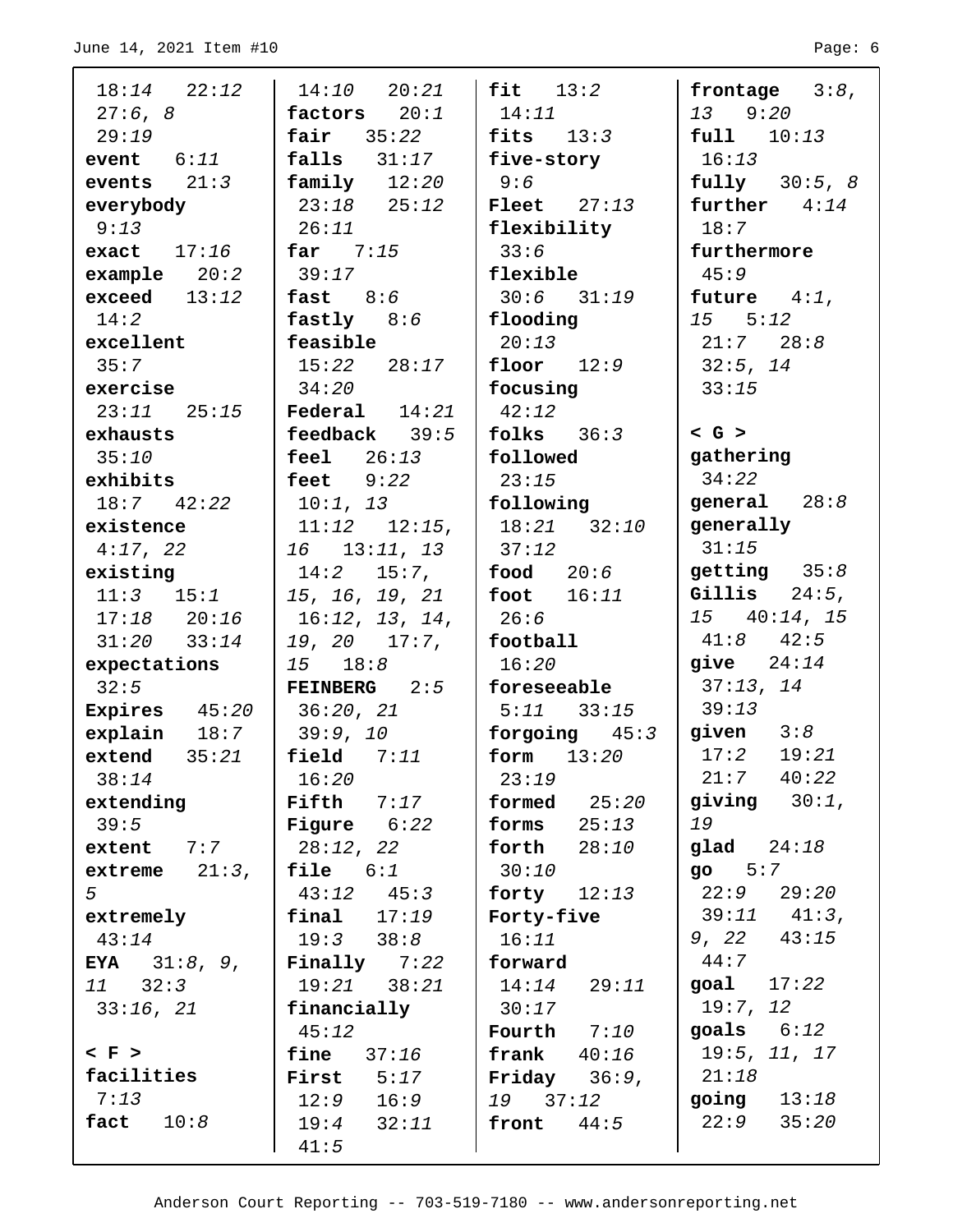$\overline{a}$ 

| $36:2$ $38:7$ ,      | <b>HEARING</b> $1:1$ | housing $4:3$         | inaudible           |
|----------------------|----------------------|-----------------------|---------------------|
| $10, 14$ 39:6        | $15:4$ $35:12$ ,     | 11:6, 9, 17           | $7:6$ 10:21         |
| golf 4:20            | 14 44:9, 15          | $12:4$ $13:20$        | $11:9$ $25:5$       |
| $5:17$ $6:4$         | height $11:12$       | 23:10, 18             | include $5:2$ ,     |
| Good 5:8             | $12:15$ $13:12$      | $25:10$ $26:7$ ,      | 19 12:4             |
| $8:22$ $9:18$        | 15:9, 15, 19         | 9, 12, 13             | $19:13$ $21:2$      |
| $12:3$ $14:9$ ,      | $16:8$ $17:6$ ,      | $30:5$ $31:13$        | included            |
| 19 18:14             | 16 18:8              | human $21:1$          | 28:12               |
| $22:12$ $23:3$       | heights $14:2$       | 23:21                 | includes            |
| $27:6$ 29:18         | $15:6$ $16:11$       | hundreds              | 32:12               |
| goodness $22:6$      | $help$ $21:20$       | 24:13                 | including           |
| gotten $41:1$        | $23:6$ $25:5$        | hurricane             | $13:7$ $31:18$      |
| $42:11$ $43:9$       | 126:16               | 21:4                  | 36:12               |
| Grack $8:14$ ,       | $helpful$ 43:7,      |                       | inclusion           |
| 15, 18, 21           | 14                   | < I >                 | 7:11                |
| 9:2                  | $helping$ 30:17      | <b>III</b> $45:2, 14$ | income-             |
| Grandin $22:14$      | hereto $45:11$       | image 28:12           | producing           |
| great $26:7$         | hesitate $35:4$      | 29:12                 | 16:1                |
| $29:21$ $31:6$       | $\text{Hey}$ 10:20   | images 29:2,          | incoming $23:1$     |
| 44:11                | Hi 29:17             | 5, 7                  | increase<br>11:9    |
| greatest 7:7         | highlight            | image 12:7            | increased           |
| greatly $26:1$       | $5:16$ $16:6$        | immediate             | 23:20               |
| green $20:4$         | highlighted          | $22:15$ $28:4$        | increasingly        |
| grid $20:13$         | $7:4$ 20:22          | $impect$ $5:14$       | 23:3                |
| groups $23:10$       | highlighting         | 10:2                  | Indian $4:19$       |
| grow 26:16           | 43:16                | impacted              | indicated           |
| growing $42:9$       | highly 24:6          | 24:17                 | $11:2$ $12:22$      |
| growth $11:7$        | hiking $3:6$         | impactful             | individual          |
| guidelines           | historic             | 7:15                  | 22:15               |
| $24:4$ $25:20$       | 17:7, 10, 11         | impacts               | inform 25:5         |
| 26:1                 | hold<br>41:12        | 19:21 20:20           | informally          |
|                      | 43:20                | importance            | 38:2                |
| $$\rm{\it H}>$$      | 9:12<br>homes        | 26:5                  | information         |
| Halpine<br>10:22     | 10:21<br>12:19       | important             | 35:5<br>42:18,      |
| happen<br>26:20      | 24:6<br>honest       | 15:10 20:10,          | 21                  |
| hard $8:8$           | 40:17                | 21:13<br>18           | Infrastructure      |
| $23:3$ $30:16$       | honestly             | importantly           | 20:9                |
| <b>HARRIS</b> $2:16$ | 40:20                | 15:14                 | $initial$ $4:12$    |
| 10:19, 20, 21        | hope $10:16$         | improved              | 11:10, 12           |
| 14:16                | 30:12                | 19:19                 | initially           |
| headed<br>9:14       | Hopefully            | improvements          | 14:10<br>27:20      |
| heads<br>41:11       | 4:14                 | 20:16                 | $input \qquad 6:17$ |
| health<br>20:19      | hoping<br>13:15      | improving             | 24:14               |
| hear<br>$8:16$ ,     | 14:6                 | 32:6                  | instances           |
| 18, 19<br>29:19      | horizon<br>21:8      | inaccuracies          | 14:3                |
| 31:4                 | hosting $24:19$      | 32:13                 | Institute           |
|                      | House<br>7:18        |                       | 9:15                |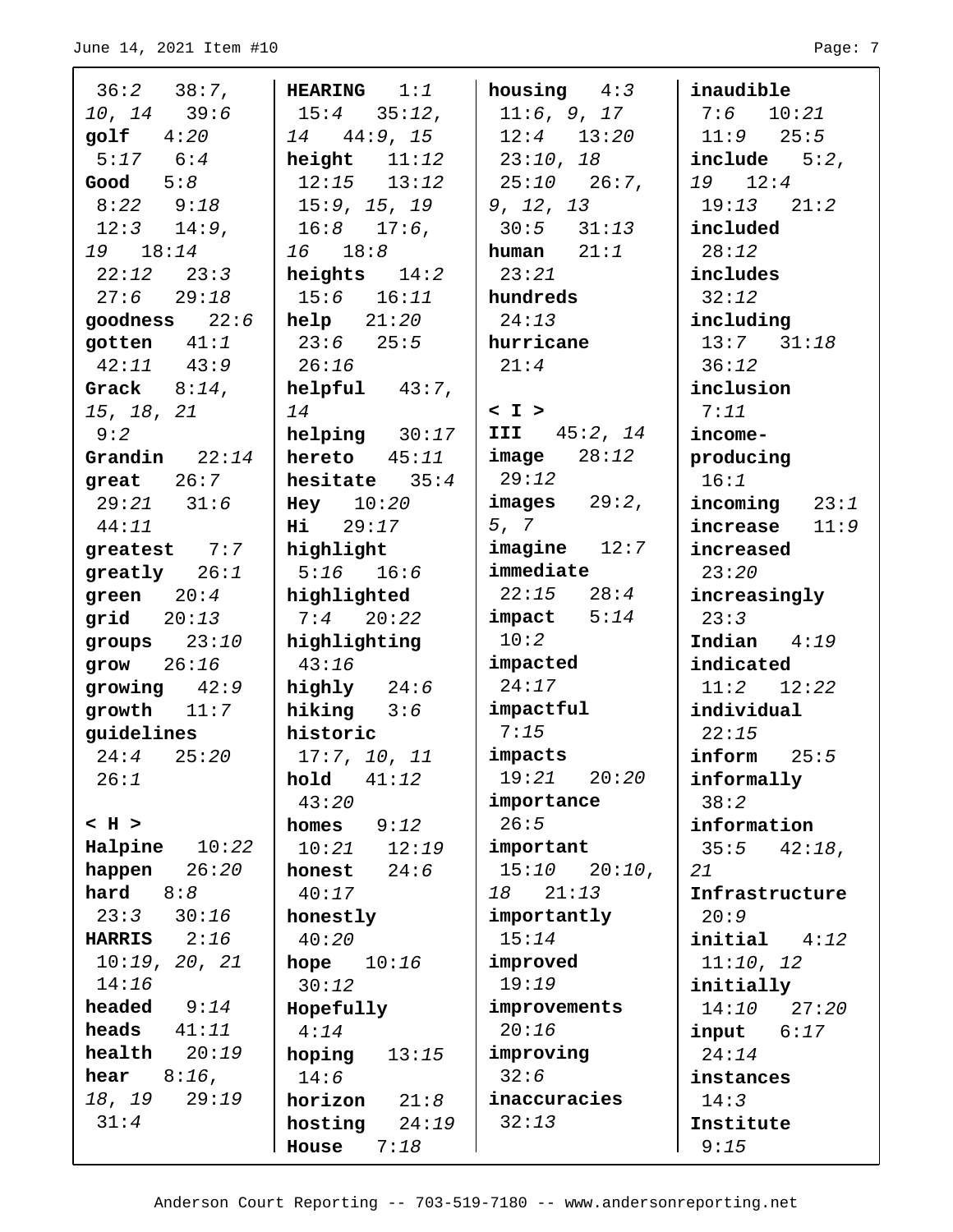| Instituting             | $12 \t 43:21$         | language 7:9,          | located                 |
|-------------------------|-----------------------|------------------------|-------------------------|
| 20:11                   | $jump$ $38:5$         | 13:16, 21,<br>19       | 27:10, 12               |
| instructions            | June $1:1$            | $22 \t 20:8$           | $\text{locating}$ 7:1   |
| 44:13                   | 35:15, 16             | $23:9$ $32:15$         | location                |
| intend $30:9$           | $37:22$ $38:4$        | large $7:11$           | $6:20$ $31:21$          |
| intended                | 41:5                  | larger 8:1             | 34:16                   |
| $27:2$ $33:10$          | justification         | late $39:14$           | locations               |
| intense $12:17$         | 18:8                  | lay $13:5$             | 31:15                   |
| intents $29:1$          |                       | $layback$ 9:22         | $longer$ $3:9$          |
| interest 9:10           | < K >                 | $14:3$ $16:9$ ,        | 16:19                   |
| interested              | keep $37:8$           | $13 \t 17:8$           | long-term               |
| 45:12                   | 42:6, 20              | 33:19                  | $20:14$ $21:9$          |
| interesting             | $keeping$ 22:7        | layers $5:18$          | $\textbf{look}$ $14:13$ |
| 22:5                    | $\text{kept}$ 29:5    | <b>leave</b> $38:14$   | $23:12$ $30:17$         |
| interpretation          | <b>Key</b> $3:11$     | LEE-CHO $2:20$         | $35:13$ $38:8$          |
| 29:12                   | $4:5$ 38:19           | 27:5, 9                | $39:19$ $43:7$ ,        |
| introduction            | $kickoff$ $22:20$     | left  5:6              | 13                      |
| 38:18                   | kick-off              | $length$ $22:21$       | $\textbf{looked}$ 39:16 |
| Investment              | 24:22                 | letter 3:2             | $\text{looking}$ 24:3   |
| 14:21                   | <b>kind</b> $12:5$    | $5:14$ 7:9             | $1$ ot $32:21$          |
| $involve$ $34:11$       | 13:15                 | $12:21$ $13:13$ ,      | $38:1$ $39:14$          |
| involvement             | kindly $8:4$          | 21                     | 43:17                   |
| 23:1                    | know $8:22$           | letters $8:4$          | $1$ ove $26:18$         |
| Isaacson $8:4$          | $9:5$ 14:7            | <b>Levi</b> $37:6, 7,$ | $1ow \qquad 20:4$       |
| issue $11:19$           | $29:11$ $38:17$       | $11, 16$ $44:1,$       | Lynnedane               |
| 15:9, 13                | 40:20, 22             | $\overline{2}$         | 7:18                    |
| $16:8$ $20:22$          | $42:3$ $43:17$        | liability              |                         |
| <b>ITEM</b><br>1:1      | knowing $40:18$       | 34:13                  | ~<~M~>                  |
| $9:19$ $44:12$          | <b>Korean</b> $32:19$ | $license$ $32:17$      | Madam $9:1$             |
| items $15:11$           |                       | limited                | $18:14$ $29:18$         |
| its $3:12$              | < L >                 | $15:18$ $32:3$ ,       | 35:20<br>36:17          |
| $4:21$ 19:11            | land $6:18$           | $20 \quad 33:20$       | 41:17                   |
| 21:13, 20               | $9:15$ $14:1$         | $Lincoln$ $24:9$       | Madame<br>37:20         |
| $25:13$ $31:12$         | $23:8$ $27:18$        | line $5:4$             | mailings                |
| 32:6                    | 28:5, 11, 16          | $13:6$ $16:13$ ,       | 24:14                   |
|                         | $29:9$ $31:14$ ,      | $15 \t 22:8$           | maintain                |
| < J >                   | 16                    | 40:10                  | $4:17$ $22:22$          |
| Jefferson               | landlocked            | <b>list</b> $22:5, 9$  | maintaining             |
| 27:12                   | $3:5, 9$ 4:9,         | $25:14$ $35:11$        | 26:17                   |
| $JOEY$ $2:21$           | 10                    | listed $42:22$         | maintenance             |
| 29:16, 22               | landowner             | listening              | 34:13                   |
| $\texttt{July}$ $37:21$ | 5:12                  | 26:14                  | major $5:12$            |
| 38:1, 4, 8,             | landscape             | $little$ $39:15$       | majority $25:2$         |
| $14$ 39:6, 8,           | 25:7                  | 40:21, 22              | $\text{making}$ 26:19   |
| $22 \t 40:2$            | <b>Lane</b> $9:8$     | 43:10                  | 38:21                   |
| 41:7, 8, 10,            | 15:3                  | $live$ $22:14$         | Manager 2:7             |
|                         |                       | 26:18                  |                         |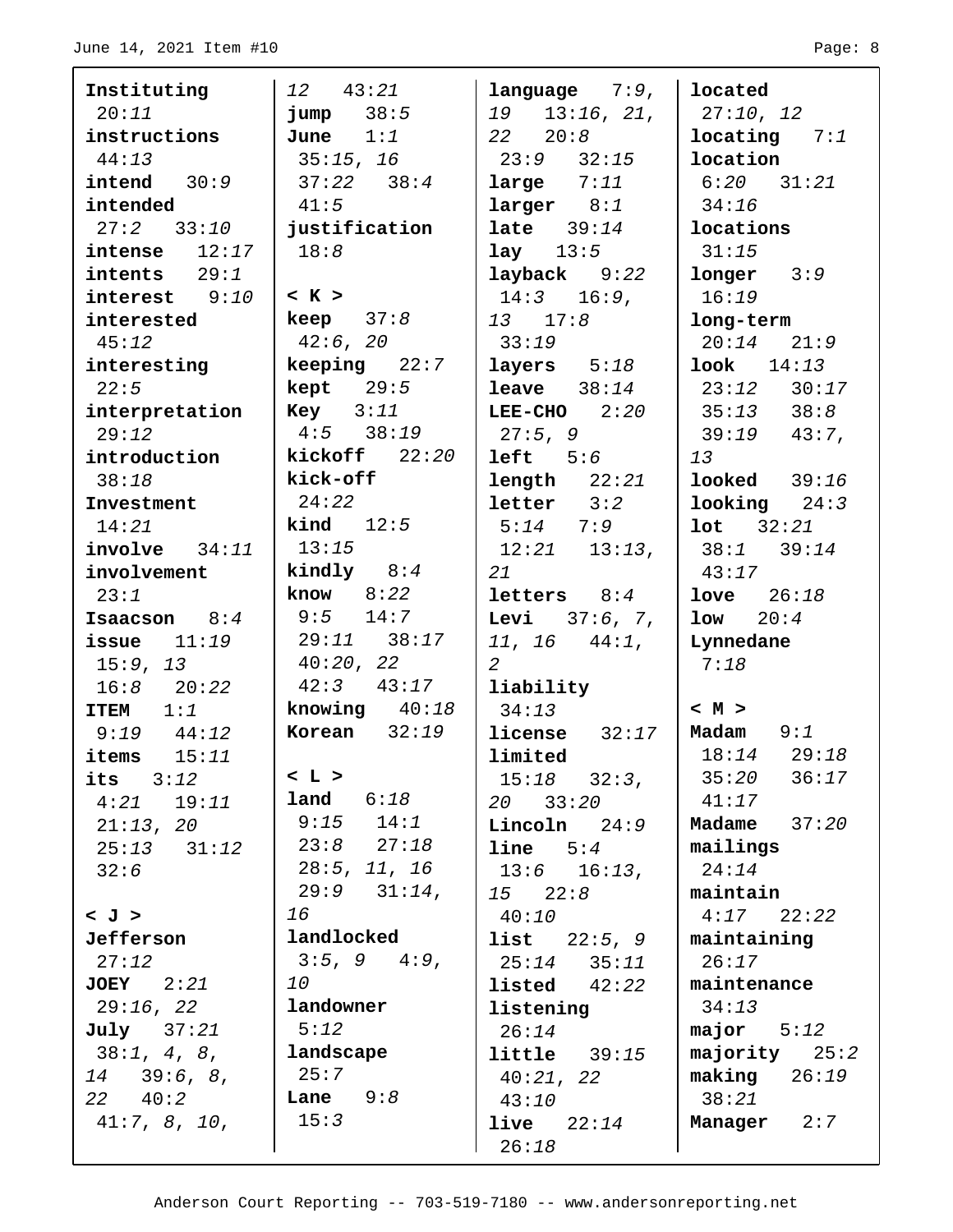| manipulate            | 19:12, 14            | mixed-use               | negative               |
|-----------------------|----------------------|-------------------------|------------------------|
| 43:13                 | measure $21:17$      | 33:9                    | 20:20                  |
| manner $20:21$        | Medium $3:18$        | moderate                | $neighbor$ 12:3        |
| map $31:16$           | meet $21:20$         | 33:11                   | neighborhood           |
| mapping $20:3$        | 31:17                | modest $14:4$           | 23:12, 22              |
| MARK $2:7$            | <b>MEETING</b> $1:1$ | $modified$ 7:19         | $24:7$ $25:18$         |
| $markups$ 40:19       | $11:22$ $22:20$      | Monday $1:1$            | 26:17                  |
| $mary 29:4$           | 24:15, 19            | monetary                | neighbors              |
| <b>MARYLAND</b> $1:1$ | 25:4, 16             | 34:11                   | $11:21$ $14:7$         |
| master $5:13$         | 36:3, 6              | <b>MONIQUE</b> $2:4$    | 26:6, 13               |
| $7:13$ $24:5$         | $37:14$ $39:12$      | <b>Monroe</b> $27:10$ , | $neither$ 45:7,        |
| 42:2                  | 41:2                 | 14                      | 10                     |
| material              | meetings             | Montgomery              | nesters $11:18$        |
| 32:13                 | $11:21$ $23:15$      | $4:19$ $15:2$           | $new = 6:8$            |
| maximized             | 24:13                | $16:18$ $33:2$          | $22:9$ $26:6$          |
| 24:11                 | member $35:17$ ,     | month $24:20$           | $28:5$ $42:13$         |
| $maximum$ 15:19       | 19                   | motion $37:4$           | NEWTON $2:3$           |
| $\texttt{MAYOR}$ 1:1  | members $9:1$        | $moving$ $24:10$        | $5:3$ $8:12$ ,         |
| $2:2, 3$ 5:3          | $18:15$ $22:13$      | multifamily             | 17, 20 10:18           |
| 8:5, 12, 17,          | 27:7 29:18           | 11:11                   | $14:16$ $18:11$        |
| $20 \t 9:1, 13$       | 31:7                 | multiple                | 22:4, 12               |
| $10:18$ , 20          | mental $20:19$       | $5:18$ $6:13$           | 27:4,6                 |
| $11:22$ $14:8$ ,      | mention $38:1$       | 25:21                   | 29:15, 20              |
| 16 15:7               | met 19:7, 15         | <b>MXCD</b><br>10:12    | $30:22$ $31:3$ ,       |
| 18:11, 15             | metrics              | <b>MXNC</b><br>13:4     | 5, 6 $35:10$           |
| 22:4, 12              | $19:18$ $21:11$      | 33:7, 18                | 36:15, 20              |
| $24:10$ $25:22$       | metro $11:6$ ,       | MYLES $2:6$             | 37:1, 5, 10,           |
| 27:4, 6, 17           | $15 \quad 12:4, 18$  | $37:1$ $40:6$ , 7       | $12, 18$ $38:5$        |
| 29:15, 18, 20         | Middle 9:8           |                         | 39:2, 9                |
| $30:22$ $31:3$ ,      | $15:3$ $23:17$       | < N>                    | 40:1, 6, 14            |
| 5, 6 35:10,           | $\texttt{mile}$ 3:7  | name $5:8$              | 41:7, 9                |
| $20$ $36:15$ , $17$ , | $Miles$ 5:9          | $14:20$ $18:15$         | 43:2, 19               |
| $20 \quad 37:1, 5,$   | Miller 27:9          | $20:6$ 29:22            | 44:11                  |
| 10, 12, 18, 20        | $minion$ $3:14$      | 31:7                    | $nice$ $8:22$          |
| $38:5$ $39:2$ ,       | 4:6                  | narrative               | $nicely$ $41:19$       |
| 9 40:1, 6,            | $minds$ 9:20         | 32:11                   | $night$ $38:8$         |
| $14 \quad 41:7,9,$    | minimum 33:18        | near $11:14$            | non-exclusive          |
| $17, 21$ $42:14$      | $minute$ $22:9$      | necessitate             | 32:22                  |
| 43:2, 19              | $missing$ 34:15      | 4:15                    | normal 6:2             |
| $44:2$ , 11           | misunderstandin      | $need$ $6:19$           | <b>North</b> $9:3, 7,$ |
| $MCGUIRL$ $2:17$      | gs $32:15$           | $13:18$ $33:16$         | $21 \quad 10:4,6$      |
| 14:17, 18, 19,        | misunderstood        | $37:3$ $38:15$          | $14:22$ $15:3$ ,       |
| 20                    | 23:4                 | 39:6, 10                | $6$ 17:2, 6, 8         |
| mean $25:17$          | $mix$ 27:19          | $\bf{needed}$ 4:2       | 18:9 23:21             |
| meaning $43:11$       | 30:5                 | 11:6, 14                | $27:13$ $30:6$ ,       |
| measurable            | $mixed$ 9:17         | 34:16                   | 14                     |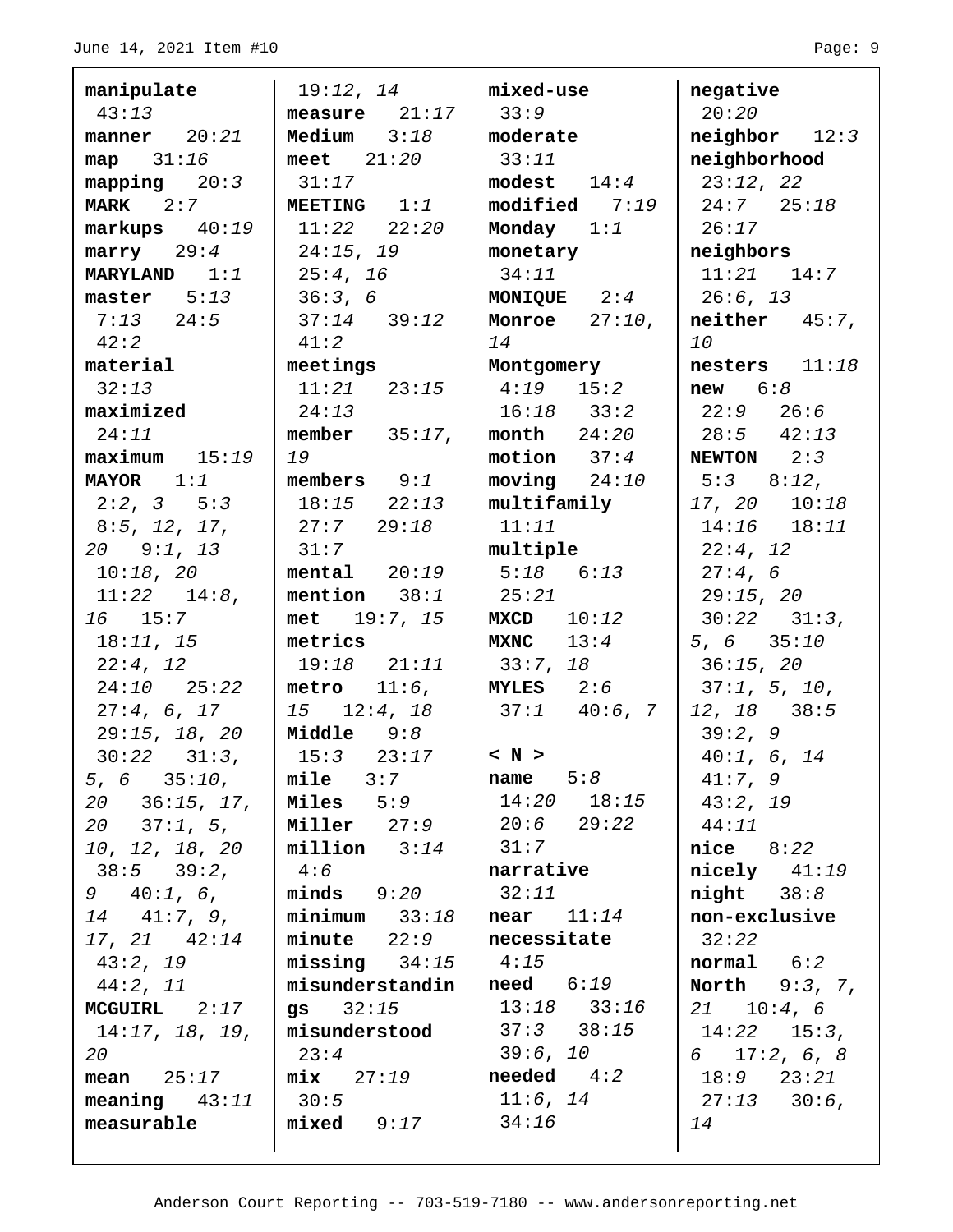| <b>NOTARY</b> $45:1$ , | opinion 26:9          | $\texttt{parcel}$ 3:4, | perpetual                                   |
|------------------------|-----------------------|------------------------|---------------------------------------------|
| 17                     | 40:12                 | 8, 12, 17              | 4:21                                        |
| Note $8:2$             | opportunities         | 4:13, 16               | person 22:6                                 |
| notes $36:12$          | $6:16$ $24:14$        | $\mathbf{park}$ 4:2    | Personally                                  |
| noticed                | 25:10                 | $6:18$ 7:2, 4,         | 26:10                                       |
| $35:15$ $43:4$         | opportunity           | $22 \quad 24:9$        | perspective                                 |
| November               | 11:4, 16              | 27:14, 21              | 21:10                                       |
| 45:20                  | $22:1$ $24:12$        | 28:3, 8, 12,           | PIERZCHALA                                  |
| <b>NPDUS</b> $11:17$   | 30:1, 19              | 18 29:8                | $2:7$ $36:15$ ,                             |
| number 32:20           | options $20:5$        | 30:3, 11               | $16$ $37:19$ , $20$                         |
| $35:22$ $39:18$        | order $14:4$          | parking                | $40:1$ , 2                                  |
| numbers $36:12$        | ordinance             | $10:15$ $32:11$ ,      | 41:15, 16                                   |
|                        | $13:2$ $34:5$         | $20 \quad 33:3,4$      | Pike $3:6$                                  |
| 0 >                    | original              | parkland 6:20          | 6:7                                         |
| objectives             | 41:22                 | Parkway $3:4$ ,        | <b>PITMAN</b> $2:19$                        |
| 34:21                  | originally            | $7, 13$ $31:11$        | $22:10$ , 11, 12,                           |
| obviously              | 45:4                  | part $3:18$            | 13                                          |
| $8:9$ $28:17$          | $outages$ $21:5$      | $27:15$ $28:9$         | $plane$ $21:17$                             |
| 34:11                  | outcome 45:12         | 38:3                   | $30:18$ $41:21$                             |
| occupies               | $outcomes$ 32:7       | <b>PARTICIPANTS</b>    | placed $42:4$                               |
| 28:19                  | outlined              | 2:1                    | <b>PLAN</b> $1:1$                           |
| <b>OCRM</b> 27:18      | 17:22                 | participated           | 3:19, 21                                    |
| $offer$ $18:21$        | outright              | 5:13                   | $4:14$ $5:17$ ,                             |
| $offering$ $21:2$      | 28:11, 16             | particularly           | $20, 21$ 6:1,                               |
| office $9:6$ ,         | outside 26:2          | 26:14                  | 6, 7, 14, 15,                               |
| 11 10:8                | overall $19:5$        | parties $45:8$ ,       | $21$ 7:5, 10,                               |
| 33:12                  | $31:12$ $32:6$        | 11                     | $13, 19$ $13:16$                            |
| office/commerci        | overflow $33:4$       | pass 26:21             | $18:3$ $19:3$ ,                             |
| al/residential         | owned $9:4$           | $passes$ $25:22$       | $\begin{bmatrix} 5, 8 & 21:8 \end{bmatrix}$ |
| 27:19                  | 23:13                 | <b>Pat</b> $10:21$     | $15$ $24:2, 5,$                             |
| $official 38:3$        | owner $6:1$           | path 26:6              | 7, 16 25:19                                 |
| Okay $5:5$             | $10:14$ $14:22$       | <b>PATRICIA</b>        | 26:3, 22                                    |
| $8:21$ $31:4$          | owners $28:10$        | $2:16$ $10:19$         | $27:17$ $28:13$ ,                           |
| $38:13$ $40:9$         | ownerships            | <b>PAVITRA</b> 2:18    | $15$ $29:2$ , $4$                           |
| 41:9, 11               | 17:2                  | 18:12, 16              | 30:7, 14, 15                                |
| 44:1, 11               | 27:11<br>owns         | PD 6:8, 9, 11          | $32:6$ $34:2$ ,                             |
| once $17:4$            |                       | PDF $43:9$             | 19 35:9                                     |
| one-third              | $\langle$ P $\rangle$ | <b>PDRS</b> $33:8, 15$ | $42:3$ $43:21$                              |
| 16:16                  | pad 25:16             | $people$ $37:14$       | 44:14                                       |
| ongoing $7:2$          | <b>page</b> $28:13$   | 44:8                   | planning 6:6,                               |
| open $15:17$           | $34:1$ $36:12$        | percent $12:13$        | 12 8:9                                      |
| 35:16, 21              | <b>pages</b> $42:9$   | perimeter              | $9:16$ 15:5                                 |
| $37:8$ $41:12$         | $paid \t3:15$         | $32:21$ $33:3$         | $18:1 20:2$ ,                               |
| 43:21                  | pandemic              | $period$ $35:21$       | 11 21:8,9                                   |
| opened $25:16$         | 20:22                 | periodically           | $22:19$ $23:6$ ,                            |
| Operations             |                       | 19:18                  | 9 24:10                                     |
| 2:12                   |                       |                        | 26:22<br>25:22                              |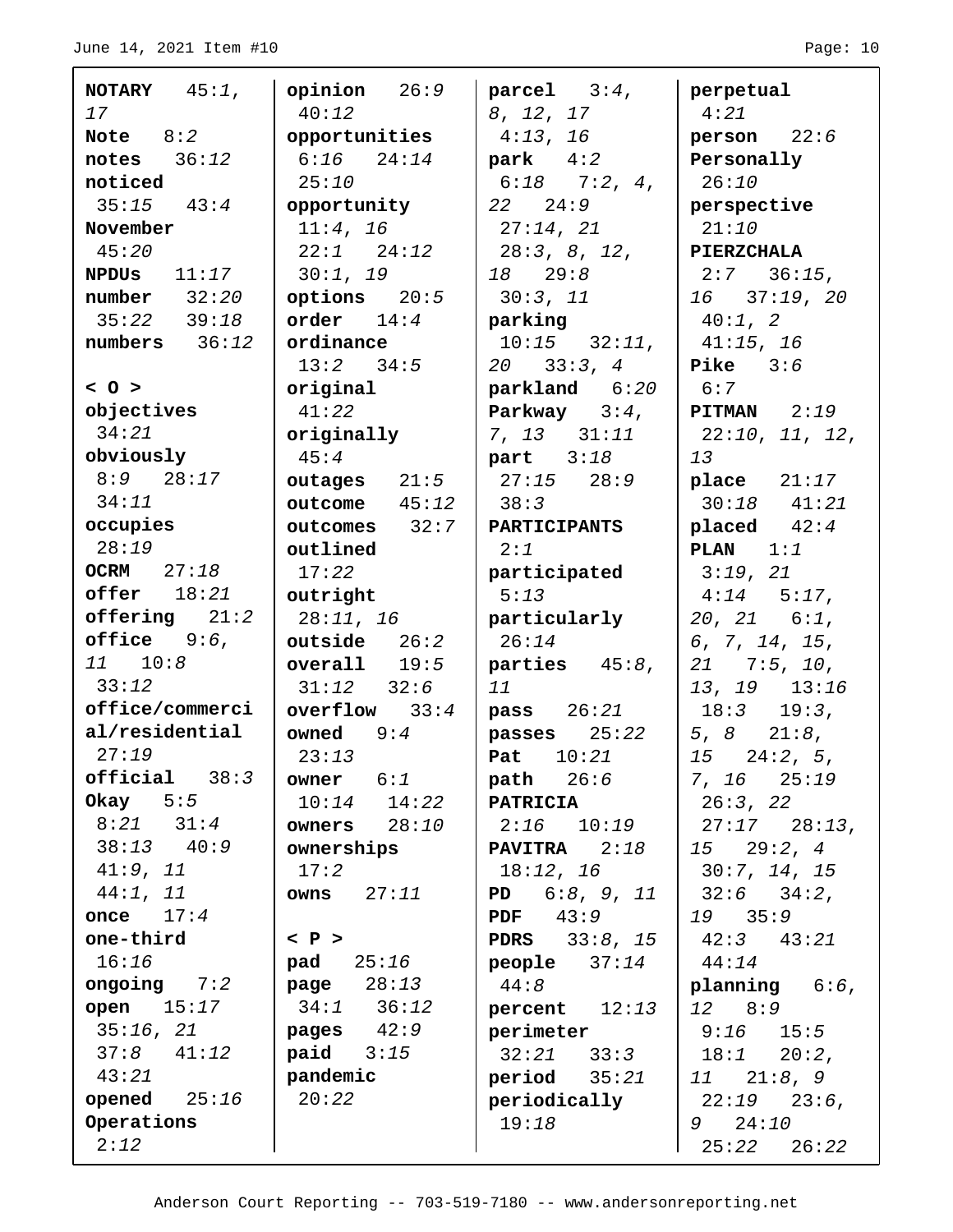$\overline{a}$ 

| $27:16$ $28:1$        | previously          | $11:3$ $13:6$       | publicizing        |
|-----------------------|---------------------|---------------------|--------------------|
| 31:14, 16             | $15:20$ $27:21$     | 15:1, 18, 20        | 19:16              |
| $35:7$ 43:5, 8        | principles          | 16:1, 2, 4,         | purchaser          |
| plans $5:11$ ,        | 11:8                | 12, 15, 16, 17      | $10:22$ $31:10$    |
| 14 6:9                | private $7:16$      | 17:3, 15            | purpose $33:20$    |
| 24:3, 8, 17,          | 32:17               | $23:14$ $25:8$      | purposes           |
| $20 \quad 25:1, 4,$   | privilege           | 28:5, 10            | 34:10              |
| $9\quad 26:4, 16$     | 22:18               | $31:19$ $32:7$ ,    | push $40:17$       |
| $27:1$ $28:22$        | $problem$ 38:6      | 16 33:7             | put 9:19           |
| 30:7                  | proceedings         | 34:9, 18            | 44:8               |
| Plan's $14:12$        | 45:6, 9             | property's          | puts $26:6$        |
| $31:12$ , 16          | process $3:21$      | 15:14               | putting $44:4$     |
| please $3:21$         | $5:18$ $6:2$ ,      | proposal            |                    |
| $4:18$ $35:13$        | $22 \t 18:3$        | $11:11$ $28:9$      | Q >                |
| 41:14                 | 22:19, 21           | $29:10$ $30:11$     | quads $23:19$      |
| $point$ $3:11$        | $24:11$ $25:1$      | propose $13:10$     | question $4:5$     |
| $11:2$ $16:19$        | product $8:10$      | proposed            | quite $29:3$       |
| $17:19$ $30:10$       | $11:13$ $12:5$ ,    | $14:11$ $18:8$      | 35:12              |
| 35:8                  | $12, 14$ $14:9,$    | 32:8                | quo $16:3$         |
| points $8:11$         | 10 30:6             | proposing           |                    |
| 17:22                 | productive          | 12:5                | < R >              |
| policies $19:5$       | 32:1                | protect $20:12$     | $\text{read}$ 23:1 |
| policy 31:16          | program 12:2        | provide $4:16$      | 44:6, 8            |
| $pool$ $32:21$        | progress            | $10:15$ $13:22$     | reading $41:18$    |
| possible 7:7          | 19:16, 17           | $16:22$ $22:2$      | $\bf{ready}$ 5:7   |
| $28:8$ $44:13$        | $20:2$ $21:18$      | provided            | $41:13$ $44:12$    |
| $post-it$ 25:16       | project             | $13:20$ $15:17$     | real 11:19         |
| potential             | $11:11$ $44:5$ ,    | $16:11$ $23:7$      | $realize$ 15:7     |
| $3:10 \ 4:2$          | 14                  | 34:4                | really $9:18$      |
| $7:1, 3$ 32:7         | projections         | provides            | $12:8$ $13:2$      |
| $34:17$ $36:2$        | 11:8                | 11:4, 15, 17        | 24:3, 18           |
| potentially           | prolonged           | $12:12$ $15:16$     | 29:8<br>30:21      |
| 34:21<br>38:17        | 21:4                | 16:10               | $36:13$ $43:14$    |
| power $20:13$         | promise $10:14$     | providing           | Realty $14:21$     |
| Presbyterian          | promoting           | $6:16$ $32:8$       | rear $3:5$         |
| 32:19                 | 31:13               | provision           | 10:13              |
| present 3:22          | properties          | 34:22               | 10:1<br>reason     |
| preserved             | $10:3$ $27:11$ ,    | provisions          | 37:22<br>36:18     |
| 7:6, 18               | 18, 20 28:20        | 34:5                | reasonable         |
| preserving            | 30:3, 8, 11         | <b>PUBLIC</b> $1:1$ | 16:2               |
| 25:11                 | 33:14               | $6:16$ $7:2$        | <b>REC</b> $18:19$ |
| president             | property            | $10:15$ $33:2$      | recall<br>11:2,    |
| $3:3$ $22:16$ ,       | 5:14, 19            | 35:14, 21           | 10                 |
| 17, 18                | $6:10$ , 19, 22     | $38:3$ $41:12$ ,    | receive $4:6$      |
| $\text{pretty}$ 26:20 | 7:2, 4, 7, 14,      | 18 44:3, 9          | received           |
| previous              | $16 \t 8:1 \t 9:3,$ | 45:1, 17            | 39:17              |
| 28:14                 | 21<br>10:13, 14     |                     |                    |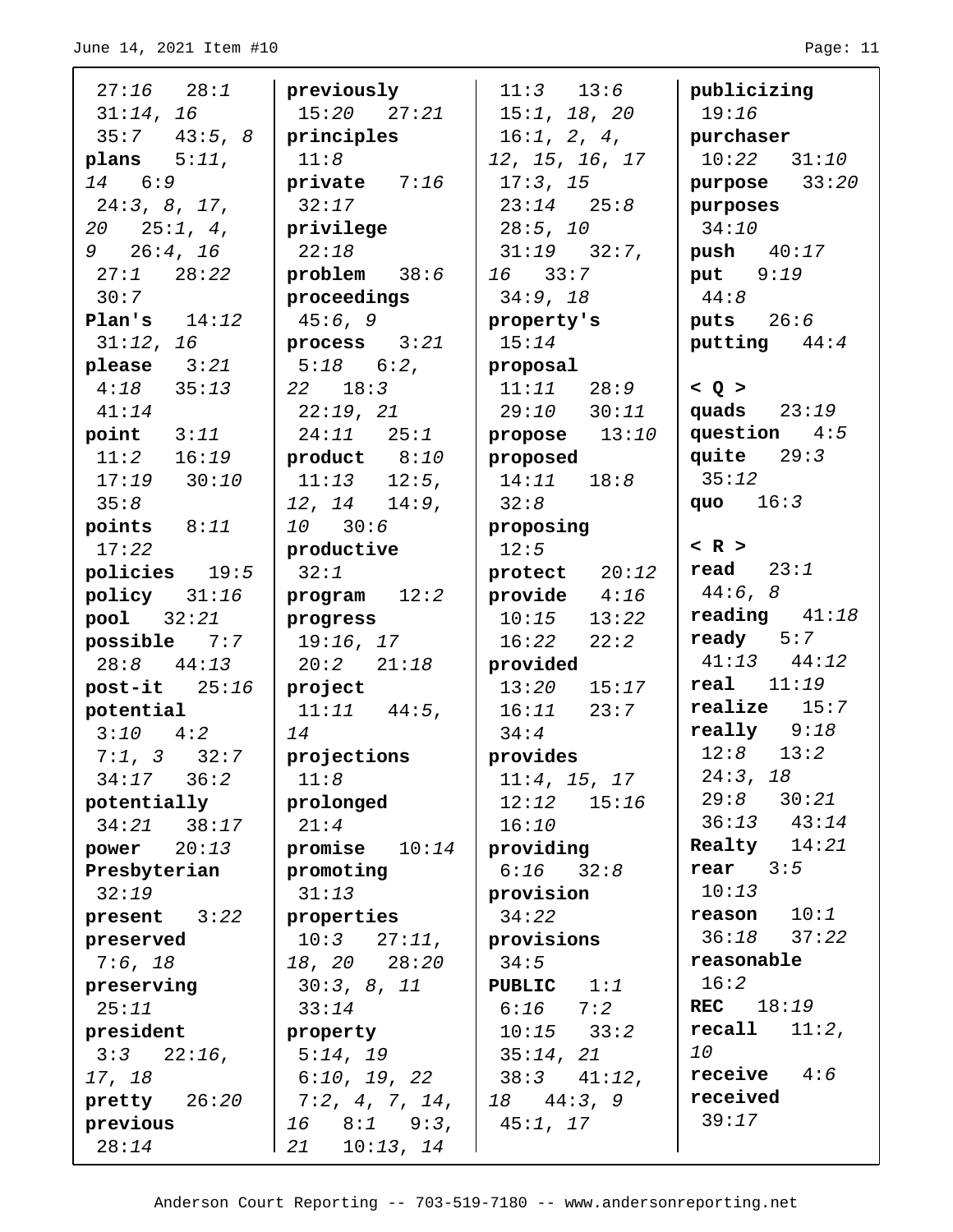| receiving            | $32:6$ $33:6$ , | request $7:14$ ,  | results                 |
|----------------------|-----------------|-------------------|-------------------------|
| 35:22                | 21              | 18 8:5            | 19:16, 17               |
| recognize            | redevelops      | $10:11$ $28:21$   | 28:18                   |
| 12:1 26:4            | $5:19$ $6:11$ , | 33:16             | $\texttt{retail}$ 31:21 |
| recognizing          | 22              | requested         | 33:12                   |
| 13:16                | Redgate $4:20$  | $3:16$ $6:9$      | retaining               |
| recommend            | reduce 29:1     | $13:13$ $43:5$    | 26:5                    |
| $17:20$ $39:21$      | reduced $45:4$  | requests $5:15$   | return $10:14$          |
| recommendation       | reduction       | $require 3:22$    | 16:2                    |
| $4:12$ $7:14$        | 12:15           | 13:5              | revenue $4:4$           |
| 15:5, 18             | reference $8:3$ | requirements      | review $6:21$           |
| $28:21$ $34:1$       | referenced      | $14:3$ $19:15$    | $19:3$ $38:20$          |
|                      | $36:13$ $45:6$  | requiring         | reviewing               |
| recommendations      | references      | 6:14              | 43:11                   |
| 31:18<br>34:1        | $6:18$ $7:20$   | resident          | revised $19:19$         |
| recommended          | refinements     | 18:16             | revising                |
| $27:21$ $33:11$      | 32:4            | Residential       | $28:2$ $33:22$          |
| 39:20                | reflect 29:8    | $3:18$ $9:12$     | revisions               |
| recommending         | reflective      | 10:3, 7           | 36:4                    |
| 39:3                 | 26:12           | 14:1 20:17        | rewritten $8:6$         |
| recommends           | regard $33:5$   | $31:18$ $33:12$ , | rezoned $8:2$           |
| $6:8$ 7:5, 10        | regarding       | 19, 21 34:17      | rezoning                |
| $27:17$ $33:22$      | 12:1 26:9       | residents         | $5:21$ $6:16$           |
| 34:19                | regularly       | $21:13$ $22:22$   | $RF$ 31:18              |
|                      | 21:7            | 23:4 24:9         | $right \quad 24:8$      |
| reconsideration      | related 45:7    | 25:2, 6, 21       | $40:18$ $41:14$         |
| $15:12$ $16:7$       | relative        | 26:5              | $43:19$ $44:7$          |
| $\bf record$ $12:21$ | $29:1$ 45:10    | resiliency        | rights $7:16$           |
| $22:1$ $27:9$        | relocating      | 20:8, 9, 19       | 32:18                   |
| $31:8$ $35:14$ ,     | 11:4            | 21:2, 12          | $RMD-15$ 8:3            |
| 16 36:18             | remain<br>35:16 | resilient         | <b>RMD-25</b> $3:17$    |
| $37:8$ $38:3$        | remains<br>26:8 | 21:19             | $4:7, 14$ $8:2$         |
| $41:12$ $43:20$ ,    | 28:13           | resolution        | Road $10:22$            |
| 21 45:5              | removal 28:22   | 44:14             | 30:4, 11                |
| recreational         | 7:15<br>removed | respect 30:11     | ROBERT $2:7$            |
| 34:10                | 29:2            | respectfully      | Rockshire               |
| redevelop            | repeatedly      | 4:11              | 31:10, 17               |
| $5:11$ $16:3$ ,      | 20:21           | responsible       | 32:12                   |
| $4 \quad 17:4$       | report 9:15     | 19:7              | <b>ROCKVILLE</b>        |
| 34:10                | 17:19           | responsive        | 1:1 5:9                 |
| redeveloped          | reporting       | 12:2              | 9:4, 10                 |
| 30:12                | 20:2            | responsiveness    | $18:12$ $22:16$         |
| redeveloping         | reports $42:20$ | 21:14             | $23:7$ $24:9$ ,         |
| 15:21                | repository      | $result$ $34:21$  | $19 \quad 25:1, 3,$     |
| redevelopment        | $41:20$ $42:3$  | 36:5              | 6, 12, 20               |
| 28:9, 18             | repurposed      | $resulted$ 28:4   | 26:10, 20, 22           |
| 29:10<br>30:10       | 31:22           |                   | 27:15<br>30:4,          |
|                      |                 |                   |                         |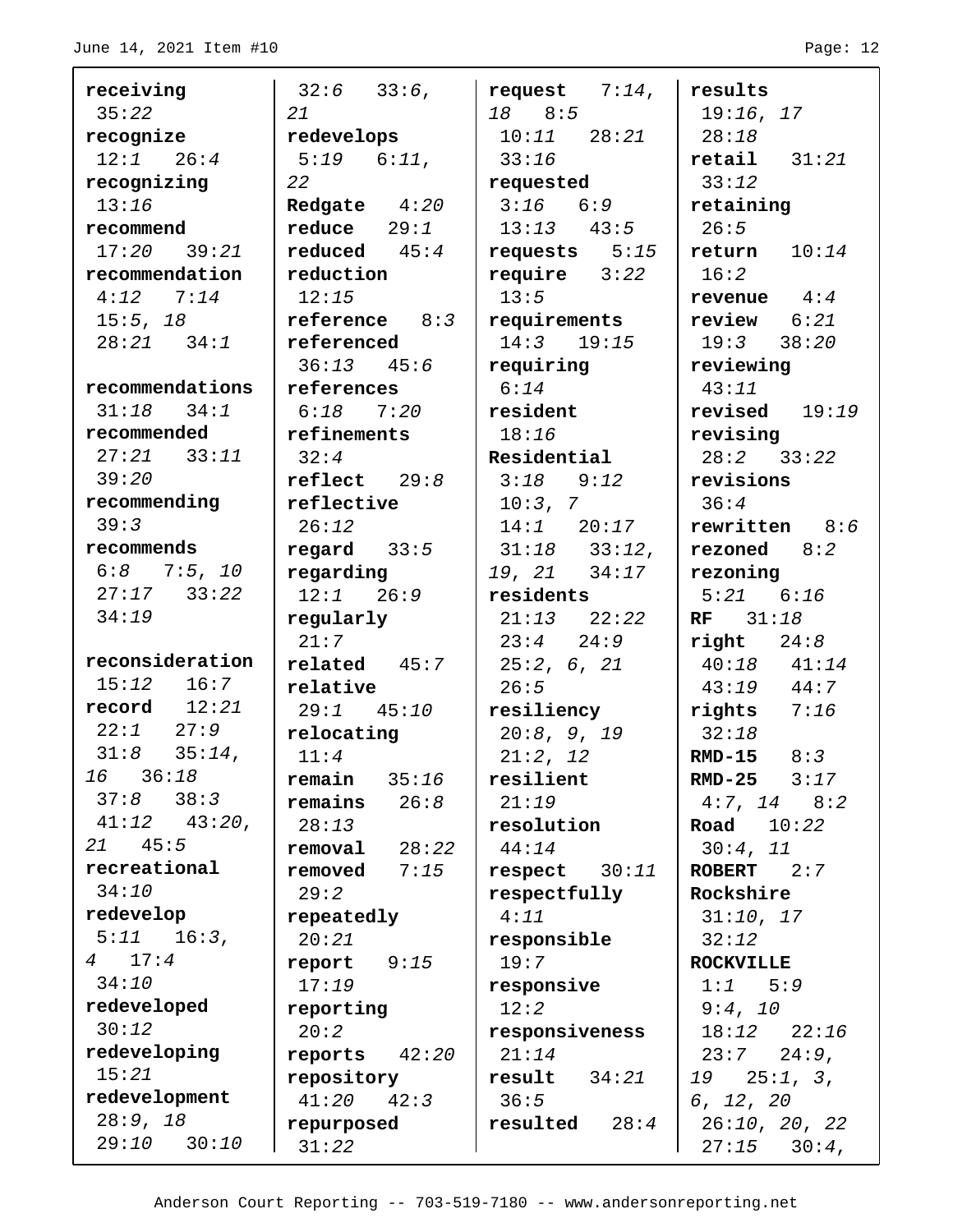| 18 36:1                 | services                    | 17:8                            | <b>SRINIVASAN</b>       |
|-------------------------|-----------------------------|---------------------------------|-------------------------|
| 44:7                    | $20:6$ $21:3$               | slopes $33:19$                  | 18:12,<br>2:18          |
| Rockville's             | $s$ ession $15:10$          | $smart$ $11:7$                  | 14, 16                  |
| 21:16                   | $set$ $23:5$                | $social$ $19:22$                | Staff $2:7$             |
| $\texttt{role}$ 22:17   | 26:3                        | 20:9, 18                        | 3:17, 19                |
| room $5:6$              | setback $13:6$ ,            | <b>SOLEIMAN</b>                 | $4:13$ $5:2$            |
| $16:21$ $40:22$         | 10 14:1                     | 29:17, 21, 22                   | $8:9$ $9:16$            |
| rows $12:7$             | 17:7                        | Solieman                        | $15:4$ $23:4$ ,         |
| rules $23:13$           | setbacks                    | 29:16                           | $7\ 24:10$              |
|                         | $13:10$ $33:18$             | somewhat $19:6$                 | $35:6$ $38:7$ ,         |
| $<$ S $>$               | sets $31:19$                | SOO 2:20                        | $15$ $39:6$ , $13$ ,    |
| s/Carleton              | setting $7:21$              | 27:5, 9                         | 16 40:10                |
| 45:14                   | 19:14                       | Sorry $5:7$                     | $41:17$ $42:20$         |
| safe $20:5$             | seven $10:8$                | $8:21$ $41:8$                   | $43:4$ $44:13$          |
| sale $4:16$             | shaking $41:11$             | sort $29:11$ ,                  | staff's $27:22$         |
| $SARA$ $2:7$            | share $38:19$               | 12                              | stage $13:17$           |
| satisfied               | shopping                    | south $15:2$                    | 31:20                   |
| 34:6                    | $15:1$ $31:20$              | 27:13                           | standards               |
| says $13:22$            | show $7:1$                  | space $15:17$                   | $19:15$ $20:12$         |
| scale $23:21$           | 29:7                        | $20:4$ $35:1$                   | 33:6, 17                |
| scenario                | showed $25:3$               | spaces $32:20$                  | 34:3                    |
| 28:15, 18               | $side$ $9:7$                | 33:3                            | state $6:9$ ,           |
| 29:9                    | $13:10$ $17:6$              | speak $30:2$ ,                  | 19 30:4                 |
| $\text{school}$ $11:19$ | signed $35:11$              | $20 \quad 35:12$                | $stated \t 8:7$         |
| Schools $33:2$          | significant                 | Speakers                        | 19:11                   |
| SEARS $2:14$            | 34:11                       | $2:13$ $36:10$                  | statement               |
| 5:4, 5, 8               | significantly               | speaking $5:9$                  | $19:8$ 29:13            |
| 8:12                    | 12:13                       | $8:22$ $9:2$                    | station $11:6$          |
| second 5:6              | simultaneous                | 27:8                            | $12:18$ $25:8$          |
| $6:18$ $12:9$ ,         | 42:16                       | special 4:5                     | status $16:3$           |
| 19:12<br>11<br>33:1     | $single$ $12:20$            | specially                       | step $6:3$              |
| section                 | 23:18<br>26:11              | 3:14<br>4:9                     | step-down               |
| $15:16$ 39:17           | $\sin 8:17, 20$<br>site     | 36:6                            | 16:22                   |
| 43:15                   | 3:21                        | specific<br>$13:21$ $32:8$      | stepped<br>18:5         |
| sections                | 11:5, 14<br>$12:19$ $16:18$ |                                 | stepping $15:6$         |
| 43:11                   | $18:3$ $32:3$               | specifically<br>$17:11$ $33:18$ | steps $5:22$<br>6:3, 13 |
| sector $13:16$          | $\texttt{sites}$ $16:21$    |                                 | Steve $9:2$             |
| see $25:6$              | $17:11$ $33:10$             | speculative<br>7:15             | <b>STEVEN</b><br>2:15   |
| $38:6$ $42:7$           | $\textbf{s}$ ix $5:16$      | spent $15:8$                    | 8:13                    |
| seeing $41:11$          | 24:22                       | sports $7:12$                   | sticks<br>12:7          |
| seen $43:4$             | size 6:20                   | spreadsheet                     | Stockbridge             |
| separate $8:1$          | skip 31:17                  | 42:19                           | 5:9                     |
| separately              | slightly 7:19               | spreadsheets                    | Stone $23:21$           |
| 8:4                     | slope $9:22$                | 43:1, 6                         | $24:3$ $25:19$          |
| service $5:1$           | 16:9, 13                    | $Springs$ 4:19                  | 30:6, 14                |
| 33:12                   |                             | $squarey$ 13:3                  |                         |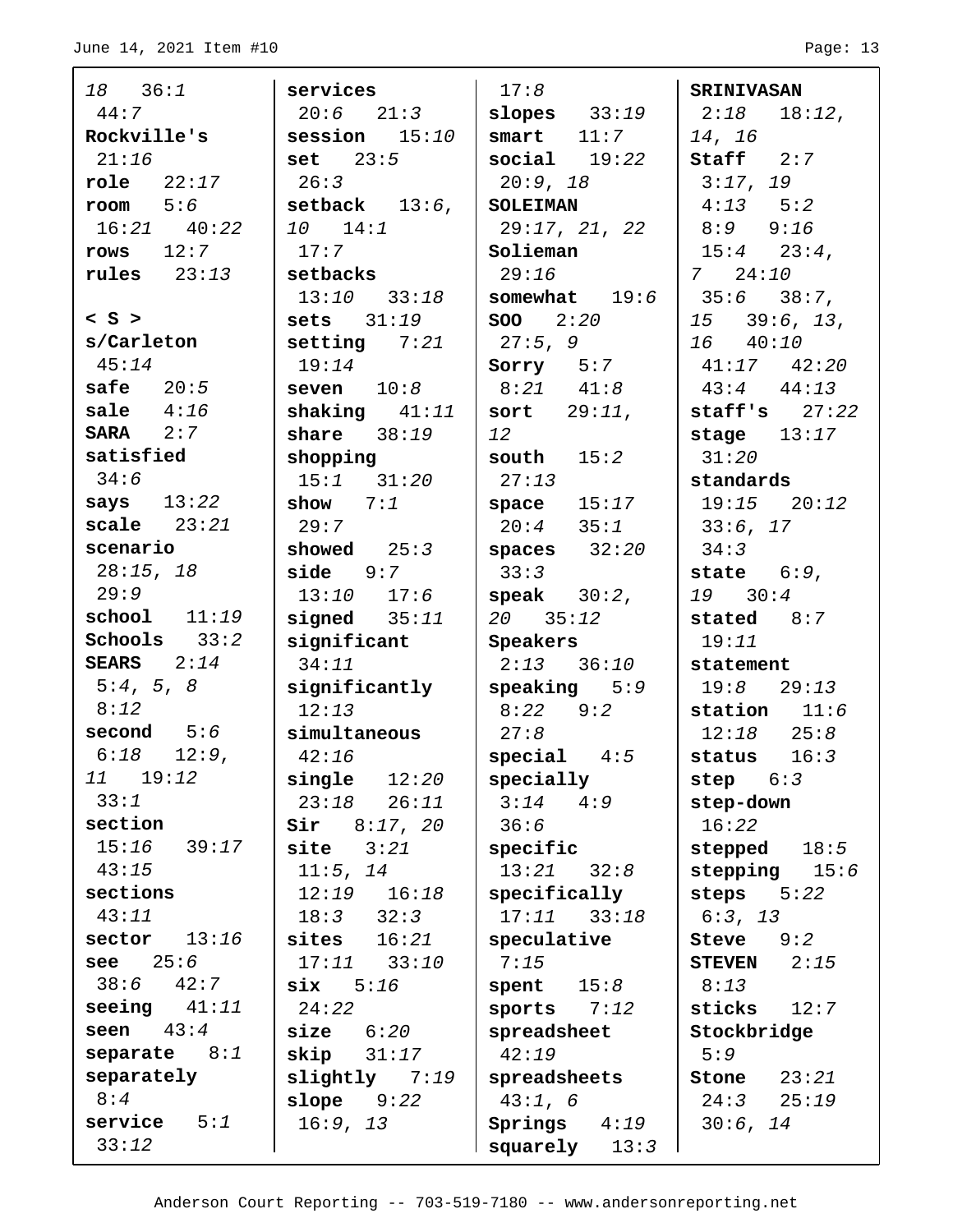| stone's $11:5$    | suggested            | taxpayers             | 43:3, 17, 19     |
|-------------------|----------------------|-----------------------|------------------|
| stories $17:15$   | $7:8$ 37:22          | 21:14                 | 44:10, 11        |
| strategic         | suggestion           | TAYLOR-FERRELL        | Thanks $27:2$    |
| 31:15             | 10:2 34:8            | 2:7                   | things $19:14$   |
| Street $9:4$ ,    | $35:17$ $36:9$ ,     | temporary             | $25:11$ $38:7$   |
| $7, 21$ 10:5,     | 18   42:2            | 33:1                  | 41:3             |
| $6 \quad 12:20$   | suit $40:3$          | term $25:18$          | think $8:15$     |
| $14:22$ $17:3$ ,  | suitable             | terminable            | $12:16$ $13:1$   |
| 14 18:9           | $6:10$ $43:10$       | 32:17                 | 16:7<br>17:21    |
| $23:21$ $24:4$    | summarize            | terminated            | 29:2<br>36:2     |
| $25:19$ $27:10$ , | 41:19                | 33:4                  | 37:5<br>$40:2$ , |
| $13, 14$ $30:7,$  | super $43:7$         | terms $13:10$         | 17, 20 41:10     |
| 14                | ${\bf supply}$ 20:12 | $34:12$ $39:19$       | $42:10$ $43:9$   |
| streets $20:5$ ,  | support $15:4$       | terrific              | thinking         |
| 6                 | $21:3$ $25:2$        | 26:20                 | $39:16$ $43:22$  |
| strength          | 30:5, 8              | testified             | Third $7:5$      |
| 18:22             | $31:15$ $36:17$      | 11:1                  | $20:8$ $23:10$   |
| Strengthening     | supportive           | testify $15:3$        | thorough         |
| 21:14             | $3:19$ $13:14$       | testifying            | $36:11$ $42:20$  |
| strongly          | supports             | $31:9$ $36:14$        | thought $13:7$   |
| 26:21             | $27:20$ $31:11$      | testimony             | 37:21            |
| struggled         | sure $37:7$ ,        | $8:7$ 18:7            | thoughtful       |
| 31:21             | 17 38:10, 21         | $23:2$ $32:9$         | 24:11            |
| $sub$ $28:2$      | 40:12                | 36:4, 5               | thoughts         |
| sub-committee     | Susan $22:10$ ,      | $38:2$ $39:14$        | 37:15            |
| 18:19             | 13                   | 41:1, 18              | threaten $17:9$  |
| subject $6:5$     | sustainability       | 42:8, 13              | three $6:2$      |
| $20:20$ $32:17$   | 20:14                | $43:16$ $44:4$        | $10:9$ $18:21$   |
| 33:7              | sustainably          | text $13:17$          | 22:8<br>$23:7$ , |
| subjective        | 21:17                | 28:7 29:4,            | $14$ 24:3, 20    |
| 25:18             | sustained            | 6 $45:4$              | 25:1, 9          |
| submit $36:8$     | 20:21                | <b>Thank</b> $5:1, 3$ | $26:16$ $27:1$   |
| submitted         | $SUZAN$ $2:19$       | 8:7, 12               | 11:5<br>throw    |
| $12:21$ $23:2$    |                      | 10:17, 18             | thumb<br>40:8    |
| 44:6,8            | $<$ T $>$            | 14:13, 14, 15,        | thumbs $41:11$   |
| submitting        | take $5:22$          | $16, 19$ $18:10,$     | time<br>5:1      |
| $18:6$ $21:22$    | $35:13$ $38:22$      | $11 \quad 22:1, 4,$   | $6:15$ $9:20$    |
| substantial       | 43:12                | 6 27:4, 7             | 10:9, 10, 17     |
| 6:5               | taken $36:11$        | 29:13, 15, 17,        | 11:20<br>12:3    |
| success $19:13$   | 45:9                 | $21 \quad 30:1, 16,$  | 14:13<br>15:8    |
| successfully      | takes $21:17$        | 18, 21, 22            | $18:10$ $22:2$   |
| 21:20             | talking $15:9$       | $31:3$ $35:2$ ,       | $27:3$ $30:2$ ,  |
| succinct          | $taller$ $17:12$     | 9, 10, 19             | $20 \quad 35:4$  |
| 42:18             | targets              | 36:10, 16             | $37:14$ $39:6$ , |
| sufficient        | 19:13, 14            | 37:2,6                | 11, 14, 20       |
| 16:21             | 21:12                | 41:15, 16             | Today<br>18:20   |
|                   | $\texttt{tax}$ 4:3   |                       |                  |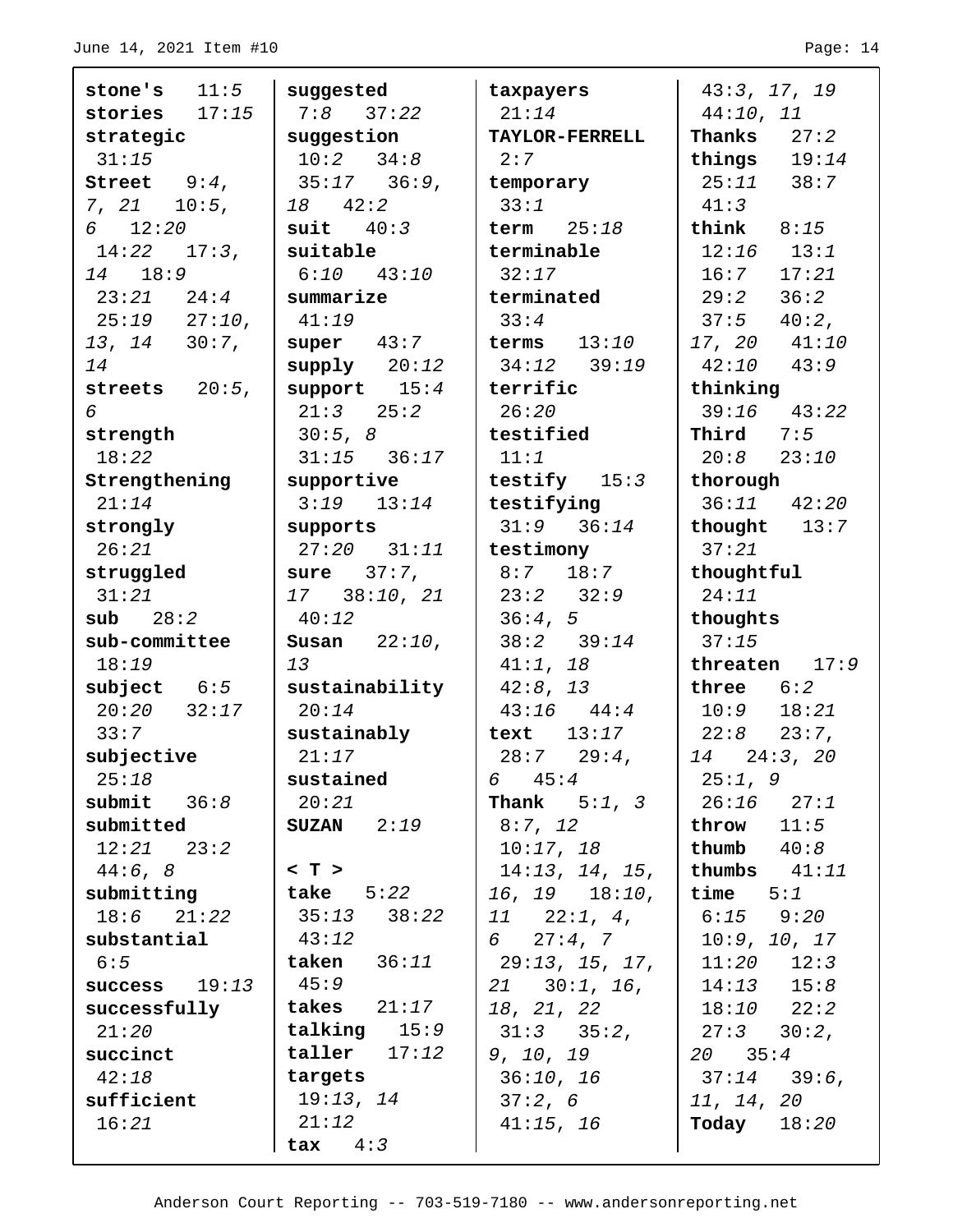| tonight 9:3               | 20               | upcoming               | 38:9<br>vote     |
|---------------------------|------------------|------------------------|------------------|
| $18:10$ $22:15$           | turn $11:5$      | 40:18                  |                  |
| $27:3$ $30:2$             | twenty-year      | updates $42:16$        | < W >            |
| top $12:10$               | 21:7             | updating               | wage $3:15$      |
| tornado $21:4$            | Twin $11:6$      | 20:11                  | waiver $34:5$    |
| totally $36:21$           | 18:16            | Urban $9:15$           | waivers          |
| <b>Town</b> 9:10          | Twinbrook        | 33:22                  | $33:17$ $34:3$   |
| $12:19$ $17:20$           | 11:1             | urges $4:11$           | Walk $11:22$     |
| 27:15                     | two $12:7, 8$    | use $9:17$             | walkability      |
| townhomes                 | $24:17$ $27:11$  | $23:8$ $27:18$         | 25:13            |
| 16:5                      | 43:22            | $28:5$ $31:16$         | walkable $20:6$  |
| townhouse                 | two-over-two     | 32:1, 19               | $wall$ $17:5$    |
| $12:8$ $33:21$            | 12:6, 22         | 33:3                   | WALTERS $2:7$    |
| townhouses                | type $11:15$     | $useful$ 35:5          | 3:2              |
| $12:7$ $33:14$            | 13:19            | uses $31:14$           | want $9:19$      |
| $\texttt{track}$ 22:7     | typically        | 33:19                  | $16:6$ $35:5$    |
| 42:21                     | $17:4$ $33:9$    | usually $39:12$        | $36:3$ $37:8$ ,  |
| $\texttt{tracker}$ $43:6$ |                  |                        | $16 \t 41:4$     |
| transcript                | < U >            | < V >                  | 42:13            |
| 45:5                      | ULI $17:19$      | vacant $10:9$          | wanted $26:19$   |
| transcripts               | unaltered        | 31:20                  | $30:4$ $34:7$    |
| 44:9                      | 27:1             | validate               | 36:8, 10         |
| transit $20:5$            | underestimate    | 39:18                  | $38:19$ $40:11$  |
| 25:8                      | 34:14            | valuable               | wanting $37:7$   |
| transition                | underneath       | 19:9 20:15             | wants $44:6$     |
| $9:11$ $11:16$            | 10:15            | value $20:14$          | warranted        |
| $12:17$ $16:10$ ,         | understand       | 25:12                  | 16:8             |
| 22                        | $4:20$ $23:9$    | $valued = 24:6$        | Washington       |
| transitional              | $37:8$ $41:3$ ,  | <b>Van</b> $8:13, 15,$ | 9:4, 7, 21       |
| 13:20                     | 17               | $18, 21$ 9:2           | 10:5, 6          |
| transmitted               | understanding    | <b>VANGRACK</b>        | 14:22<br>15:6    |
| 45:4                      | 38:16            | $2:15$ 8:13            | $17:3, 6$ 18:9   |
| transparency              | understandings   | 10:18                  | water $20:12$    |
| 19:11                     | 32:5             | variable               | way $17:5$       |
| transparent               | $unfair$ $7:3$   | 19:21                  | 23:17<br>41:10   |
| 24:6                      | unforeseen       | varied<br>17:2         | 43:10            |
| tree $7:5$                | 4:18             | variety $25:10$        | website $44:4$ , |
| triplexes                 | unfortunately    | $verbal$ $41:18$       | 5, 7             |
| 23:19                     | 21:6             | 36:9<br>versus         | week $41:5, 7$   |
| true $45:5$               | unintended       | viable<br>34:16        | weeks<br>43:22   |
| $\texttt{truly}$ 13:19    | 13:8             | Village 4:19           | Welcome $8:13$   |
| 26:3                      | $unique$ $23:22$ | $31:10$ $32:12$        | 10:19<br>14:17   |
| Trust $14:22$             | unit $12:8$ ,    | Virginia               | $18:13$ $22:10$  |
| 35:3                      | 10, 11           | 45:18                  | 27:5<br>29:16    |
| trying $10:16$            | units $11:12$    | vision $14:11$ ,       | 31:1             |
| 42:5, 9, 15,              | 12:8, 14, 15     | 30:13<br>12            | welcoming        |
|                           | unmuted $8:15$   |                        | 26:5             |